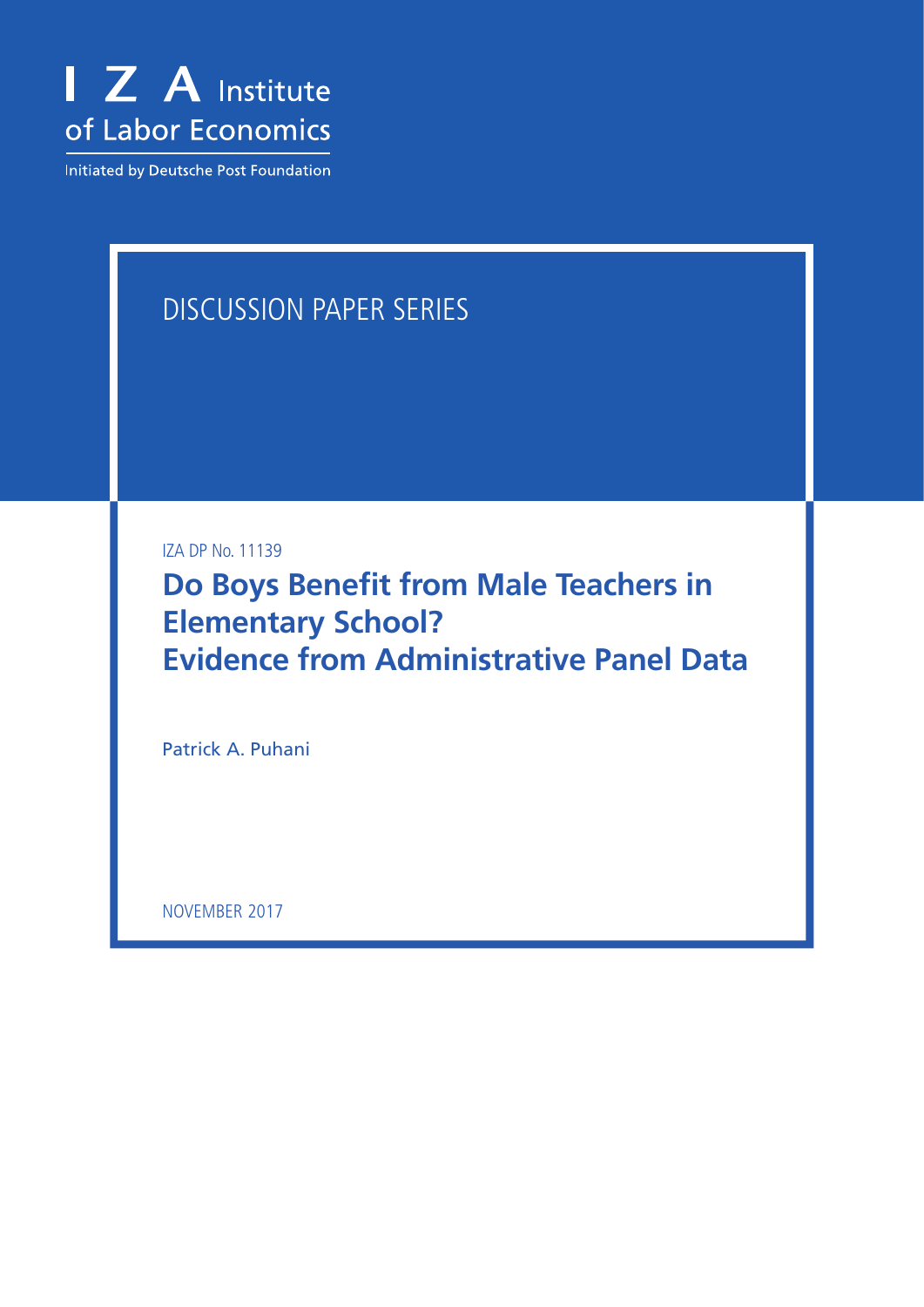

Initiated by Deutsche Post Foundation

## DISCUSSION PAPER SERIES

IZA DP No. 11139

# **Do Boys Benefit from Male Teachers in Elementary School? Evidence from Administrative Panel Data**

**Patrick A. Puhani** *Leibniz Universität Hannover, CReAM, University College London, SEW, University of St. Gallen, and IZA*

NOVEMBER 2017

Any opinions expressed in this paper are those of the author(s) and not those of IZA. Research published in this series may include views on policy, but IZA takes no institutional policy positions. The IZA research network is committed to the IZA Guiding Principles of Research Integrity.

The IZA Institute of Labor Economics is an independent economic research institute that conducts research in labor economics and offers evidence-based policy advice on labor market issues. Supported by the Deutsche Post Foundation, IZA runs the world's largest network of economists, whose research aims to provide answers to the global labor market challenges of our time. Our key objective is to build bridges between academic research, policymakers and society.

IZA Discussion Papers often represent preliminary work and are circulated to encourage discussion. Citation of such a paper should account for its provisional character. A revised version may be available directly from the author.

**IZA – Institute of Labor Economics**

| Schaumburg-Lippe-Straße 5-9 | Phone: +49-228-3894-0       |             |
|-----------------------------|-----------------------------|-------------|
| 53113 Bonn, Germany         | Email: publications@iza.org | www.iza.org |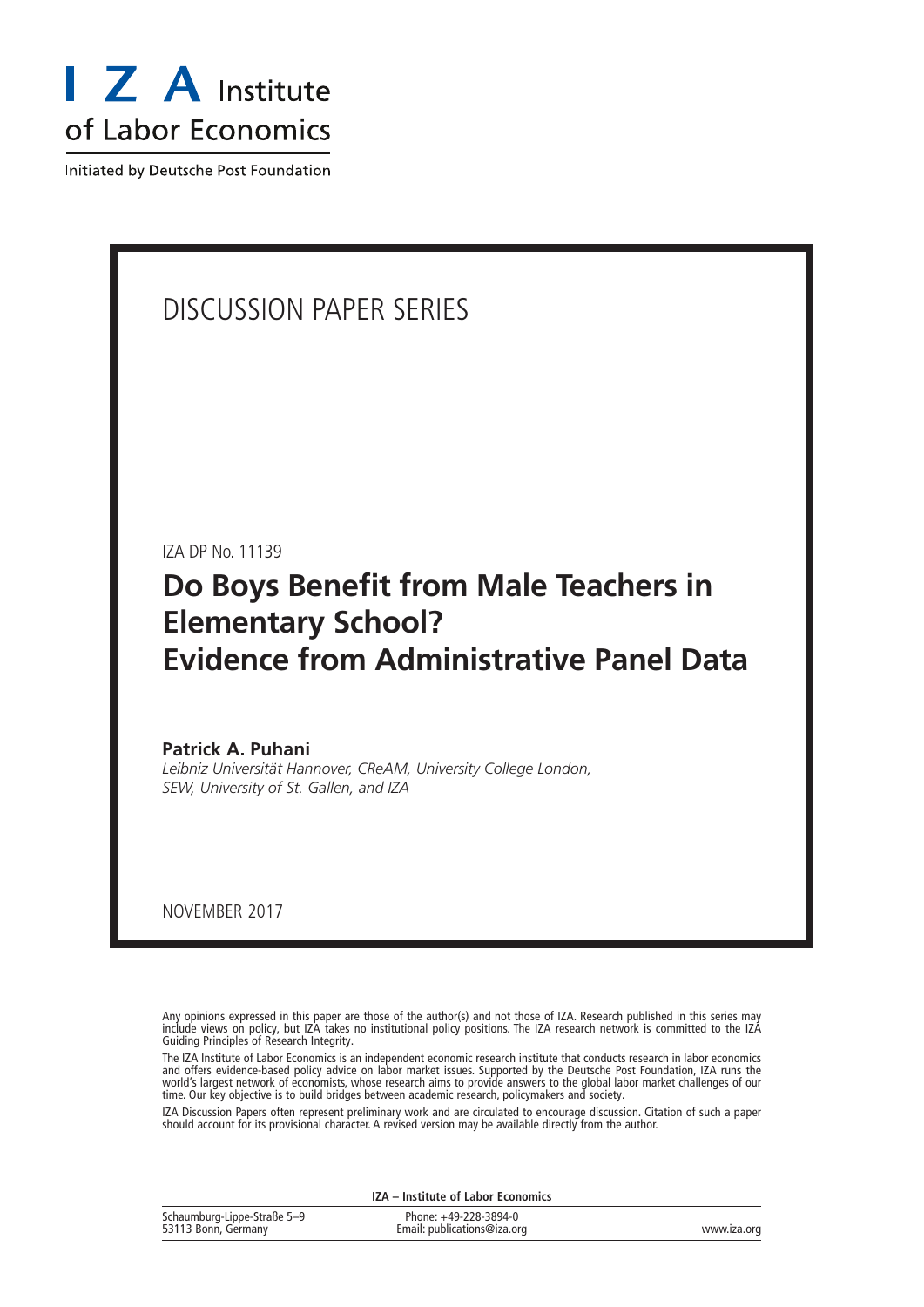# ABSTRACT

# **Do Boys Benefit from Male Teachers in Elementary School? Evidence from Administrative Panel Data\***

With girls having overtaken boys in many education indicators, the "feminization" of elementary school teaching is causing debates about disadvantages for male students. Using administrative panel data on the universe of students, teachers and schools for a German state, I exploit within school and within teacher variation to determine teacher characteristics' effects on students' tracking outcomes. Germany tracks students at age 10 into more or less academic school types. I find hardly any effects of teacher's gender, age, pay level, qualifications, or working hours on boys' or girls' school track recommendations or school choice. Even when following students into middle school, no effects of elementaryschool teacher gender on school type change or grade repetition can be detected.

| <b>JEL Classification:</b> | 121, J45, J71, J78                                                |
|----------------------------|-------------------------------------------------------------------|
| Keywords:                  | education, gender, identification, fixed effects, teacher quality |

#### **Corresponding author:**

Patrick A. Puhani Leibniz Universität Hannover Institut für Arbeitsökonomik Königsworther Platz 1 D-30167 Hannover Germany E-mail: puhani@aoek.uni-hannover.de

This research would not have been possible without the onsite data access provided by the Ministry of Culture and Education of the State of Hesse (Hessisches Kultusministerium) in cooperation with the Research Data Centre (Forschungsdatenzentrum) of the Statistical Office of the State of Hesse (Hessisches Statistisches Landesamt). I thank anonymous referees, Manuel Boos, Marc Deutschmann, Peter Gottfried, Bertrand Koebel, Stephen Machin, Dominique Meurs, Martin Pachl, Michele Pellizzari, Aderonke Osikominu, Nicole Purnhagen, Alexander Richter, Regina Riphahn, Jonah Rockoff, Claudia Schäfer-Sold, Thorsten Schank, Claus Schnabel, Elena Stancanelli, Stephan Thomsen, Rudolf Winter-Ebmer, Philip Yang, Martina Zweimüller, and seminar participants at the Associazione Italiana di Economisti del Lavoro (AIEL) in Trento, the Centre for European Economic Research (ZEW), Mannheim, the Economics of Education Group of the German Economic Association, the European Association of Labour Economists Conference at St. Gallen, the European University Institute, Florence, the German Economic Association (Verein für Socialpolitik) in Münster, the Institute for the Study of Labor (IZA), Bonn, the Institut National d'Etudes Démographiques (INED), Paris, the Ministry of Culture and Education of the State of Hesse (Hessisches Kultusministerium), the Royal Economic Society Conference in Manchester, WifOR Wirtschaftsforschung, Darmstadt, and the Universities of Fribourg, Hohenheim, Linz, Lüneburg, Mainz, Nürnberg, Oldenburg, Paris Ouest Nanterre La Défense, Paris School of Economics, Strasbourg, and Tübingen for helpful comments. All errors are my own.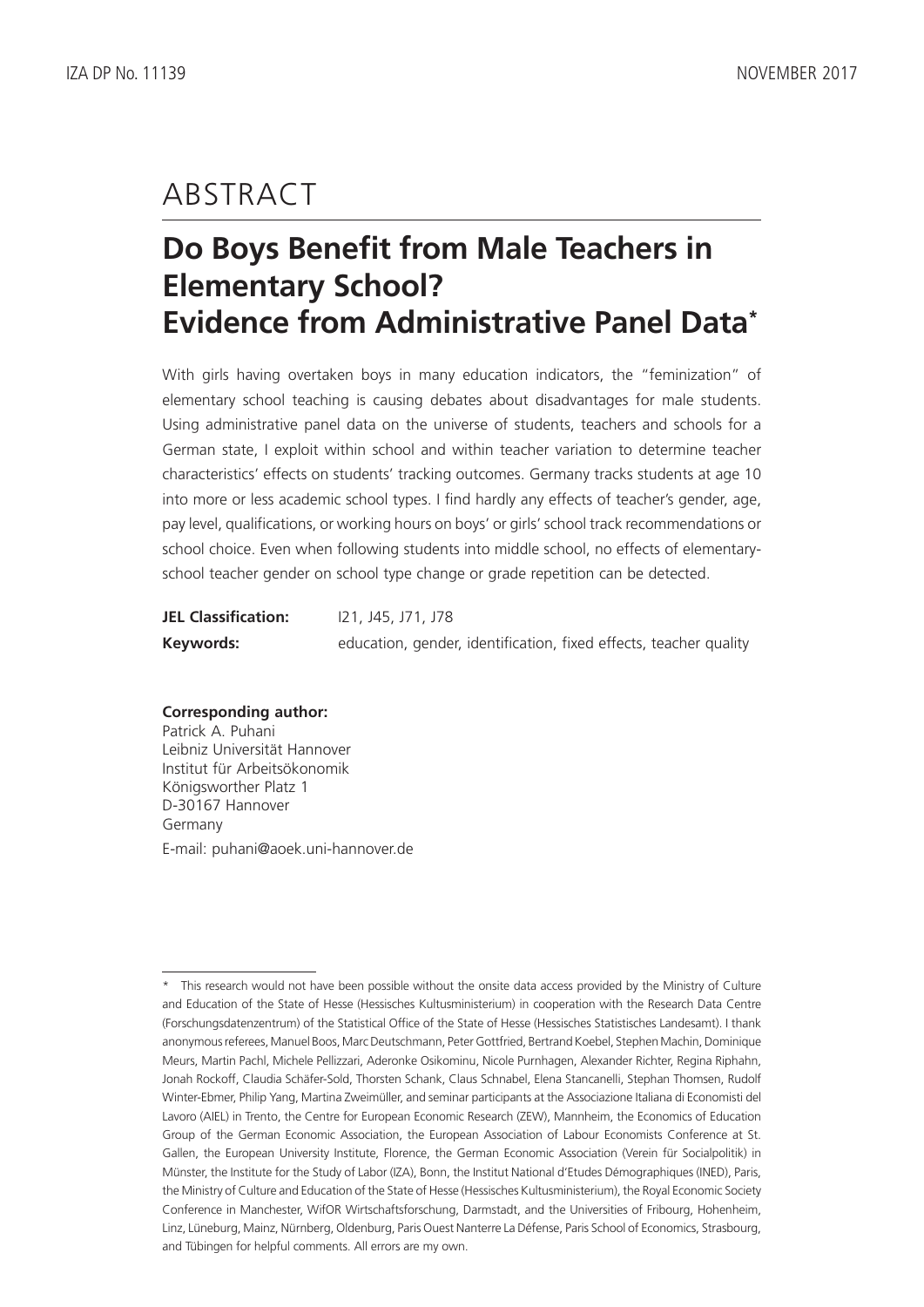### **1 Introduction**

In recent decades, male students have been outperformed by female students in many subjects and countries (Machin and McNally, 2005; Machin and Pekkarinnen, 2008). At the same time, we have been observing a declining share of male teachers, which raises the question whether this gives male students a disadvantage. Such a disadvantage may arise due to either student or teacher behavior: students might learn less well if they lack a same-gender role model and teachers might lack understanding of behaviors by students of the opposite gender or simply prefer students of their own gender (for further discussions of these potential mechanisms see Hoffmann and Oreopoulos, 2009, Holmlund and Sund (2008), or Paredes, 2014). There have been debates in the international press about the "feminization" of the teaching profession, but the literature in education economics on the subject is rather small. In that literature, only Antecol, Eren, and Ozbeklik (2015) and Winters *et al.* (2013) study elementary schools. Eighth grade students are examined by Ehrenberg, Goldhaber, and Brewer (1995), Dee (2005, 2007), Cho (2012) and Paredes (2014). Nixon and Robinson (1999) and Holmlund and Sund (2008) examine high school students, whereas college/university students' outcomes by instructor gender are studied in Bettinger and Long (2005), Canes and Rosen (1995), Hoffmann and Oreopoulos (2009), Neumark and Gardecki (1998), Robst, Keil, and Russo (1998), and Rothstein (1995).

Much of this previous literature, especially the one on colleges/university, stresses the scarcity of *female* instructors, especially in some academic fields. However, it is *male* teachers who are scarce in elementary school, as various newspaper articles for Britain, Canada, France,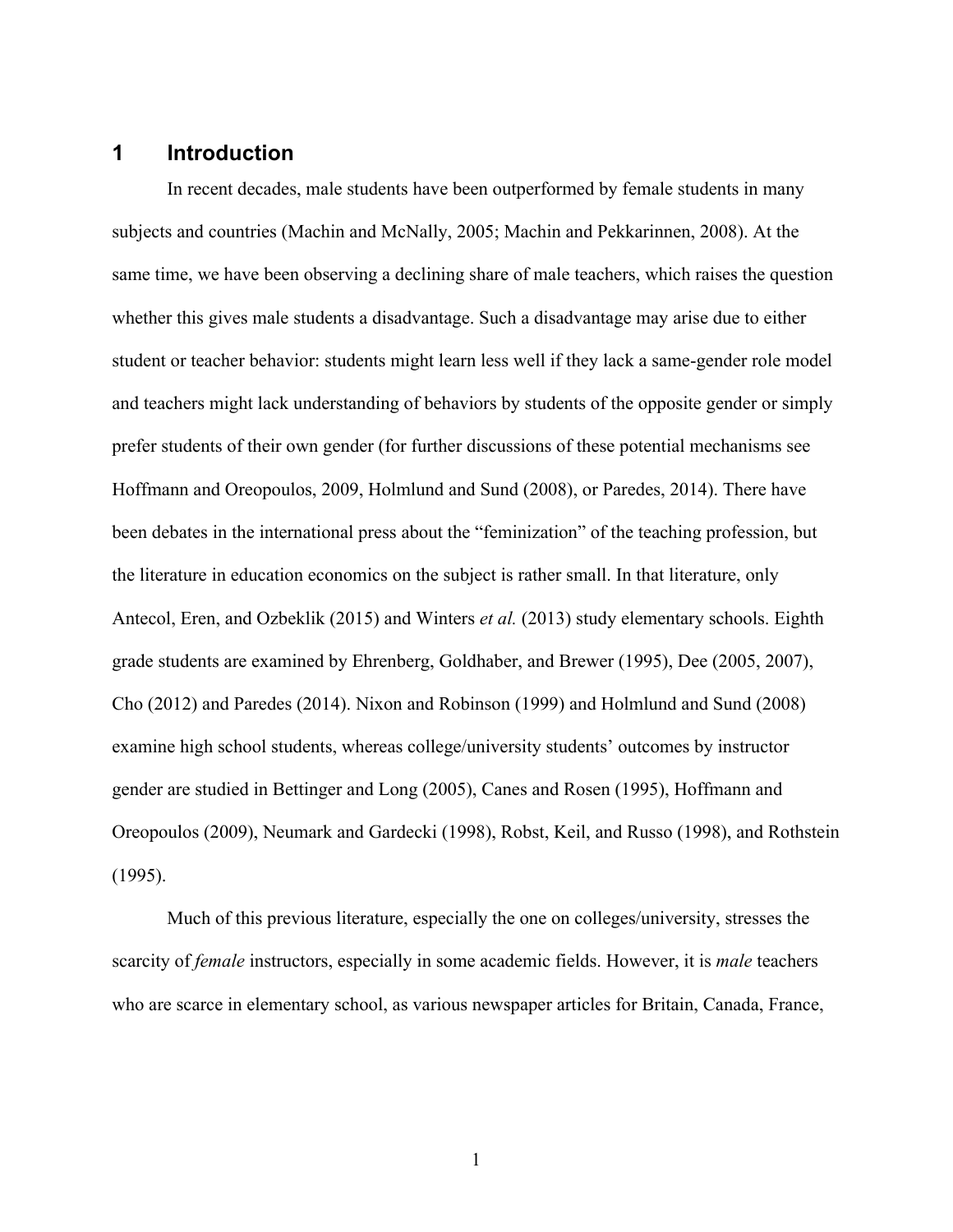Germany, Ireland, Korea, Switzerland, and the U.S. demonstrate. <sup>1</sup> In these countries, the share of male teachers in elementary school is lowest among all school types, at between only 10 and 20 percent. Not only the scarcity of male teachers makes elementary schools important. If early treatments/interventions are more effective than programs attended later in life—as recent research in economics of human development suggests (Heckman, 2008)—elementary schools should matter more than subsequent school types.

In this paper, I use administrative data on the population of all students and teachers to estimate the effect of teacher gender and other teacher and classroom characteristics for male and female elementary school students in the German state of Hesse (which contains the city of Frankfurt). Because the data cover all students and all teachers of that state from 2007 through 2012, my estimates are based on almost 200,000 students or, in some specifications, 700,000 student by course observations.<sup>2</sup>

Examples are: The Vancouver Sun (Canada), March 28, 2011: "Number of male teachers continues to decline"; Le Monde (France), October 19, 2009: "Face à la feminisation de la profession, Jean Ferrier propose de "revenir à des concours 'sexués'"" [Due to the feminisation of the profession, Jean Ferrier suggests to get back to contests by gender]; Die Zeit (Germany), August 5, 2010 "Was hilft den Jungen?" [What helps the boys?], die tageszeitung (Germany), October 5, 2011 "Männliche Lehrer sterben aus" [Male teachers are dying out], The Irish Times (Ireland-Eire) May 4, 2004 "Teaching in no-man's land"; The Korea Herald (South Korea), January 9, 2012: "Female teachers dominate middle, elementary schools", The Guardian (United Kingdom), July 31, 2007: "Missing male"**;** The Courier-Journal (United States), May 08, 2010: "Male teachers scarce in elementary

classrooms". <sup>2</sup> This is larger than the databases that were available for most previous studies, with the exception of Winters *et al.* (2013), who use administrative data on the state of Florida for 1.7 million students in different grades. Administrative data have also been used by Bettinger and Long (2005) who study the population of Ohio's 1998- 1999 first-year students in public colleges, altogether about 54,000 observations; by Hoffmann and Oreopoulos (2009) who examine the 1996-2005 entry cohorts of the University of Toronto with altogether about 100,000 observations; by Holmlund and Sund (2008) who a analyze almost 43,000 student observations taken from Stockholm's upper secondary schools for the period 1997-2004; and by Robst, Keil, and Russo (1998) who obtained administrative files on about 6,000 students from the State University of New York at Binghamton. Other studies use survey or test data like the National Educational Longitudinal Study (NELS) of 1988, which yields up to 20,000 student by subject observations (Dee, 2007), the Trends in International Mathematics and Science Study (TIMSS) on 15 countries with a maximum of 15,000 observations per country used by Cho (2012), or Chile's System for Measuring the Quality of Education (SIMCE) on about 120,000 students. The randomized experiment by Antecol, Eren and Ozbeklik (2015) is based on slightly less than 2,000 observations.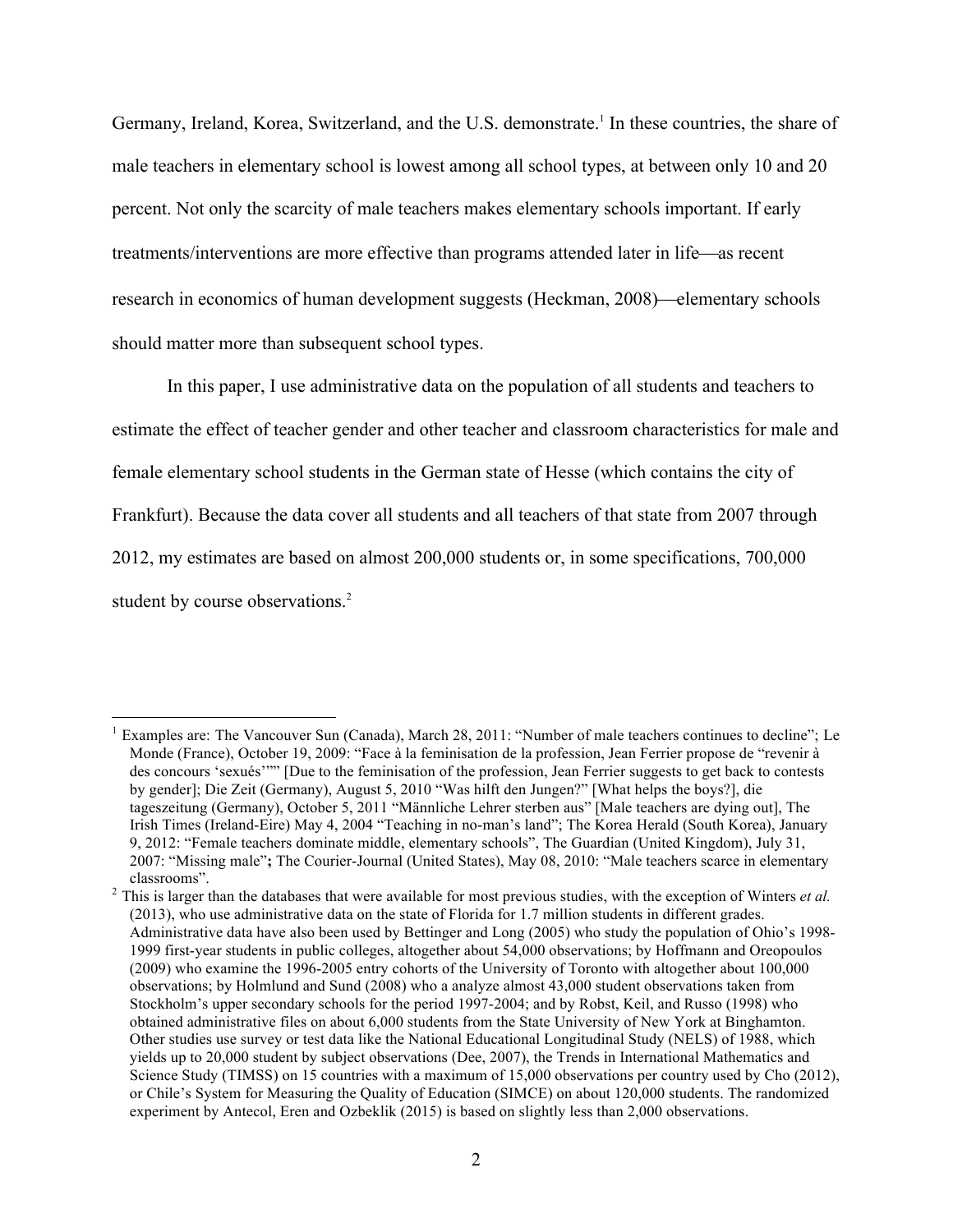Elementary school, which usually lasts for four years (until age 10), is even more important in Germany than in most other countries, because Germany tracks students into physically segregated school types in middle school, which starts after grade 4 of elementary school. Hence, in the German case the potential stakes in elementary school are high. The tracking decision locks most students into an academically more or less challenging environment in terms of teaching curriculum and peers for a period of at least 5 years, that is the duration of middle school.

The German administrative school data do not contain test scores or school marks, but instead the most important outcome of German elementary school, namely the elementary school's middle school type recommendation and the actual middle school type attended in the following year. These decisions depend on the school marks unobserved in the administrative data.

Figure 1 illustrates the subjects (and corresponding hours) taught in fourth grade elementary school. The outcome variable in this study is whether a student attends or is recommended to attend the higher track middle school type. Education ministry regulations prescribe that the "learning development", "performance" and "work attitude", mostly in the main subjects Mathematics, German, and General Studies, form the basis for the middle school type recommendation given by the elementary school teachers. Parents, however, may ignore that recommendation when choosing the actual middle school type for their children. In the state of Hesse—as in 10 out 16 German states—parents thus have the final word on their children's educational choices.

The first outcome variable (i) teachers' middle school type recommendation is thus a measure of the student's general performance at the end of elementary school whereas the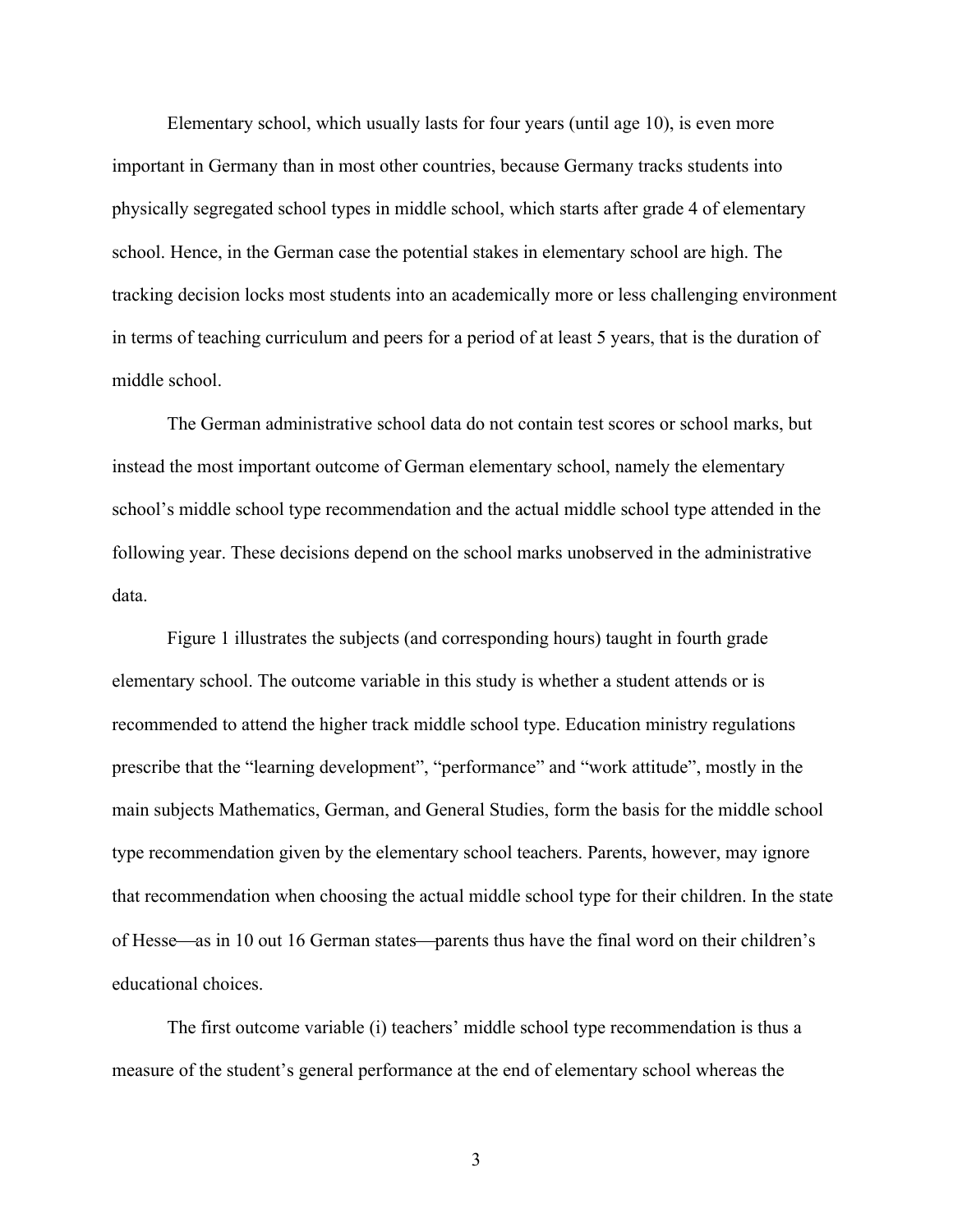second outcome variable (ii) middle school type attended in the following year reflects parents' assessment of the optimal school choice of their children, which may be strongly influenced by the teachers' recommendation or not—depending on the strength of parents' priors. In the data set used here, recommendation and actual choice exhibit a more than 90% overlap. By estimating the effect of teacher gender on these two outcome variables, I capture (i) teacher gender's effects on overall student performance and (ii) teacher gender's effects on parents' decisions, which might be channeled through (i), but also contain parents' independent judgment on their child. These effects are determined separately for boys and girls.

The outcome variables in previous studies are (iii) test scores/grades (Ehrenberg, Goldhaber, and Brewer, 1995; Dee, 2007; Holmlund and Sund, 2008; Hoffmann and Oreopulos, 2009; Cho, 2012; Winters *et al.*, 2013; Paredes, 2014; Antecol, Eren, and Ozbeklik, 2015), (iv) teacher performance expectations of their students (Paredes, 2014) or teacher perceptions of students like being disruptive, inattentive, or not doing homework (Ehrenberg, Goldhaber, and Brewer, 1995; Dee, 2005, 2007), or (v) students' perceptions of their courses like the perceived usefulness of the subject, or whether a student is looking forward to the course (Dee, 2007). Although outcome variables (iii) through (v) are not contained in the administrative teacher and student database for the German state of Hesse, we can regard the outcome variable (i) teachers' middle school type recommendation as a binary measure of a combination of indicators including (iii) test scores/grades and (iv) teacher's perceptions, and maybe to some extent also (v) students' attitudes. Apart from these outcomes, previous literature also considers retention (Robst, Keil, and Russo, 1998), further course choices (Bettinger and Long, 2005; Hoffmann and Oreopoulos, 2009) or further educational or career achievements as outcomes (Canes and Rosen, 1995; Neumark and Gardecki, 1998; Nixon and Robinson, 1999; Rothstein, 1995). In this study,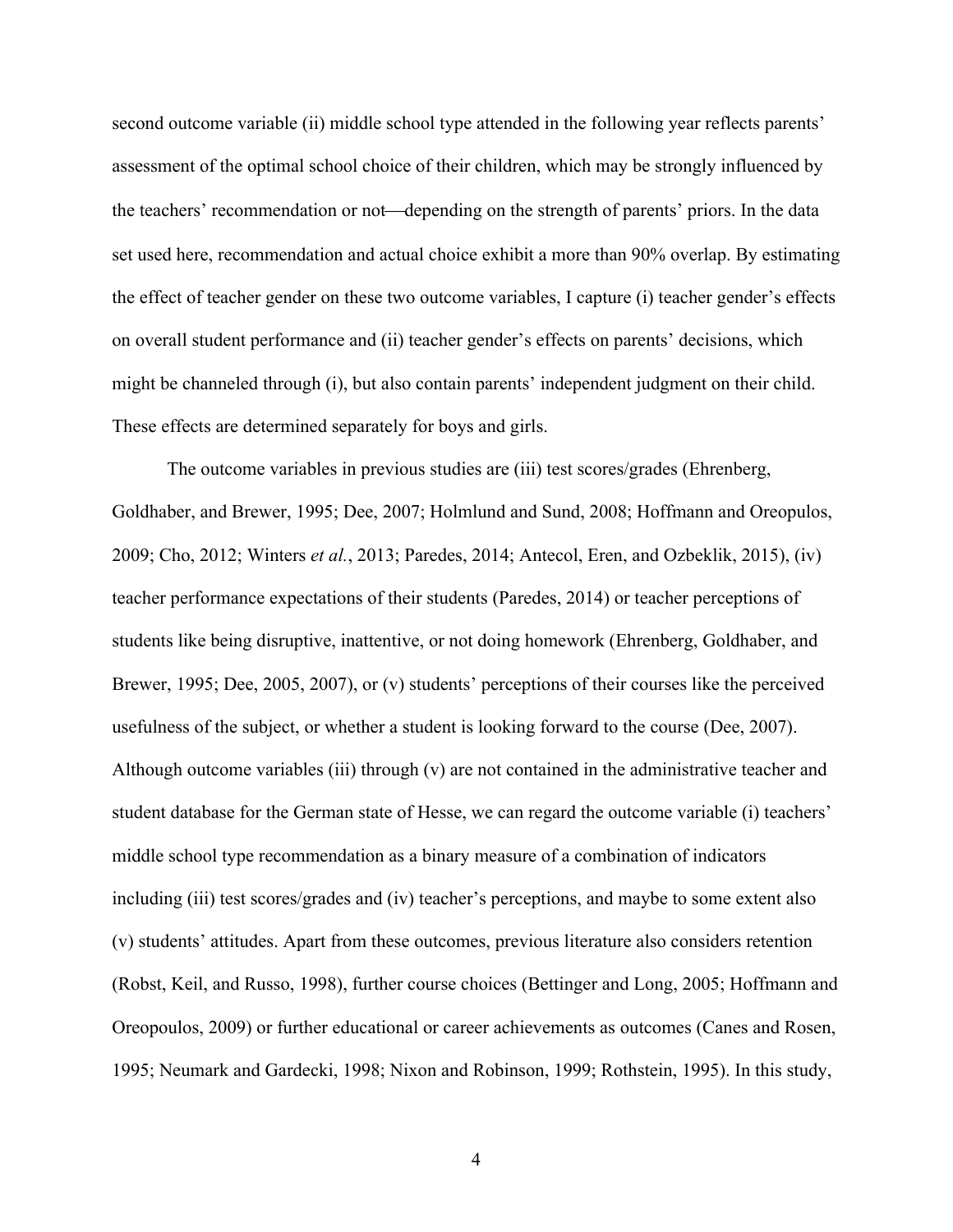I will also consider grade retention in elementary and in subsequent middle school (after the school type choice) as well as re-tracking during middle school (revision of initial school type choice in grades 6 or 7, Mühlenweg and Puhani, 2010) as additional outcome variables. Outcomes in middle school are particularly interesting, because they are not subject to potential teacher grading bias in elementary school.

Methodologically, we face the challenge of separating the causal effect of teacher gender on students' outcomes from confounding influences that may bias simple regressions. These confounding factors are not only (a) systematic differences in teacher characteristics such as experience or qualifications between male and female teachers, but also (b) sorting of male and female teachers into schools with students who differ systematically in their performances, for example due to different socio-economic backgrounds. For example, Black and Machin (2010) and Machin (2011) survey literature demonstrating that people are willing to pay more for houses belonging to districts with higher schooling quality. We therefore have to expect significant quality differences between schools even within small geographic areas like cities, due to residential sorting by socio-economic status. In addition to these problems, there may be (c) systematic sorting of male or female teachers *within* schools to more or less proficient students. For example, one might hypothesize that male teachers are allocated to more disruptive classes.

What we ideally want as researchers is a randomized design where teachers are randomly allocated a gender *and* randomly allocated to students/schools. In practice, however, we have to expect teacher gender to correlate with teacher quality, school quality, and socio-economic background of students, to the effect that simple OLS estimates of student outcomes on teacher gender may be biased. To address the three confounding factors mentioned in the previous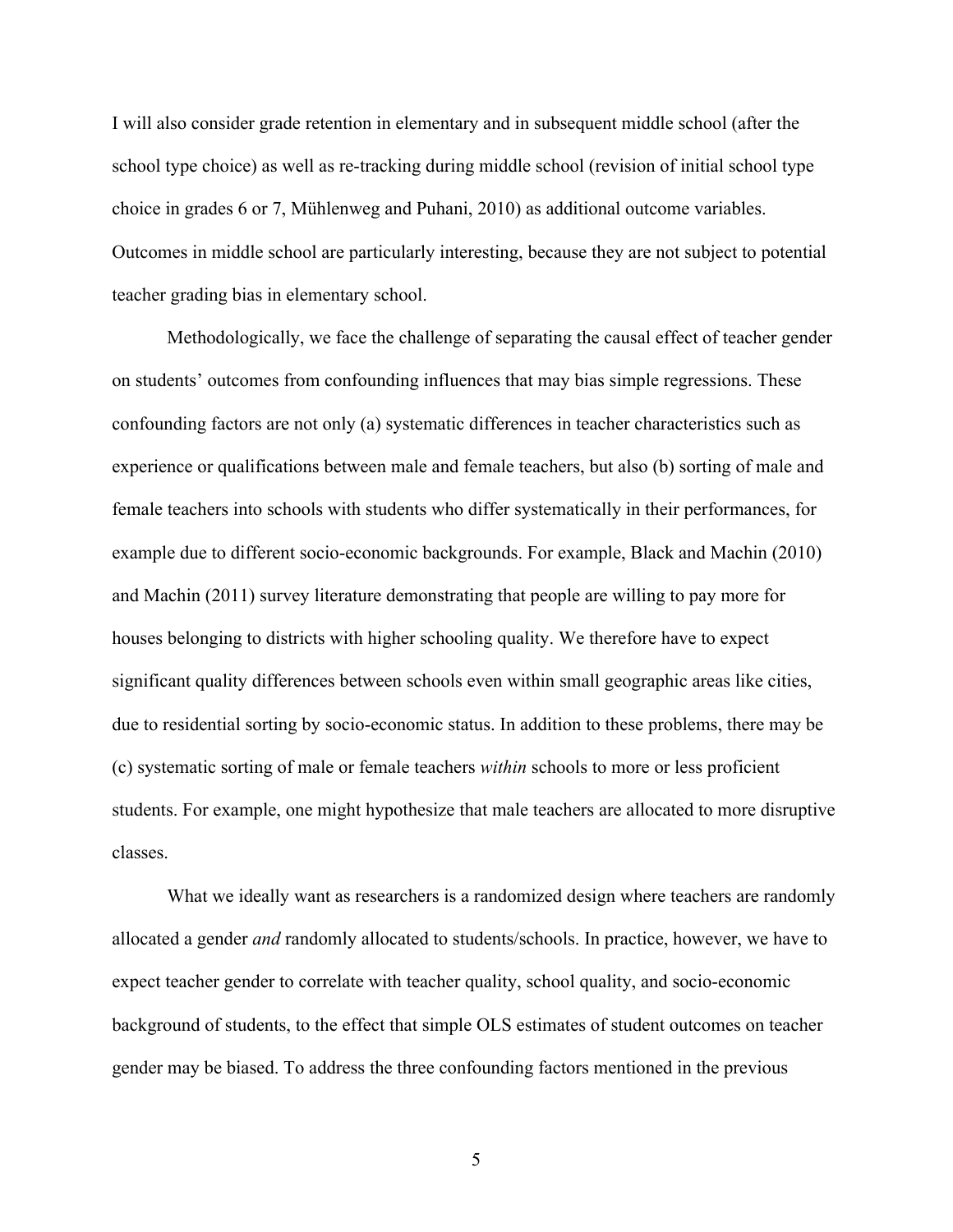paragraphs, the administrative data used in this study contain (a) information on teacher age, teacher pay level, teacher qualification, and teacher working hours to control for heterogeneity in these dimensions between male and female teachers. In addition, (b) systematic sorting of teachers of different gender into schools with different unobserved characteristics is controlled by estimating models that include school fixed effects on more than 1,100 elementary schools as well as models with school-by-year fixed effects.

Despite of all these controls available in the administrative data, we might still wonder whether male teachers are systematically allocated to classes with more challenging and less performing students *within* schools. Although the way classes are combined and teachers are allocated in German elementary schools makes this unlikely, I also estimate models following Dee (2007) with (c) teacher fixed effects. The panel nature of the administrative data makes it possible to control for teacher sorting based on unobserved classroom characteristics through these fixed effects. However, in this case, we can only identify the impact of "having a teacher of the same gender", and not the separate effects of having a male versus female teacher for boys and girls, respectively. The reason is that teacher gender does not vary "within teachers" (i.e. once teacher fixed effects are controlled for). However, there is still variation in the variable "having a teacher of the same gender" for each teacher, because teachers are teaching both male and female students (see also Dee, 2007).

Methodologically, only the more recent literature controls for school, student or teacher fixed effects to take into account systematic sorting of male and female teachers to different schools or classrooms. These are Winters *et al.'s* (2013) study on elementary, middle, and high schools, Dee's (2005, 2007), Cho's (2012), and Paredes's (2014) studies on eighth graders, Holmlund and Sund's (2008) analysis of upper secondary students, Bettinger and Long's (2005)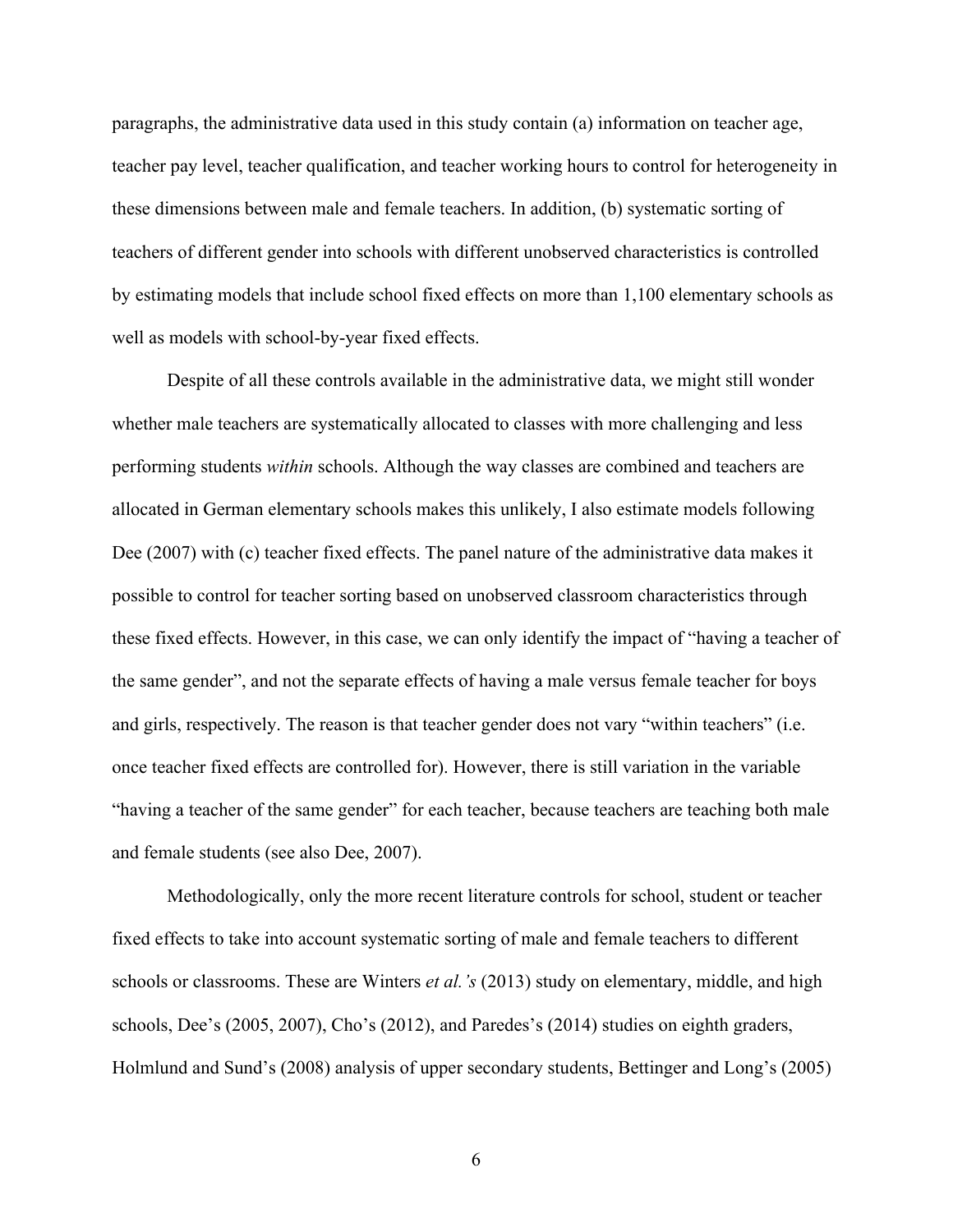and Hoffmann and Oreopoulos' (2009) study of college students, as well as Neumark and Gardecki's (1998) examination of U.S. graduate schools in Economics. The findings of these studies on whether instructor gender matters for students' outcomes are mixed: Winters *et al.* (2013) find no effects of teacher gender in Florida's elementary schools, but small positive effects of having a female teacher in middle and high schools for *both* genders. Dee (2005, 2007) reports significant benefits of having a teacher of the same gender for 8<sup>th</sup> graders in the United States, Parades (2014) finds positive effects only for female students in Chile, but Cho's (2012) hardly detects any effects in fifteen OECD countries using TIMSS (Trends in International Mathematics and Science Study) data. Holmlund and Sund (2008) find no such effects for Swedish upper secondary schools, but point out that if one fails to control for teacher sorting into subjects, such effects, although spurious, might appear. Hoffmann and Oreopulos (2009) find very small effects (one to five percent of a standard deviation; where males perform worse if they have a female instructor) for the entry cohorts into the University of Toronto. For Economics Ph.D. programmes, Neumark and Gardecki (1998) cannot detect any effects of female faculty or female supervisors on first placements (except that more female faculty decrease women's duration in the Ph.D. program). Antecol, Eren and Ozbeklik (2015) is the only study relying on a randomized control trial. For elementary schools in disadvantaged neighborhoods, the authors find – contrary to the panel estimates by Winters *et al.* (2013) that female teachers *reduce* math (but not reading) test scores of female elementary school students, but have no effect on male students in either math or reading.

This paper is structured as follows. Section 2 explains the German tracking system and the administrative data used in this study. I use data from the German state of Hesse, which is the only German state that provides a comprehensive administrative data set where teacher and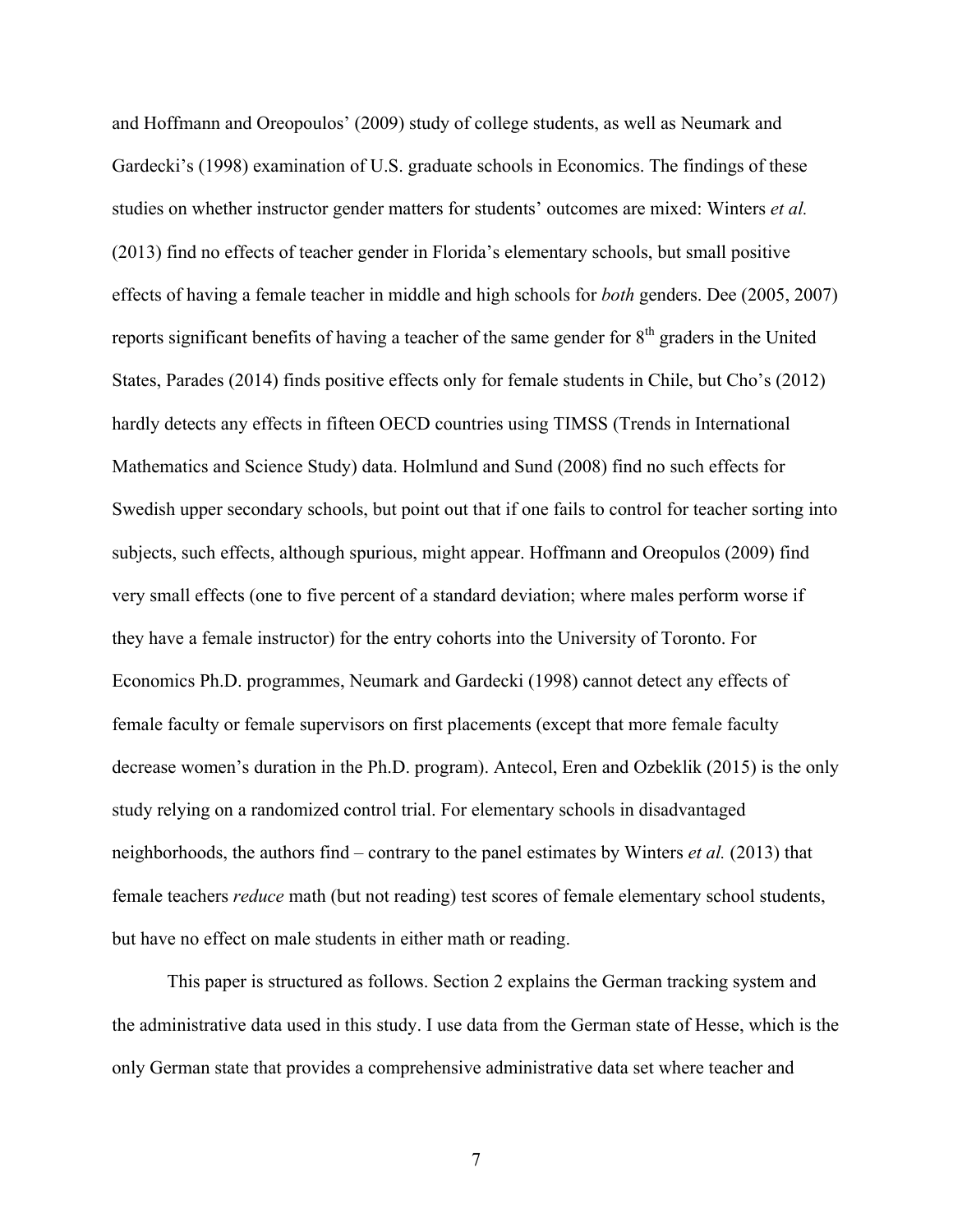student characteristics can be linked for the complete population of schools, teachers and students. As a result, the data cover more than 1,100 elementary schools, more than 11,900 teachers, and almost 200,000 students in these schools over four school years. Section 3.1 explains the fixed-effects identification strategy and the variation in the data off which the estimates are obtained. Even after controlling for fixed effects, there is still significant variation in teacher gender that can be used to provide precise estimates of the teacher gender effect. The estimates of the effects of teacher gender on male and female school type recommendations and choices are presented in Section 3.2. Once school fixed effects are controlled for, almost no effects of teacher gender on either school recommendation or school choice can be detected: point estimates are close to zero and thanks to the large sample sizes, standard errors are small. This is true for both male and female students, so that male students do not benefit in terms of school type choice from being taught by a male teacher (they do benefit by slightly increasing their chances of being recommended a higher school type, but the effect is small). Alternative specifications reported in Section 3.3, where I include teacher fixed effects to identify the effects of "having a teacher of the same gender", also produce insignificant point estimates close to zero with small standard errors. There also seem to be no effects of teacher gender on deferring the school tracking decision, repeating the last grade of elementary school or subsequent grades in middle school, or on re-tracking after having made the first school type choice, as shown in Section 3.4.

An investigation of the effects of other teacher, student and classroom characteristics on school type recommendation and choice is presented in Section 3.5. Again, no effects of teacher pay, qualification or working time are found for the outcome variables available in this study.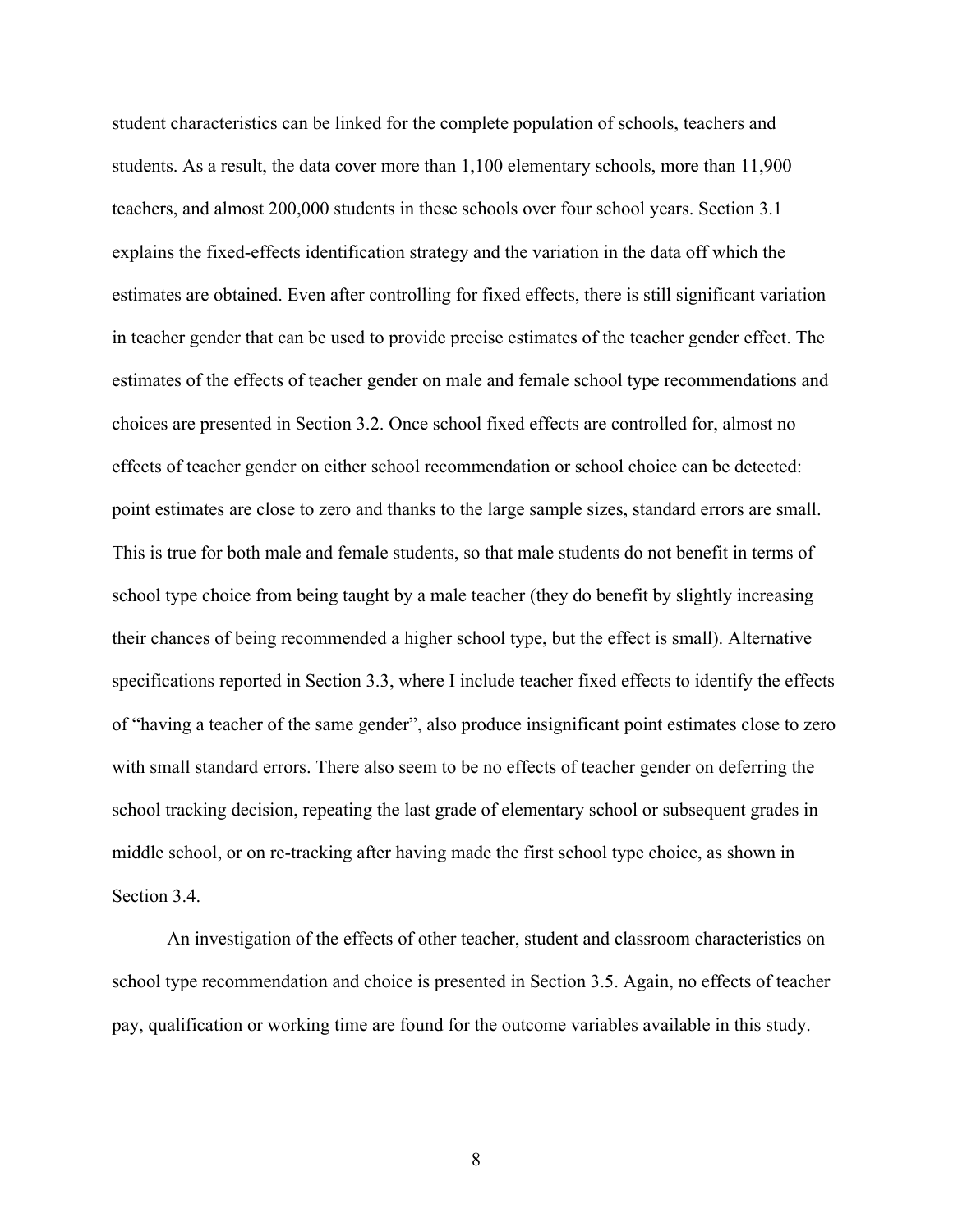Concurrent with previous literature, however, male students benefit from more female students in the classroom. Section 4 concludes.

### **2 Institutional Facts and the Administrative Data Source**

#### **2.1 Tracking After Elementary School in Germany**

In almost all German states, elementary school lasts for 4 years, after which a student receives a recommendation for one of three middle school types. Traditionally, only the higher school type (called *Gymnasium*, similar to the traditional British grammar school), lasted for 9 years and led to a high school degree (similar to British A-levels) that qualified for college/university entry. The medium school type (called *Realschule*) takes 6 years and traditionally prepared for a white-collar apprenticeship, whereas the lower school type usually takes 5 years and traditionally prepared for a blue-collar apprenticeship. Several states have recently started to combine the medium and the lower school types. Because of this, because the lower school type does not receive many students in the state of Hesse any more, and because only the higher school type awards a certificate to enter university, the empirical part of this study only distinguishes between the higher school type and any other school type.

Table 1 presents the distribution of students over school types and grades (5 through 9) in the state of Hesse for the school year 2007/08, the first school year we use. In the more recent cohorts (grade 5) almost half the students are in the higher school type. The share is somewhat higher for girls (45%) than for boys (43%). The remaining students are in other institutions such as the medium school type, a comprehensive school, a so-called support stage, which allows to defer tracking until grade 7 (see also Mühlenweg, 2008), or a lower school type.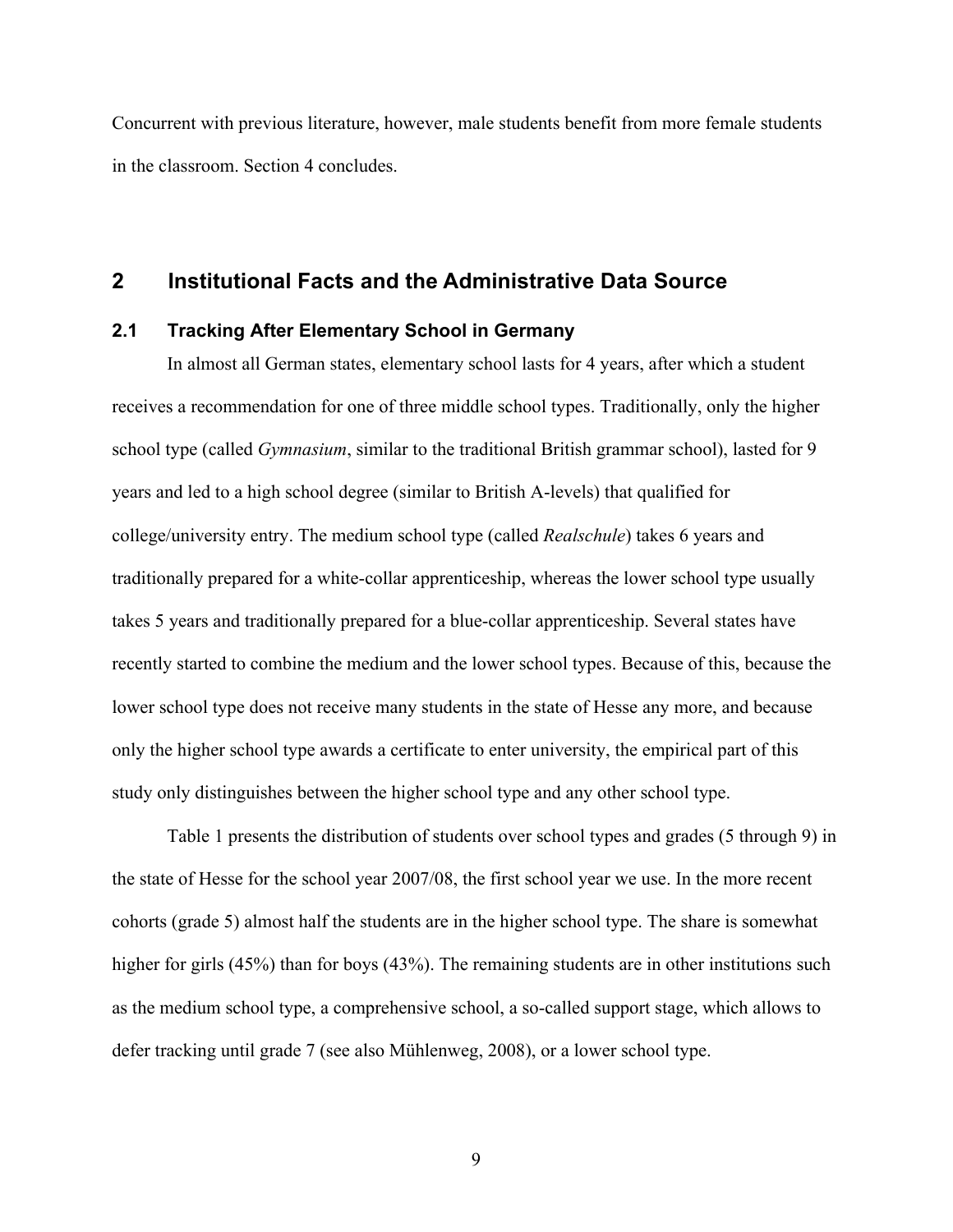The process for determining the choice of school type is regulated by state school laws and further decrees and is supposed to be based on students' performance in Mathematics, German, and General Studies (in German: *Sachunterricht*); see the illustration in Figure 1. The number of school hours (a school hour corresponds to 45 minutes) taught per week at the end of elementary school (fourth grade) in Hesse are 25 hours in total, of which 5 hours of Mathematics, 5 hours of German, 4 hours of General Studies, 4 hours of Arts and Music, 3 hours of Physical Education (Sports), 2 hours of Religious Education or Ethics and 2 hours of a Foreign Language (usually English). Mathematics, German, and General Studies are regarded as major subjects and hence form the basis for the school type recommendation, which is formally issued by the teachers' committee that is headed by the school principal and where each teacher has the same voting power. However, according to my telephone interviews with school principals, in practice, the committee usually follows the recommendation of the teachers in the three major subjects (or the main teacher who usually teaches in at least one of these subjects). The criteria for the recommendation are based on the student's "learning development, state of performance and work attitude" as well as the teachers' expectation on a successful attendance of the recommended middle school type by the student. <sup>3</sup> Hence, it is not relative performance at elementary school that determines suitability, but more of an absolute standard, albeit not clear cut, that should be reached to be deemed fit for a certain school type. In Hesse, as in the majority of German states, parents can override the school type recommendation and send their children

 <sup>3</sup> See §9 of the "Decree on the Design of the Schooling Environment" (own translation, German title: *Verordnung zur Gestaltung des Schulverhältnisses*, downloaded from: zaa.schule.hessen.de/gesetz/2011\_09\_27\_Schlussfassung\_Amtsblatt\_19-8-11.pdf on October 26th, 2017.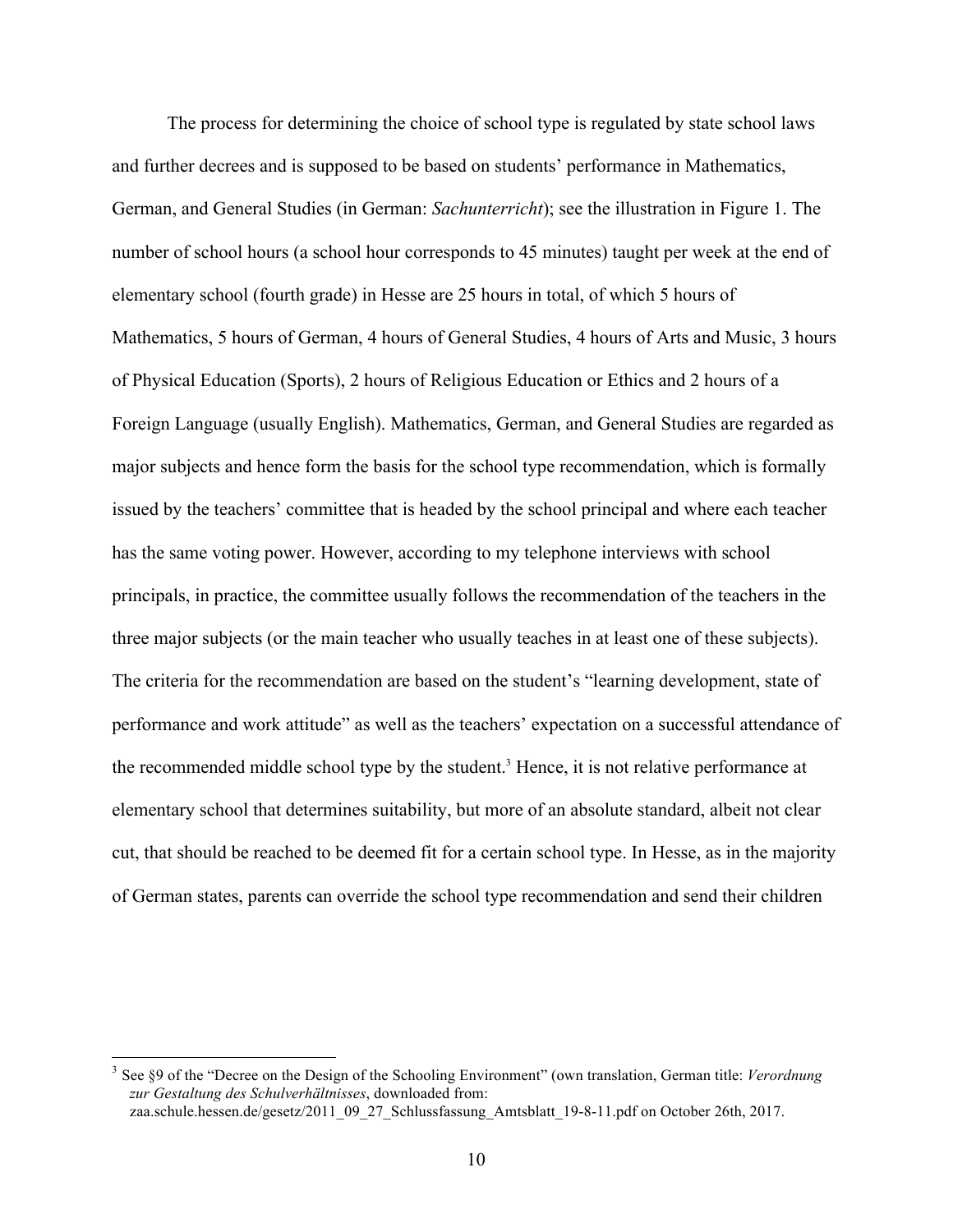to the type of school they find appropriate for their child (see the illustration in Figure 1). 4 Receiving middle schools cannot refuse to accept a student except they reach capacity limits.

#### **2.2 Administrative Student-Teacher Data for the State of Hesse**

The present study draws on administrative *linked* teacher and student five-year panel data (in German: *Lehrer- und Schülerdatenbank*, *LUSD*) for the universe of teachers, students and schools in the German state of Hesse, which includes the major city of Frankfurt and which is the only German state that makes such linked teacher-student panel data available for research in Germany. The data are available for the school years 2007/2008 to 2011/12.<sup>5</sup> For the same years, there is a course database which lists all the courses taught per school year (containing information such as the subject of the course). The administrative course database can be linked to the administrative student and teacher database.

The teacher database carries person level information on the gender, age, pay level, highest teaching qualification, citizenship, and working hours of the teacher. The student database carries information on the age, gender and citizenship of a student. It also carries a classroom identifier, which allows calculating the share of female and non-citizen peers. Unfortunately, there is no information on school marks/grades in the data. However, the data state the school type and thus the school track that a student attends. Thanks to the unique person identifier that is available since the school year 2007/2008, I can relate a student's teacher and

<sup>&</sup>lt;sup>4</sup> As of 2008, in 10 out of Germany's 16 states, the parents have the final word on the school type choice. In the other states, school marks or failure in special tests may prevent a child attending a higher school type. 5 The state of Hesse has person-level student data since the school year 2002/03, but these data refer to students

only, there are no linkable teacher data and the students cannot be followed over time due to lack of a panel identifier.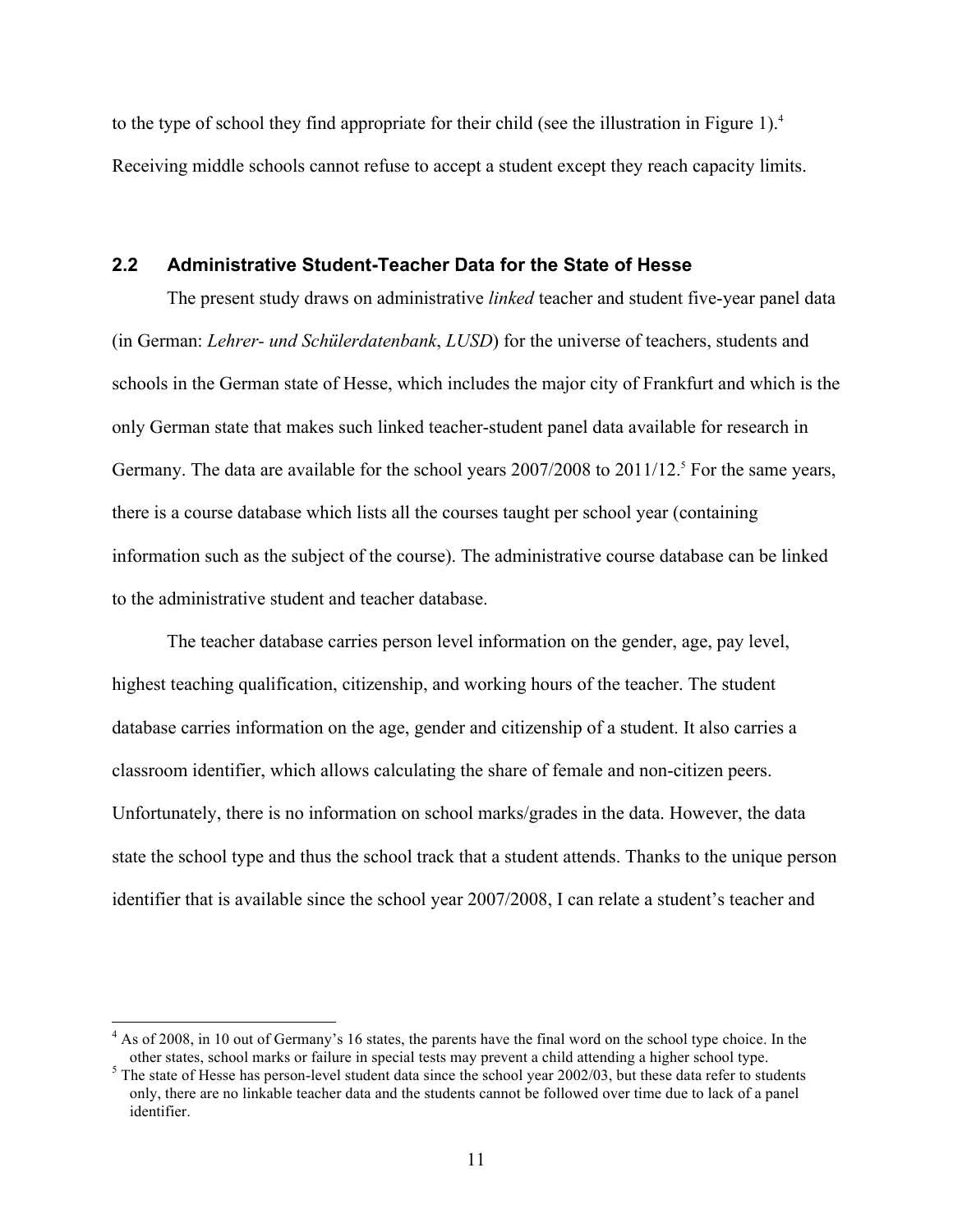classroom characteristics in grade 4 (the last grade of elementary school) to the school type chosen in grade 5 or later.

In addition to the actual track chosen in grade 5, the data also contain the elementary school's track recommendation for about two-thirds of the students. This information is missing for the remaining third. I will address potential selection bias due to these missing observations by artificially restricting the sample for the school type choice estimates to those students for whom school type recommendation is also observed. It will turn out that the results are virtually unchanged by this sample restriction. Table 2 shows that school type recommendation and school type choice overlap for more than 90 percent of the observations in the data used in this study. Information on the sample size is given in Table A1. There are about 55,000 fourth graders in each calendar year who are observed in school in the state of Hesse in the following year. Only data for four out of five school years can be used, because data for the following year are required to observe the outcome variables school type attended or school type recommended.

There are two ways I structure the data, depending on the estimated model. In one set of estimates, I collapse the data on the student level such that there is exactly one observation for each student in each school year. Because each student follows several courses, the teacher gender variable in this data set will be the share of male teachers in the three main subjects German, Mathematics, and General Studies. In the models with teacher fixed effects, the data cannot be collapsed on the student level, because a student usually has more than one teacher. Therefore, the data are structured so that one observation is a student in a field course (say Mathematics). Hence, there are multiple observations per student in each year. The teacher gender variable in this data format is strictly binary. This latter data format is also required to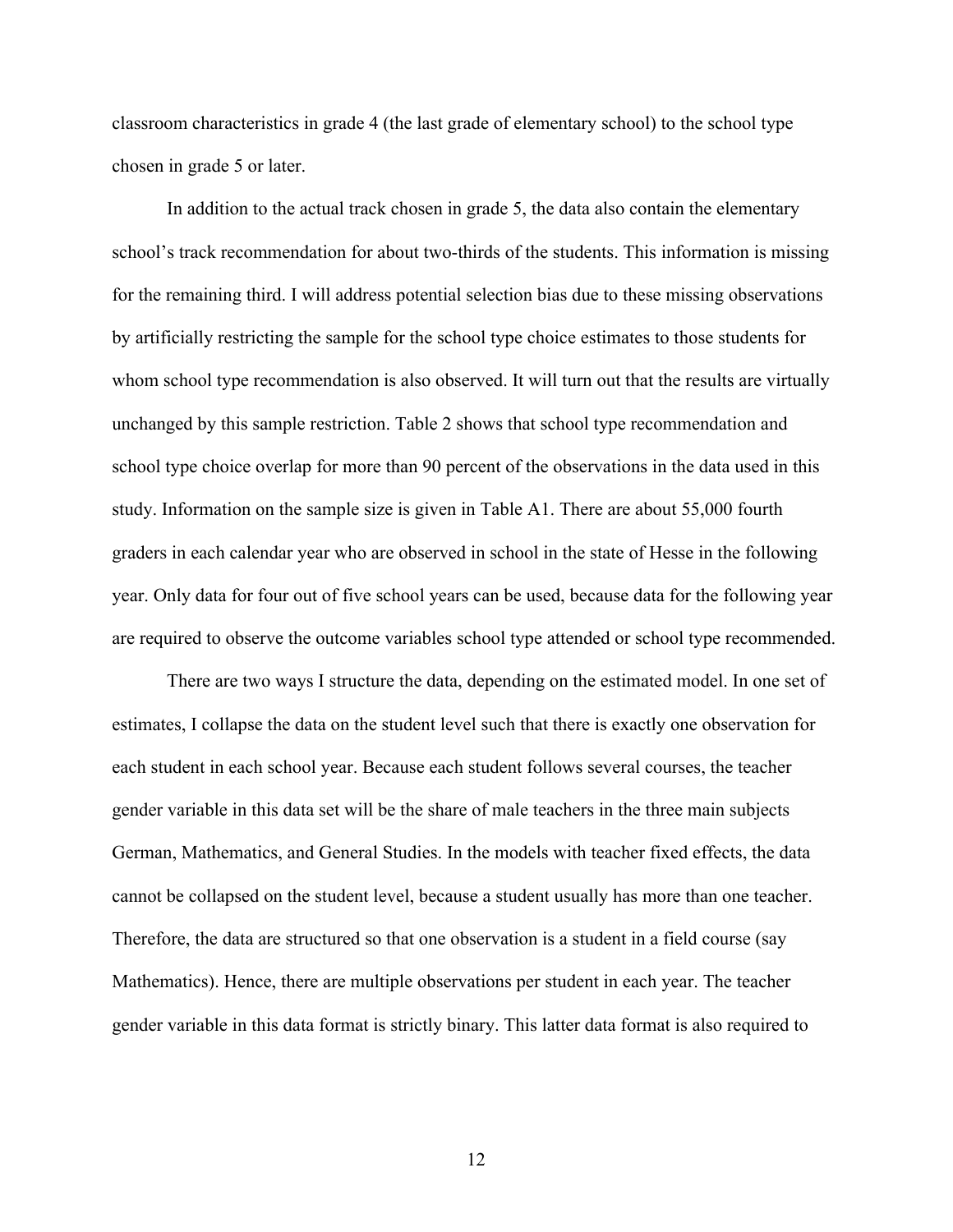compare students in courses with male or female teachers, as discussed in the following paragraph.

Table 3 reports sample means for the variables used in the analysis for a sample where each observation is a student in a field course. There are 628,740 observations in total. These observations refer to four school years for 198,155 students in 1,145 elementary schools. There are 11,900 different teacher observations teaching Mathematics, German, or General Studies in these schools.

Despite of some differences in the field course, age, pay level, qualification and working hours distributions between male and female teachers controlled for in the regression analyses, teachers of both genders teach similar students. As the lower part of Table 3 shows, the student gender, age, and student citizenship distributions are virtually identical among the observations referring to male and female teachers. Hence, any measured difference of students' outcomes between students taught by male and female teachers are unlikely to result from heterogeneity of the students taught by teachers of different gender, although I will also estimate models with teacher fixed effects to control potential sorting based on unobservable teacher or student characteristics. Fifty-one percent of the students obtain a higher school type recommendation and 44 percent of the students attend the higher school type in the following school year. 16 percent defer tracking for two years by entering the so-called Support Stage (Mühlenweg, 2008). Only about 1 percent of students repeat the fourth grade.

Splitting the sample by teacher gender reveals that only 10 percent (that is 1,193 out of 11,901) of the primary school teachers are male. Male teachers are somewhat more likely to teach Mathematics (38 percent) than female teachers (32 percent), but somewhat less likely to teach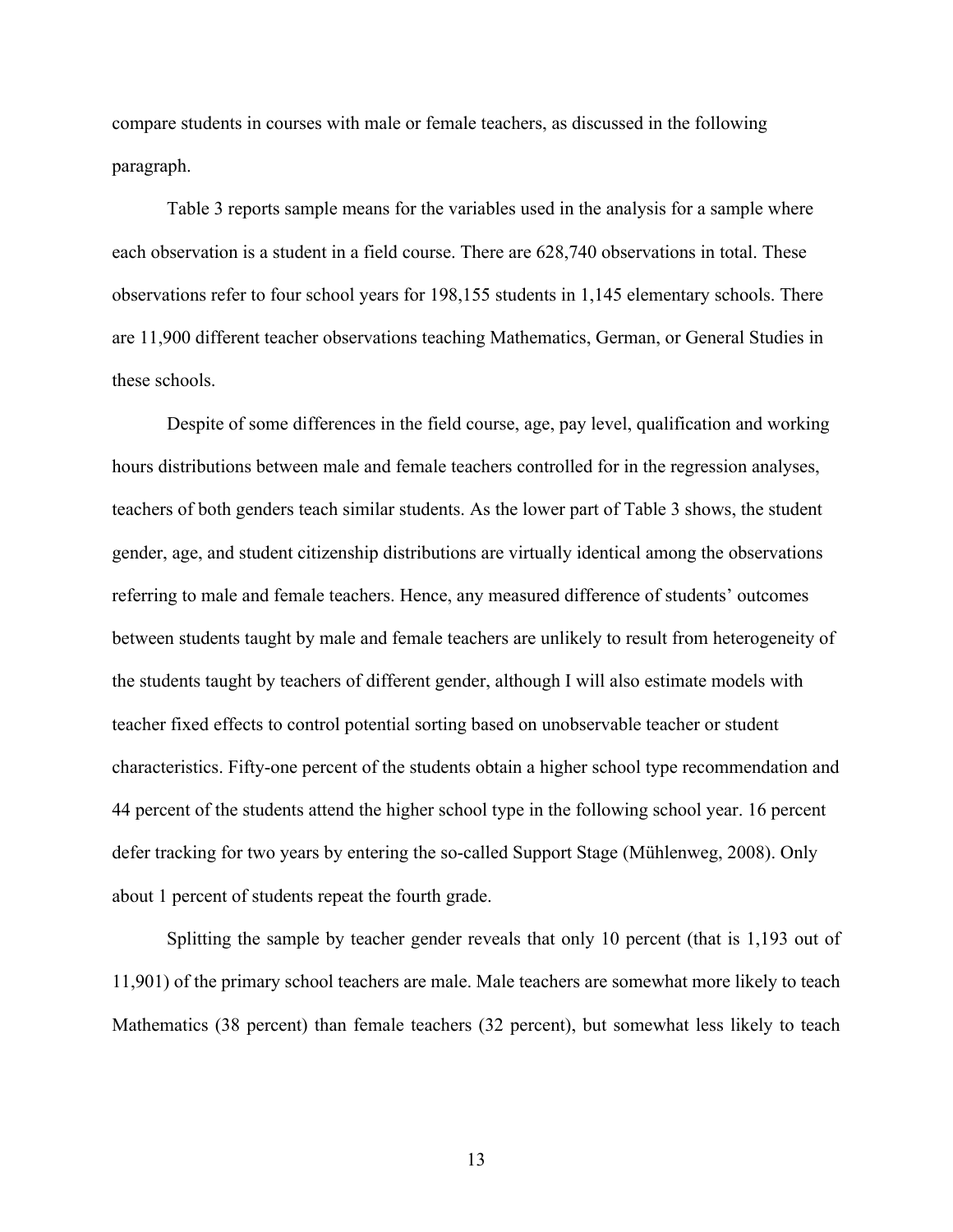German (32 percent) than female teachers (37 percent). The share of General Studies is fairly equilibrated between the genders (30 and 31 percent for male and female teachers, respectively).

Teacher characteristics, especially the gender of the teacher, are central to this study. There is information on teachers' age (which is grouped into five dummy variables covering tenyear intervals 20-30, 30-40, etc.) and official working hours (coded into the three categories 0- 20, 20-26, and 26-50). The administrative data also contain the teacher's salary group and qualification. As to the salary group, German teachers are usually civil servants, and hence paid according to a civil servant scale that ranges from A12 (common for primary school teachers) to A16 (common for a school principal of a higher school type). <sup>6</sup> Especially early on in their career (or for health reasons), however, teachers may be public sector employees without civil servant status. In this case, another public sector pay scale applies. <sup>7</sup> Although 75 percent of the observations are associated with teachers in civil service pay group A12, 7 percent are in public sector pay group BAT III and 9 percent are in civil service pay scale A13 (several of whom must be expected to be elementary school principals). 8 percent of the observations are paid according to other pay scales.

Teachers with the same pay level might still differ by qualification. There are different study curricula for teachers trained for different types of school. That is to say, students wanting to become a teacher already decide at the beginning of their college education whether they want to become an elementary school teacher or a teacher for secondary school of the lower, medium or high type. 77 percent of the observations in our population/sample have teachers with a regular elementary school teaching qualification. 9 percent have a higher qualification in that

 <sup>6</sup> Teachers at the lower or medium school type would normally be classified as A13, teachers a the higher school type would usually be classified as A14. The pay scales A15 would usually apply to teachers with management functions, especially head master, in medium and higher school types. <sup>7</sup> Traditionally, this was called BAT, but has been reformed and is now called TV-L.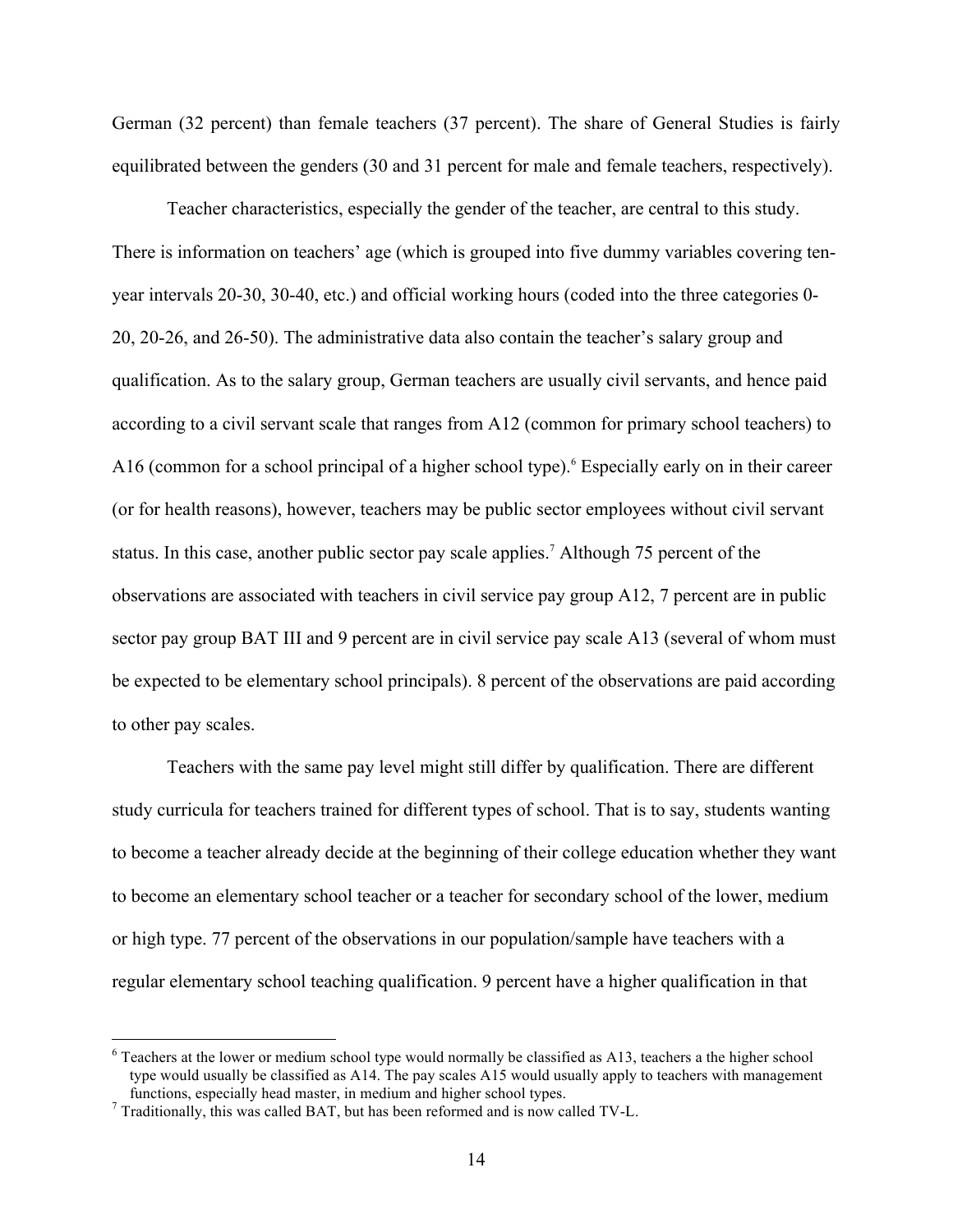they would also be allowed to teach at a secondary school. 10 percent have a lower qualification (such as for special schools or kindergartens). The two remaining 4 percent have teachers with a different qualification, such as a specialization for a special subject (*Fachlehrer*) or a special permission to teach, or a missing in the variable.

#### **3 Empirical Analysis Using School and Teacher Fixed Effects**

### **3.1 Identification Strategy and Empirical Results on the Variation in the Data Used to Identify the Effect of Teacher Gender**

The identification strategy employed in this paper is based both on (a) a rich set of teacher characteristics as control variables and on fixed effects, with (b1) school fixed effects, or (b2) school-by-year fixed effects, or (c1) teacher fixed effects or (c2) teacher-by-school fixed effects. The estimating equations take the following form:

 $y_{i \text{ school } t} = \alpha + \tau (male \text{ teacher})_{i \text{ school } t} +$  $\beta$ (other teacher characterstics)<sub>i school t</sub> +  $\gamma$ (classroom characterstics)<sub>i school t</sub> +  $\delta$ (student characterstics)<sub>i school t</sub> +  $\phi_t$  +  $\mu_{\text{school}}$  +  $\varepsilon_{\text{i school t}}$  (1)

where the outcome variable *y* is either the teacher's school type recommendation or the actual school type attended.  $\phi_t$  are school year fixed effects;  $\mu_{\text{should}}$  are school fixed effects. This set up thus corresponds to specification (b1). In specification (b2), I include school-by-year fixed effects, that is, there are separate fixed effects for each school in each school year.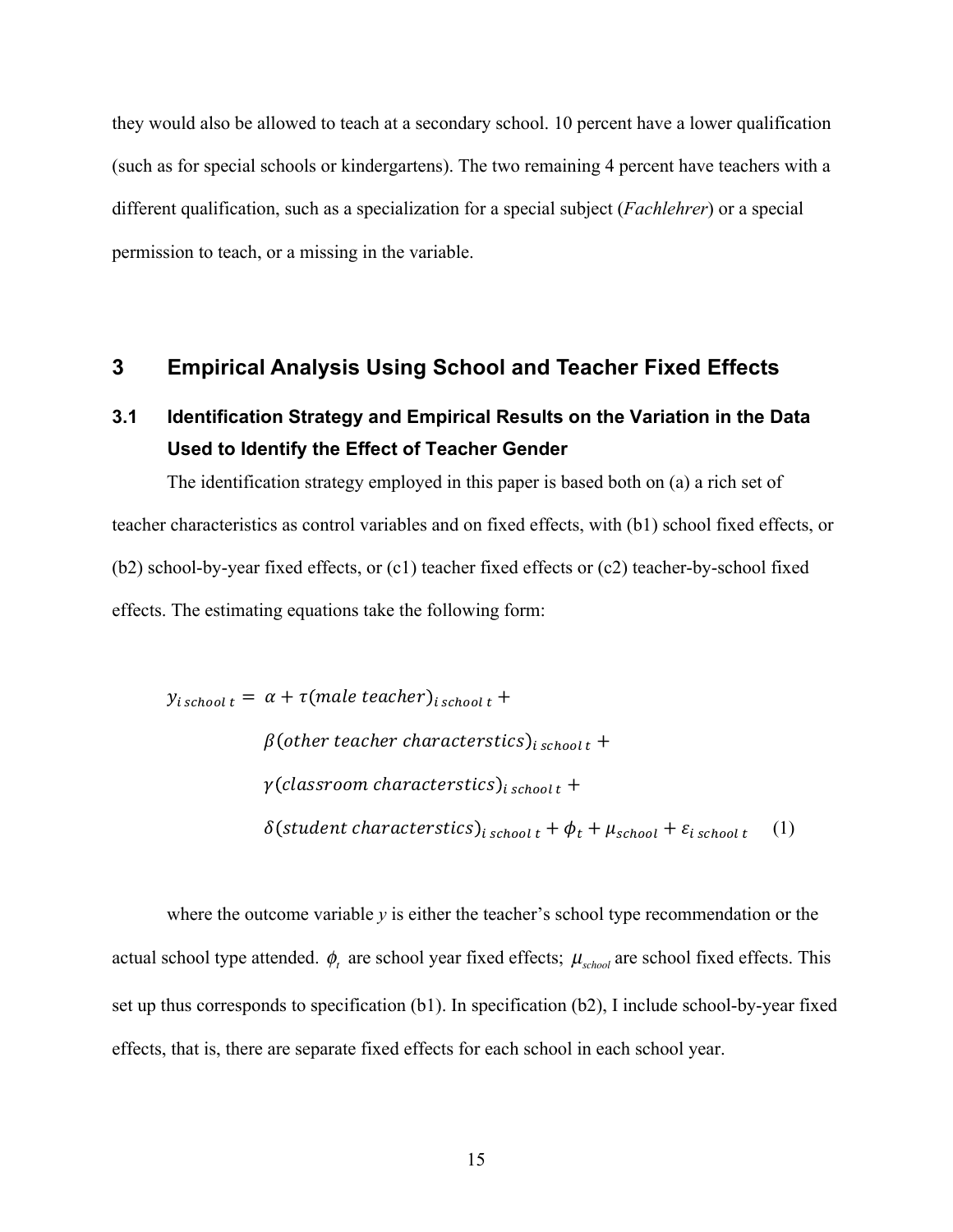A priori it is unclear which type of fixed effects specification is preferable: if male teachers are assigned tougher classes, the within school variation in teacher gender in any school year will not be exogenous. This would bias both types of fixed effects estimates, but more so those with school-by-year (b2) than those with only school fixed effects (b1), because the former are uniquely based on the between classroom variation within a school in a given year. As it will turn out, there is no noteworthy difference between these two estimates, which, together with descriptive evidence on student characteristics by teacher gender and my telephone interviews, substantiates the view that within school variation in teacher gender is exogenous.

Nevertheless, to control any potential systematic assignment of male teachers to more challenging students, I also estimate models with teacher fixed effects (c). The specification with teacher fixed effects does not allow identification of a teacher gender effect, because teacher gender does not vary for a given teacher. However, this specification allows identification of the impact of having a teacher of the same gender and requires the assumption that this effect is similar for boys and girls. Because teachers teach both boys and girls the variable "teacher of same gender" varies for a given teacher in a student-by-course level data set. The specification is

$$
y_{i\, school\, t} = \alpha + \tau (teacher\, of\, same\, gender)_i +
$$
\n
$$
\gamma (classification\, characteristics)_{i\, teacher} + \delta (student\, characteristics)_{i} +
$$
\n
$$
\phi_t + \varpi_{teacher} + \varepsilon_{i\, teacher}
$$
\n(2)

where  $\omega_{\text{teacher}}$  are teacher fixed effects (specification c1). In a variation of equation (2), I include teacher-by-school fixed effects (specification c2), which defines a new fixed effect if a teacher changes school. In all specifications (1) and (2), standard errors are clustered at the school level.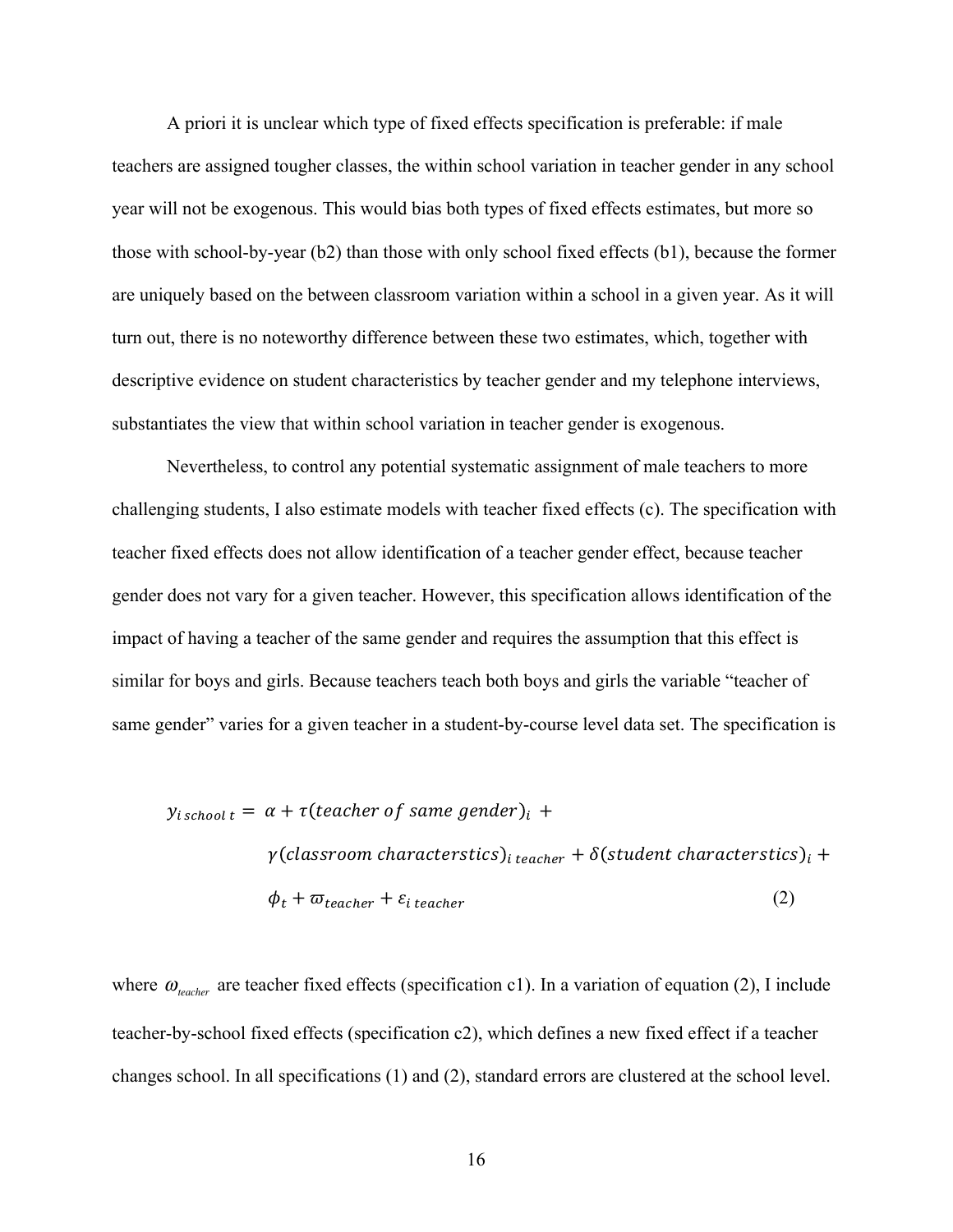The school fixed effects models (b1) and (b2) exhibited in equation (1) raise the question whether – after controlling for school fixed effects – there remains enough variation in the data. Here the question is whether there is sufficient variation in teacher gender *within* schools. Such variation may derive from two sources: teachers teaching the fourth grade in any school may vary over the school years or they may vary between classrooms within a school within a school year (in the state of Hesse, there are more than two classrooms on average in grade 4 during a school year).

The variation in the data that is used to identify the coefficients of equation (1) is presented in Table 4. To this end, I apply the Frisch-Waugh-Lovell theorem and regress each regressor on the fixed effects and all the other regressors of the estimating equation. According to the Frisch-Waugh-Lovell theorem, the standard deviation of the residual of these regressions exhibits the variation in the data used to identify the variable's coefficient in the fixed effects regression.<sup>8</sup> The auxiliary regressions take the following form:

(male teacher)<sub>i school t</sub> + 
$$
\pi_1
$$
 +  $\pi_2$ (other teacher characteristics)<sub>i school t</sub>  
+  $\pi_3$ (classroom characteristics)<sub>i school t</sub>  
+  $\pi_4$ (student characteristics)<sub>i school t</sub> +  $\tilde{\phi}_t$  +  $\tilde{\mu}_{school}$  +  $\xi_{i school t}$  (3)

where the estimated standard deviation of the residual  $\xi$  measures the variation in the data that is used to estimate the coefficient  $\tau$  in equation (1). I estimated analogous equations for all other regressors in equation (1) and report the corresponding "within school" (i.e. residual of

<sup>&</sup>lt;sup>8</sup> For binary variables, both mean and variance are driven by the same parameter.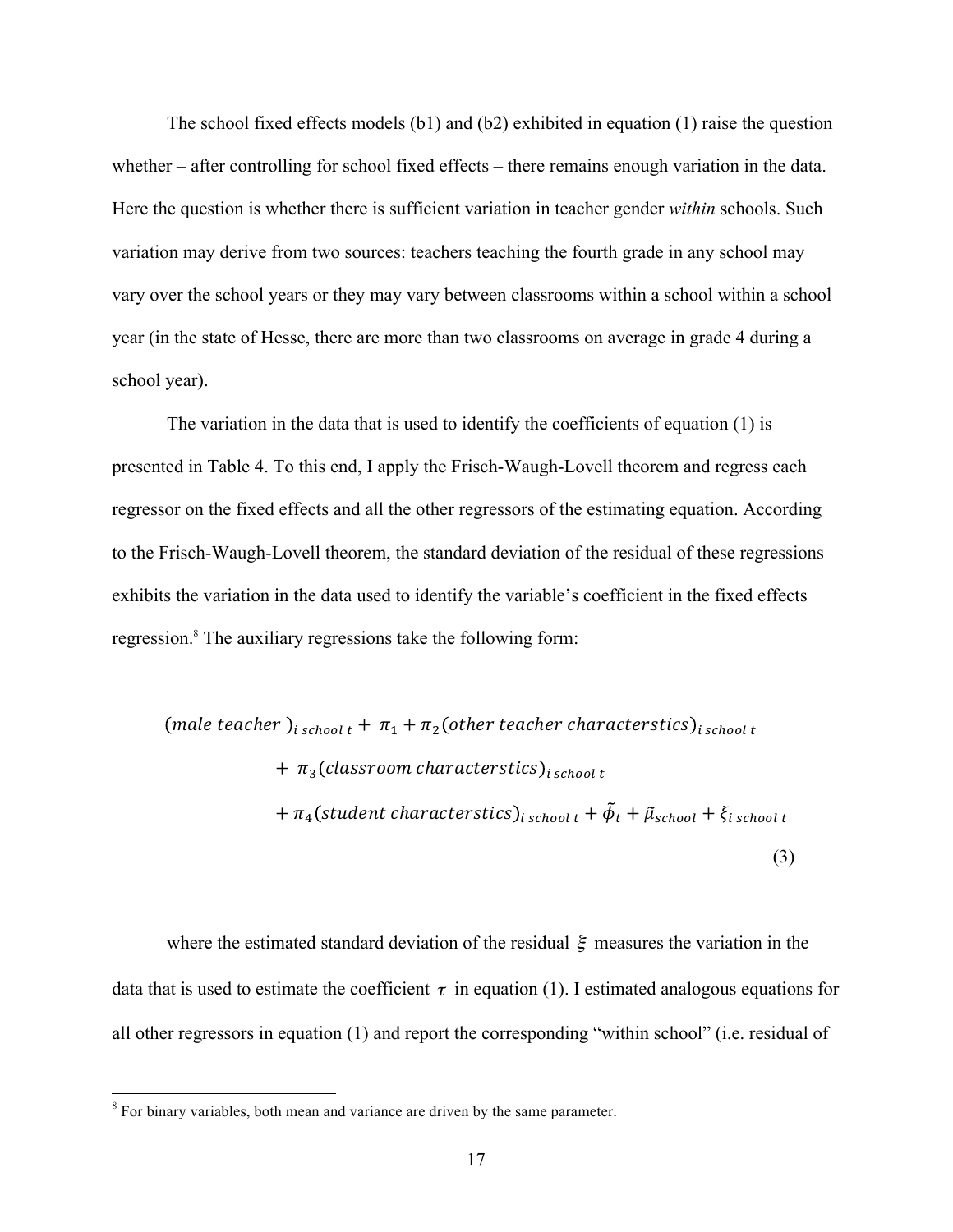the auxiliary regression) variation in column 3 of Table 4. The fourth column of Table 4 reports the "within school-by-year" variation in the variables, which are obtained from a variant of equation (3) that includes school-by-year instead of just year fixed effects.

Column 3 shows that even when controlling for school fixed effects with four school years of data, a substantial variation in teacher gender (as well as other teacher characteristics) still remains. After partialling out school fixed effects and all the other regressors, the standard deviation of "male teacher" only decreases from 0.25 to 0.22. Hence, there remains enough variation in the data to exploit teacher gender variation in schools by way of school fixed effects regressions.

In column 4 of Table 4, instead of school fixed effects, I include school-by-year fixed effects. The variation of the residual of this regression exhibits the variation in teacher gender that is generated between classrooms within the same school and calendar year. As shown in column 4 of Table 4, this within school and within year variation in teacher gender is still substantial  $(0.17)$ , albeit smaller than the total within school variation  $(0.22)$ . Table 4 also demonstrates that the other teacher and student characteristics still exhibit significant variation even after controlling for school-by-year fixed effects.

## **3.2 Teacher Gender's Effect on School Type Recommendation and School Type Choice using Variation in Teacher Gender within Schools**

Table 5 presents the coefficients of "male teacher" for different types of regression specifications. Because the data from the courses in Mathematics, German, and General Studies are collapsed at the student level, "male teacher" is the average exposure to a male teacher per student in all courses taken in fourth grade in the fields Mathematics, German and General Studies. Hence this variable can take on the values 0, 1, or values in between 0 and 1 (80 percent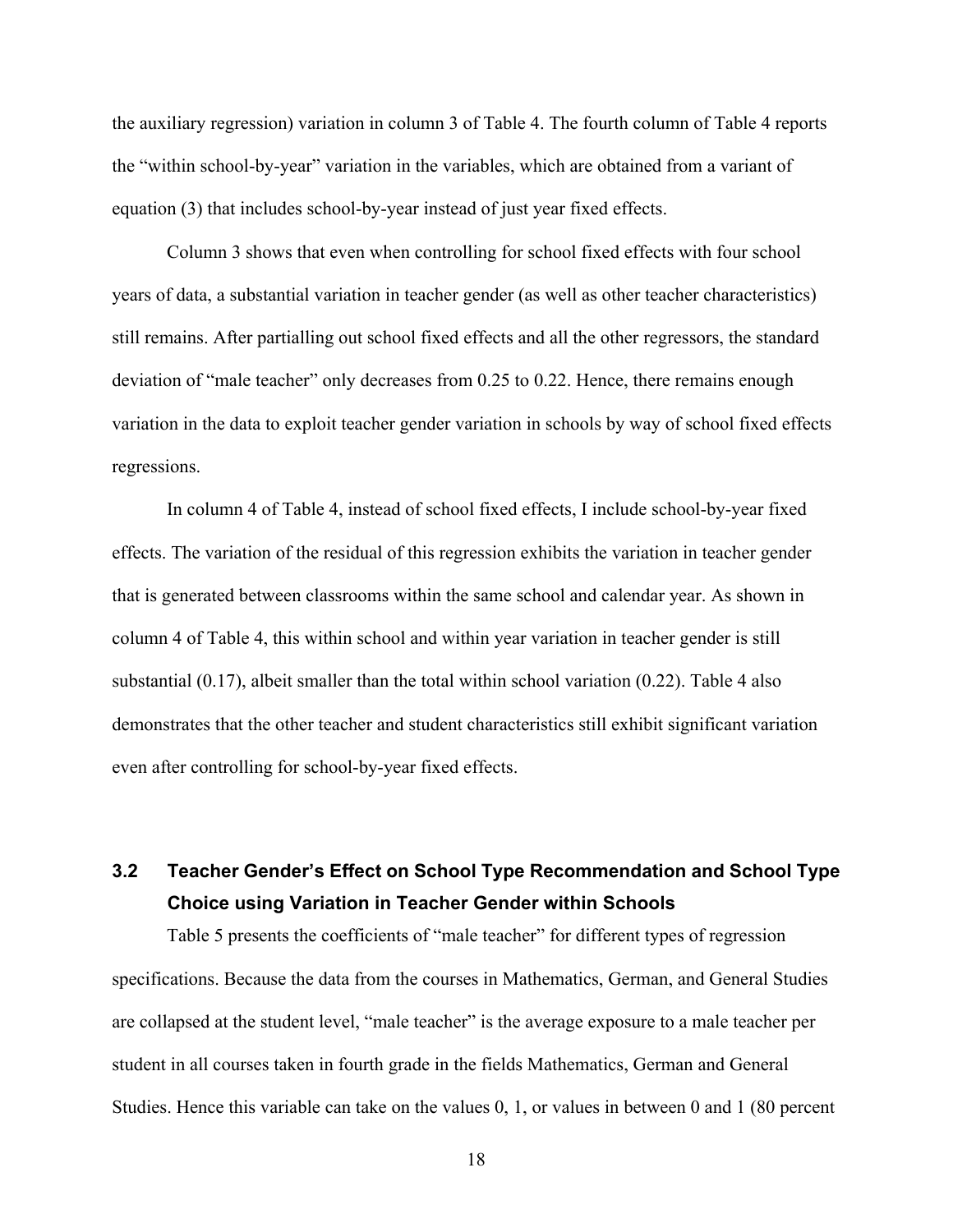of classrooms have only female teachers, whereas 3 percent of classrooms have only male teachers in these three main subjects; the remaining 17 percent are taught by at least one male and one female teacher).

Different sets of control variables distinguish the four rows of estimates in Table 5. In the first row, no other control variables are included, the estimates thus corresponding to a raw mean comparison. In the second row, other teacher characteristics are included as controls, so that teacher gender is not confounded with differences in male and female teachers' age, pay level, teaching qualification, citizenship, and working hours.

The third and fourth rows present fixed effects estimates, with school fixed effects included in the third row and school-by-year fixed effects included in the fourth row. Apart from including the fixed effects just discussed, the third and fourth rows also include further control variables at the student (student gender, age, and citizenship) and enrollment or classroom level (enrollment size and the share of female and non-citizen students in the classroom), as well as a dummy variable for the school year. <sup>9</sup> However, I have checked that adding these controls without the fixed effects does not make a decisive difference to the estimates. As it turns out, it is controlling for school fixed effects or not that impacts on the point estimate of having a male teacher.

Raw mean comparisons (the first row in Table 5) show that students with a male teacher on average have a 2.3 percentage point lower probability of being recommended to attend the higher school type and even a 4.3 percentage point lower probability of actually attending the higher school type one year after grade 4 elementary school. These negative and statistically significant effects hold for both male and female students, although having a male teacher is

 $9$  Enrollment size is more likely to be exogenous than class size, see Angrist and Lavy (1999). However, in my case results hardly change when controlling for class size (and its square) instead of enrollment size (and its square).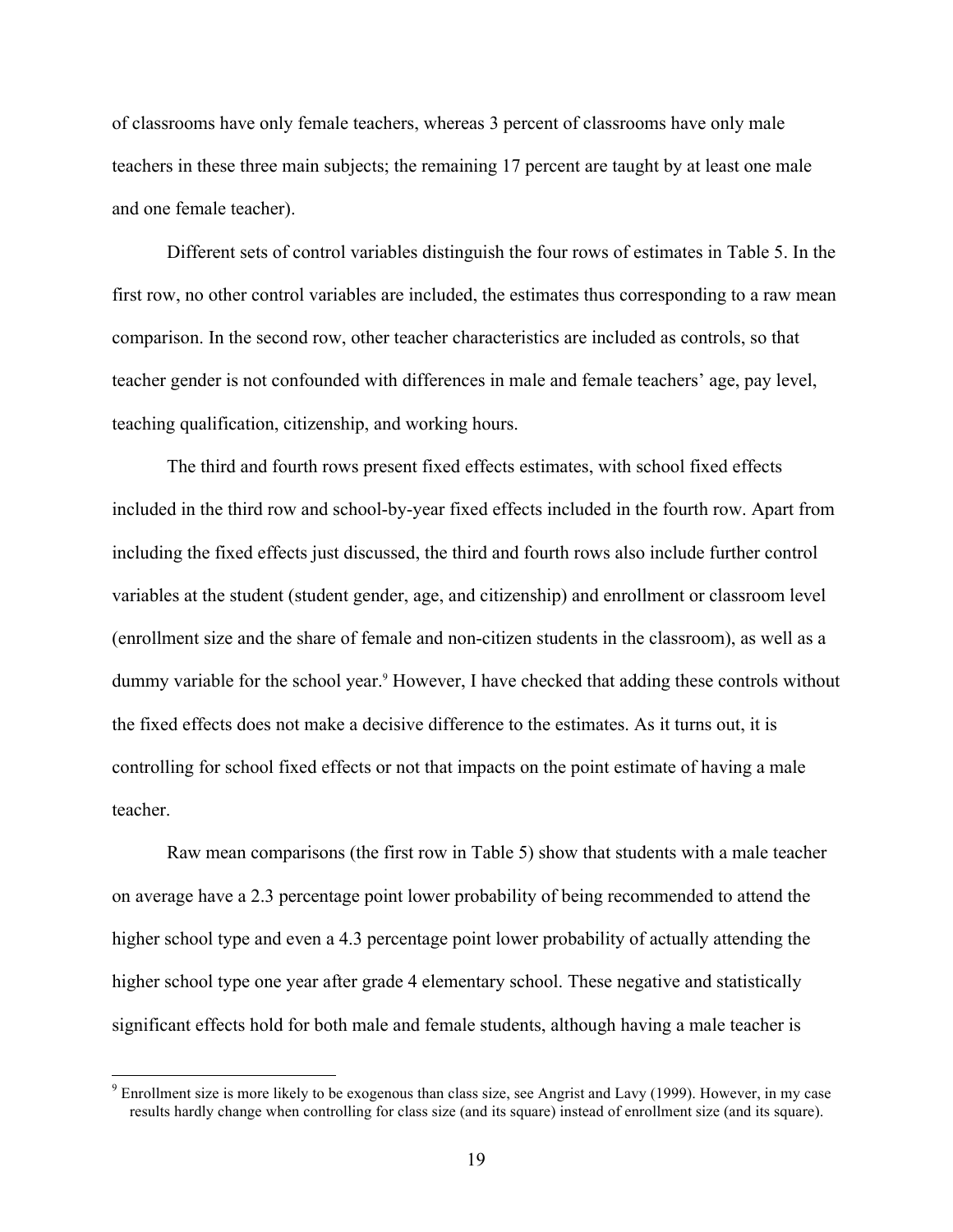associated with slightly more negative school type recommendations for female than for male students according to the point estimates (the difference between the estimates for boys and girls is not statistically significant).

However, the effects become smaller when other teacher characteristics (age, pay level, qualification, citizenship and working hours) are included as control variables (second row). They now reach 1.7 and 3.2 percentage points for school type recommendation and actual school type attended, respectively. Still, the point estimates of the association of having a male teacher is negative for female and positive for male students when school type recommendation is the outcome variable: the values are -1.9 and 1.2 percentage points, respectively.

However, once school fixed effects are included to account for unobserved confounding factors that may be correlated with the school indicator, the point estimates of having a male teacher become closer to zero (between -0.5 and 1.3 percentage points for all students for school type recommendation and school type choice, respectively) with only the latter estimate for school type recommendation statistically significant at the 10 percent level. All estimates for the separate male and female student populations and all estimates with school-by-year fixed effects are statistically insignificant for both school type recommendation and school type choice as the outcome variable. All point estimates are close to zero with small standard errors at only around 1 percentage point. The point estimates are similar when school-by-year instead of only school fixed effects are included: as the last two rows of the estimates show, the type of fixed effects makes hardly any difference to the point estimates (this finding is further discussed in Section 3.3).

Figure A1 in the Appendix displays power curves for a larger and a smaller standard error observed for the estimates in Table 5. Even for the larger standard error of 0.014, the power of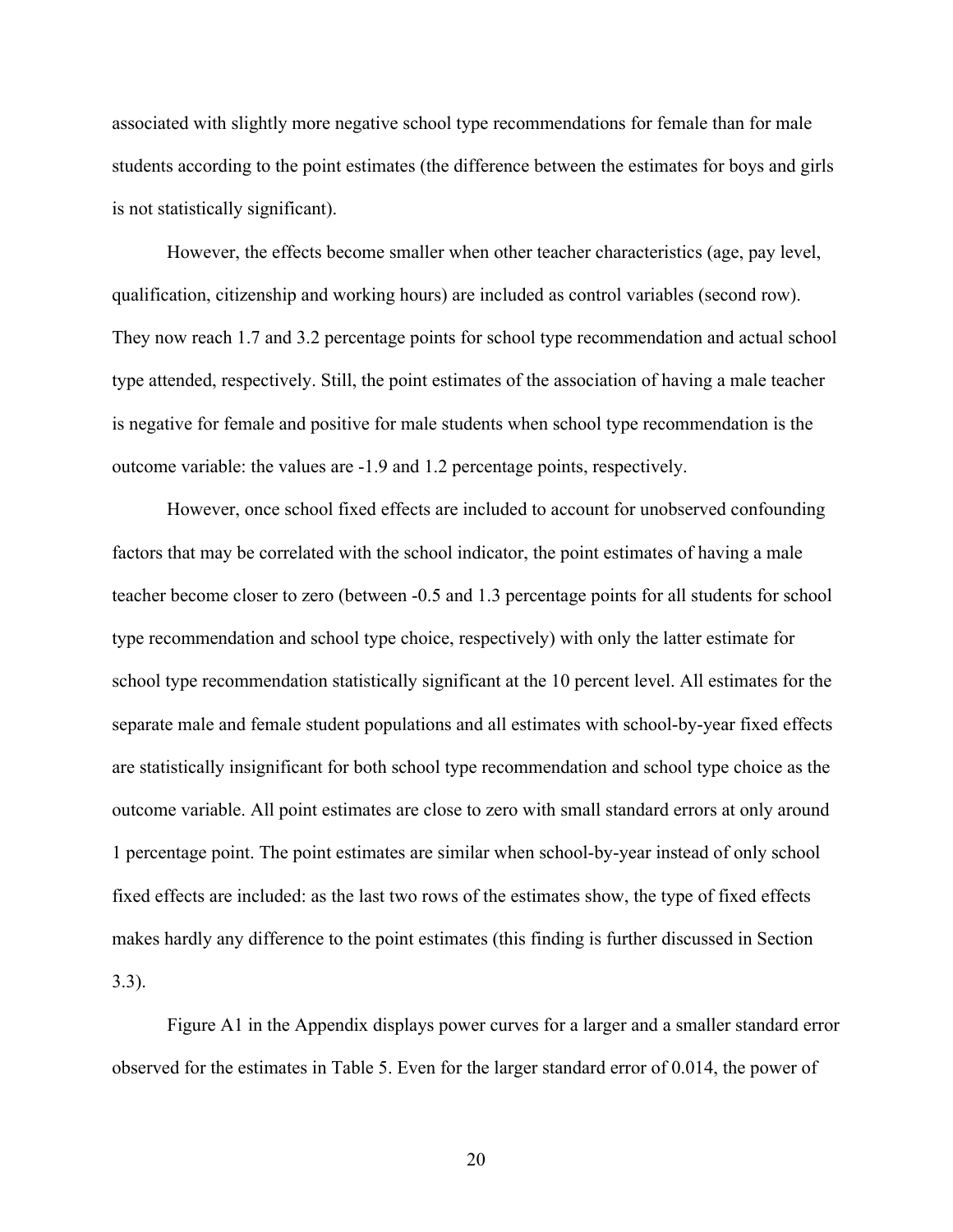the *t*-test corresponding to an alternative hypothesis of 0.05 is above 90 percent. One may also wonder whether the binary outcomes school type recommendation or choice would react to potential effects on school marks or test scores, which unfortunately are not observed in the administrative data. A simple simulation demonstrates that with a sample of 200,000 students, an effect of teacher gender of about 0.5 standard deviations on a test score (here a latent variable) would show up as statistically significant even with a binary outcome variable as observed in the German administrative data: when observing the latent variable ("test score"), the estimated coefficient of 0.50 standard deviations is associated with a *t*-value of 67 (a standard error of 0.0075), when using the binary indicator ("school type") as outcome variable, the estimated effect on attending the higher track middle school is 19 percentage points with a *t*-value of 52 (a standard error of 0.0037).<sup>10</sup> Hence, with the large sample at hand, a binary indicator is sufficient to significantly identify effects on the underlying latent outcome.

Because a third of the students have a missing observation in the variable "school type recommendation", Table 6 checks whether these missing observations are likely to bias my estimates.11 To this end, I artificially restrict the "school type choice" sample to the students who

 $10$  The following Stata commands demonstrate the relationship between the coefficient of a regression with the latent ("test score") and alternatively the binary ("school type") dependent variable on a dummy treatment variable ("teacher is male"). The setup corresponds to the situation of the data analyzed here: 200,000 observations, 10 percent being "treated" (here having a male teacher) and about 50 percent of students ending up in the higher track middle school:

set obs 200000 set seed 10 gen  $e =$  rnormal() gen  $D = 1$  in  $1/20000$ replace D=0 in 20001/200000 gen  $y = 0.50 * D + e$ gen  $Y = y > 0$ sum y Y D reg y D

reg Y D  $_{11}$  Among the students with school type recommendation missing, 61 percent of the observations are not tracked, either because they decided to attend a comprehensive school (*Gesamtschule,* 31 percent among the observations with recommendation missing), deferred the tracking decision by two years by entering the support stage (*Förderstufe,* 26 percent among the observations with recommendation missing), or because they repeated the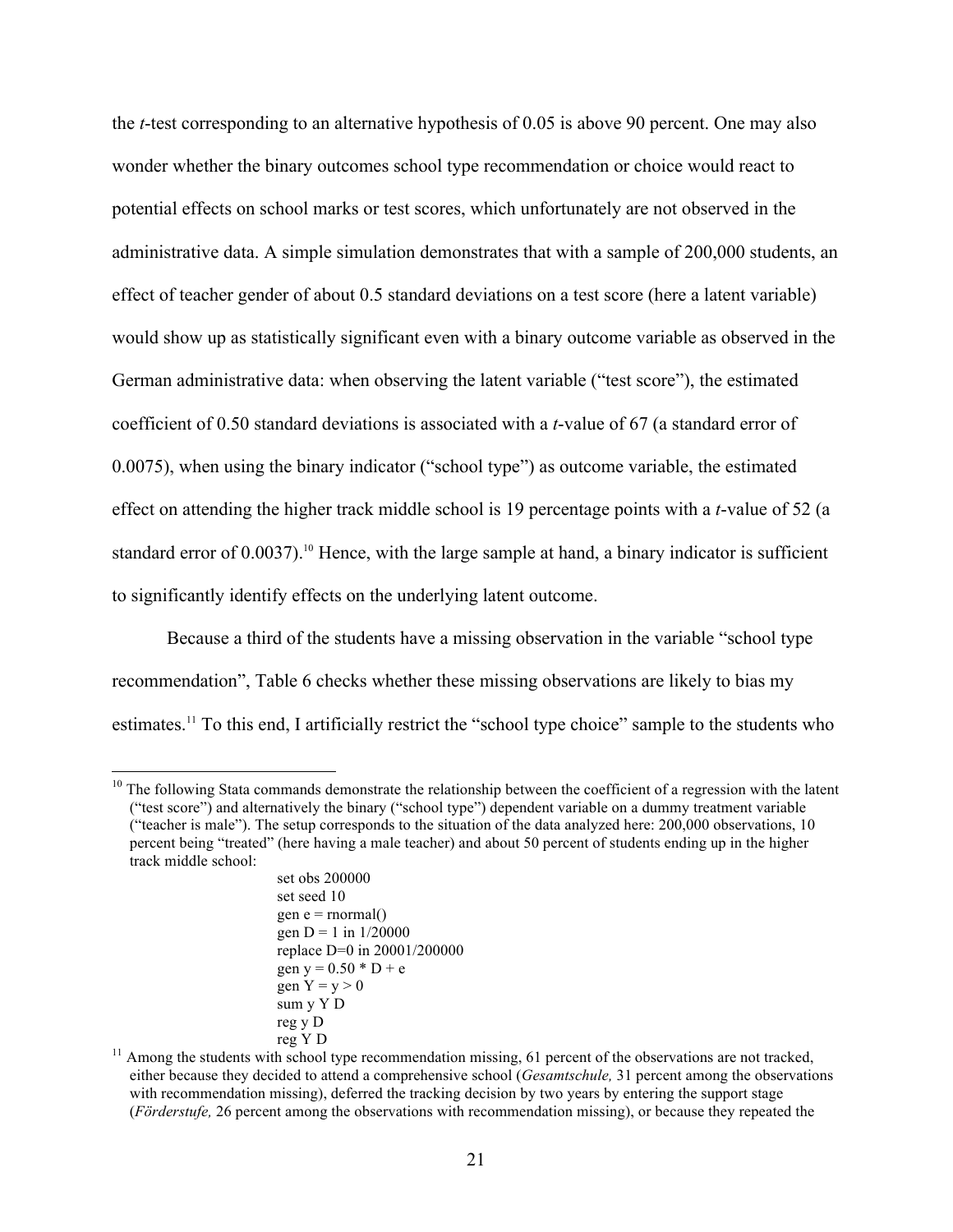also have a valid entry for "school type recommendation". The adjacent columns in Table 6 then compare the estimates for "school type choice" for the restricted and the unrestricted sample. If the estimates turn out similar, the missing observations are unlikely to bias the estimates. As can be seen in Table 6, the estimates for the sample where the school type recommendation is not missing turn out to be similar to the estimates for the whole student population, although the restricted sample is by about one third smaller. It is particularly interesting that one important result holds in both samples: once I control for fixed effects, the small and sometimes significant effects found in the estimates without fixed effects disappear. Therefore, despite of missing values in the variable "school type recommendation", the sample for which we can observe this outcome variable seems to be informative.

Table 7 and Table 8 include further robustness checks. In Table 7, I limit the sample to students who are *exclusively* taught by male or *exclusively* taught by female teachers in the three main subjects (Mathematics, German, and General Studies), which is the case in 80 percent of the observations, because only about 10 percent of elementary school teachers are male. By focusing on students who are exposed only to one gender in the main subjects, we might expect that it was more likely to find an effect of teacher gender.

The fixed effects estimates in Table 7 provide some indication that having only male teachers in the three main subjects increases the probability to receive a recommendation of the higher school type. However, this effect shows for *both* boys *and* girls in the fixed effects

 $\overline{a}$ 

fourth grade of elementary school (4 percent among the observations with recommendation missing). The corresponding shares among observations with school recommendation not missing is only 12, 11, and 0 percent, respectively, adding up to 23 percent. Because all these choices are coded as 0 in the actual school choice variable, where only "higher school type" is coded as 1, school type recommendation is not missing at random with respect to actual school type choice. However, the share of male elementary school teachers and male students (as well as other control variables) is almost identical in the subsamples with school type recommendation missing (10.6 percent male teachers, 51.4 percent male students) or not missing (10.0 percent male teachers and 50.4 percent male students). Hence school type recommendation seems to be missing at random with respect to having a male teacher or being a male student.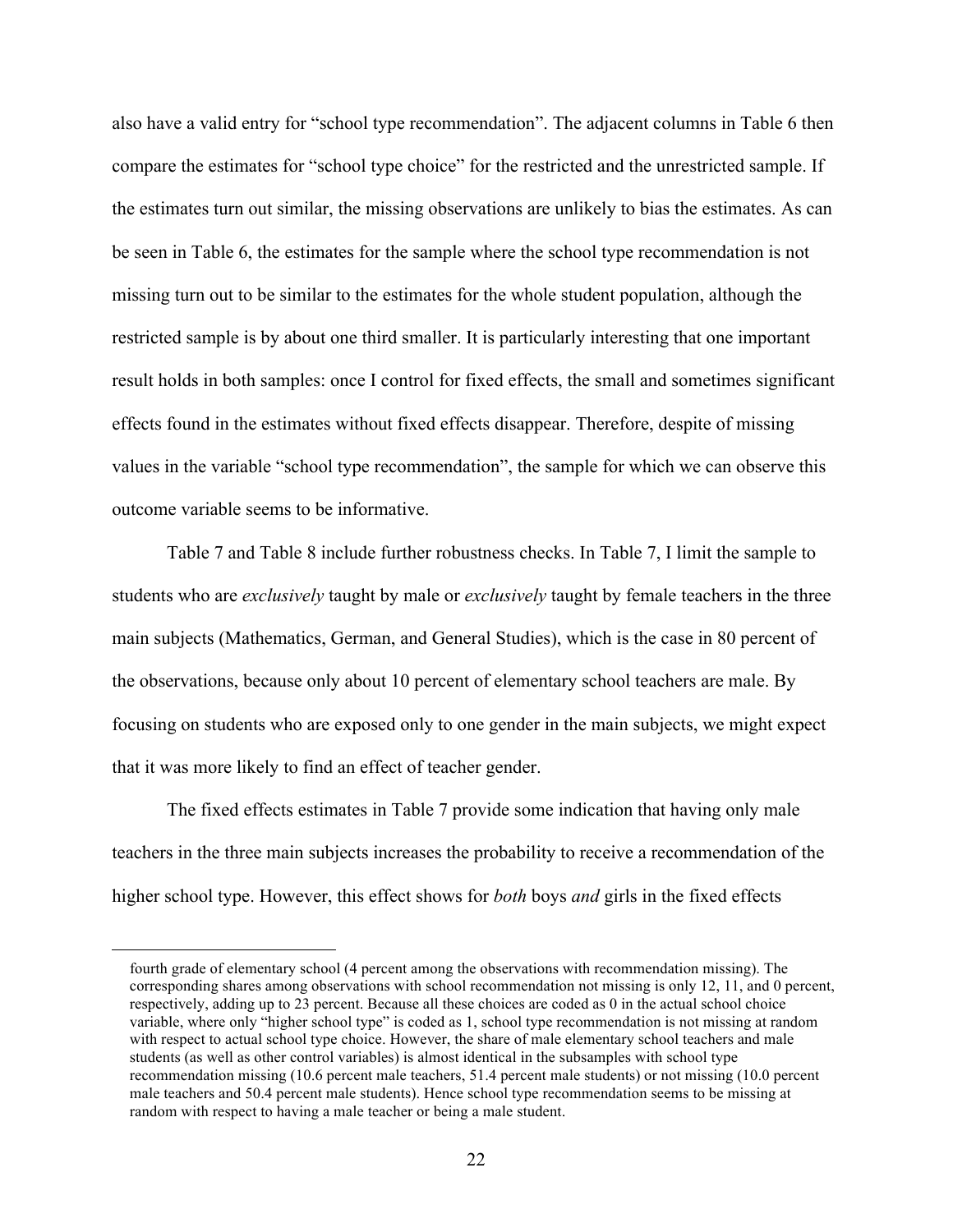regressions (not all estimates are statistically significant). The point estimates indicate an increased probability by between 1.4 and 3.6 percentage points for having only male teachers. These effects seem not very large, given that more than 50 percent of students receive a recommendation for a higher school type, but still worth mentioning. In spite of these small positive effects on the track *recommendation* of having only male teachers, there is no such effect on the actual school type *chosen*: the final choice is made by the parents and all fixed effects estimates for actual school type chosen are statistically insignificant with point estimates close to zero.

A further robustness check is provided in Table 8, where I include all subjects taught, not just the three main subjects Mathematics, German, and General Studies. The impact variable thus corresponds to the average exposure to male as opposed to female teachers in a wider set of courses and ranges from 0 to 1. Table 8 reports the regression results according to the same structure as Table 5 and Table 7: estimates for the exposure to male teachers are reported for the outcome variables "school type recommendation" and "school type choice", both for all students together and for male and female students separately. In the specifications without fixed effects, point estimates are negative, with several of them statistically significant. When controlling for school or school-by-year fixed effects, however, these negative coefficients mostly disappear and most point estimates are close to zero and insignificant. An exception are the results for "school type recommendation" for boys, where the point estimates are statistically significant at 2.7 and 3.4 percentage points. The size of these effects is similar to the estimates in Table 7, hence not very large.

Similar to the results found in Table 7, the positive effects found for boys for having a male teacher on their school type recommendation do not have a real impact, because the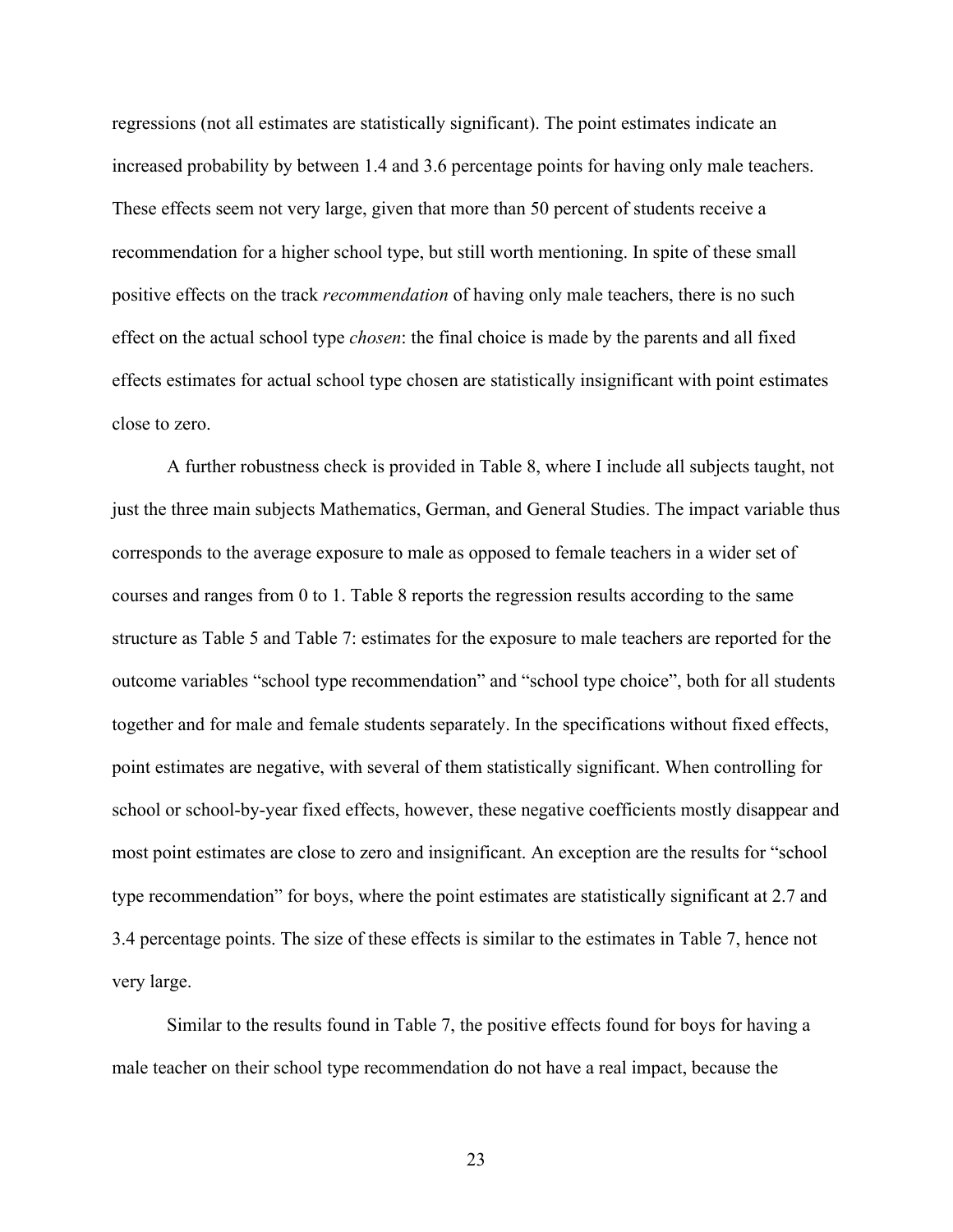estimates for actual school type choice in Table 8 (just as in Table 7) are close to zero and statistically insignificant. Hence, it seems any positive effects of male elementary school teachers or any negative effects of female elementary school teachers on boys are neutralized by the parents' final word on their children's school type choice. This result may be seen as speaking in favor of involving parents in the school type choice.

So far, all analyses estimated the effects of teacher gender in fourth grade on school type recommendation and choice. In Table A2 in the Appendix, I report *F*-statistics and their *p*-values from regressions that include teacher gender both in fourth and third grade (first four columns) and teacher gender in fourth, third, and second grade (last four columns). The *F*-statistics refer to the test of joint insignificance of the teacher gender variables in all grades included in the respective regression. Toward the bottom of the table, the correlation between the teacher gender variables in grades two and four and in grades three and four are reported: the teacher gender variables in grades three and four have a correlation of about 0.78, whereas the teacher gender variables in grades two and four have a correlation of around 0.61. The results show that in the fixed effects specifications, the teacher gender variables are mostly jointly statistically insignificant. For the school type choice outcome, however, in two specifications the *F*-statistic is statistically significant at the 10 percent and in one case at the 5 percent level for male students (columns 2 and 6 of Table A2). However, starting with the specifications including teacher gender in grades 3 and 4 (column 2), it turns out that the coefficients for male teacher (not shown here) in grades three and four have opposite sign and net each other out: the coefficient on male teacher in third grade equals -0.031 in the school fixed effects and -0.044 in the school-by-year fixed effects model (standard errors 0.014 and 0.018, respectively). The coefficient on male teacher in fourth grade equals 0.026 and 0.049 for these two types of fixed effects models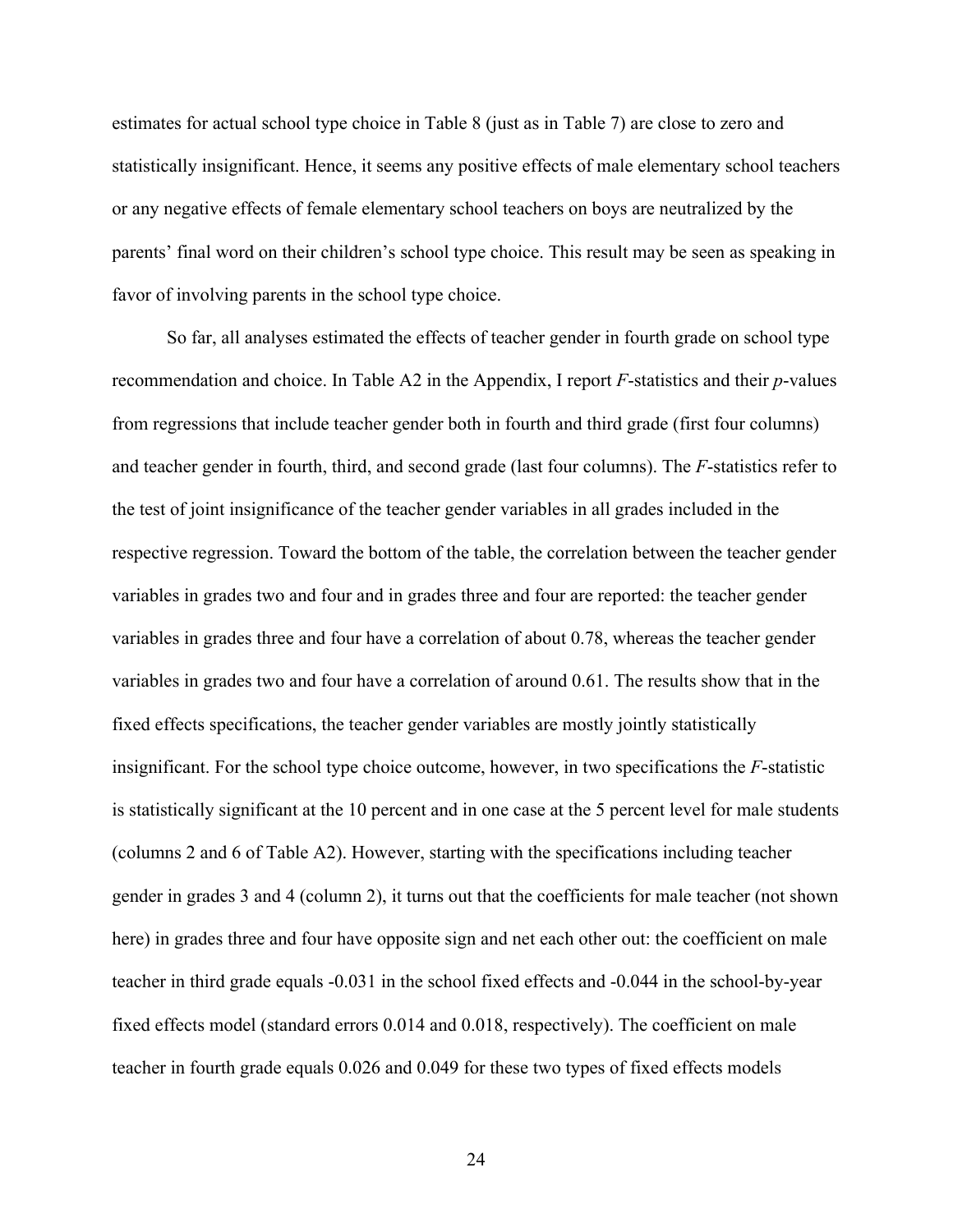(standard errors 0.015 and 0.019), respectively. Hence, the two coefficients add up to close to zero in both cases, namely -0.005 and 0.005, respectively, although the *F*-statistic is statistically significant at the 10 and 5 percent level, respectively, (*p*-values of 0.09 and 0.03, respectively). The sum of the coefficients of male teacher in the school fixed effects specification with a significant  $F$ -statistic in the model with teacher gender in grades 2, 3, and 4 (column 6) equals -0.028, with the single coefficients being -0.018 (coefficient of male teacher in grade 2), -0.037 (grade 3), and 0.027 (grade 4). None of the three single coefficients is statistically significant at the 10 percent level. Given the high correlations between teacher gender across grades 2, 3, and 4, it is hard to identify the effects of having a male teacher in these separate grades in a school fixed effects model.

## **3.3 Controlling for Sorting of Teachers into Specific Classrooms: Teacher Fixed Effects**

As explained in the Introduction, identifying the effects of teacher gender on students' school outcomes is subject to several problems, in particular (a) differences between male and female teachers in such characteristics as age and qualifications, (b) differences in the unobserved characteristics of students in schools with higher or lower shares of male teachers, and (c) the systematic sorting of male teachers into different kinds of classrooms *within* schools. The estimates so far, however, have only taken into account the first two problems, addressed by (a) controlling for the teacher characteristics age, pay level, qualification, citizenship, and work time and by (b) including school or school-by-year fixed effects. In fact, the similarity of the regression results for school to those for school-by-year fixed effects could be interpreted to mean that in this case, problem (c) is not an issue. That is, whereas school fixed effects use teacher gender variation within schools both *between classrooms* and *over time* (as teachers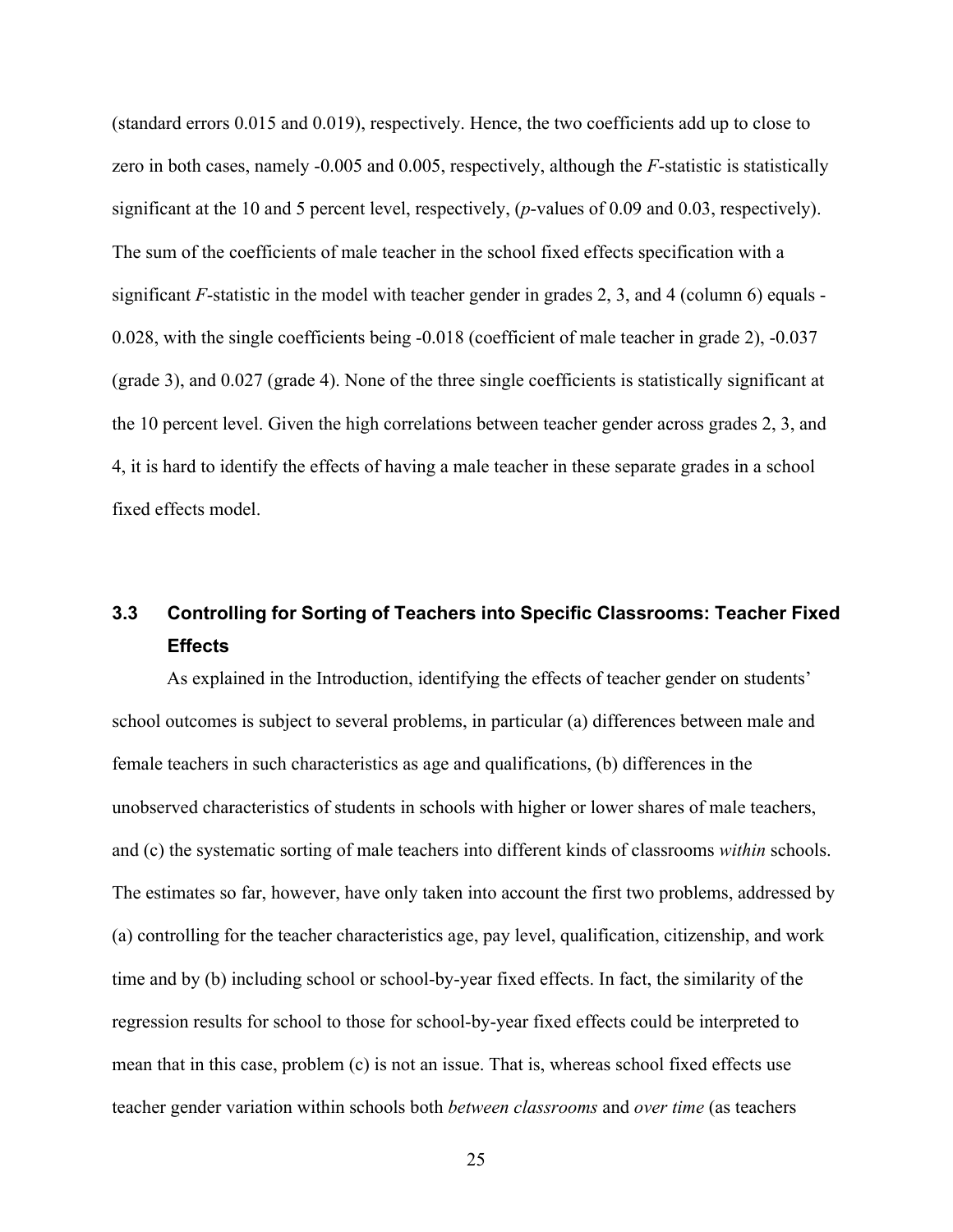rotate between grades), school-by-year fixed effects only exploit variation *between classrooms*. Hence, if there were any bias from systematic sorting of male teachers into different kinds of classrooms *within* schools, the estimates using school-by-year fixed effects should exhibit a larger bias than those using school fixed effects. As these two types of estimates are very similar in all results so far, it is doubtful that any such bias exists of quantitative importance.

Nevertheless, as outlined in Section 3.1, the study data allow estimation of models with either (c1) teacher or (c2) teacher-by-school fixed effects to directly address systematic sorting of male teachers into different classroom types *within* schools. This calculation is expressed in equation (2) of Section 3.1. As also discussed in that section, when teacher fixed effects are included in the regression, only the coefficient on the impact variable "teacher of same gender" is identified and such identification must rest on the assumption that this effect is identical for male and female students.

The estimation results are reported in Table 9, where, as in previous tables, the outcome variables are "school type recommendation" and "school type choice". The results for the two different specifications of teacher fixed effects—simple teacher fixed effects (specification c1) and teacher-by-school fixed effects (specification c2)—are reported in the first and second rows, respectively. The second specification accounts for the fact that teachers may switch schools and the match between the same teacher and a different school may imply a different teacher fixed effect. As Table 9 clearly shows, having a teacher of the same gender has no effect on either school type recommendation or school type choice: the point estimates are virtually zero and also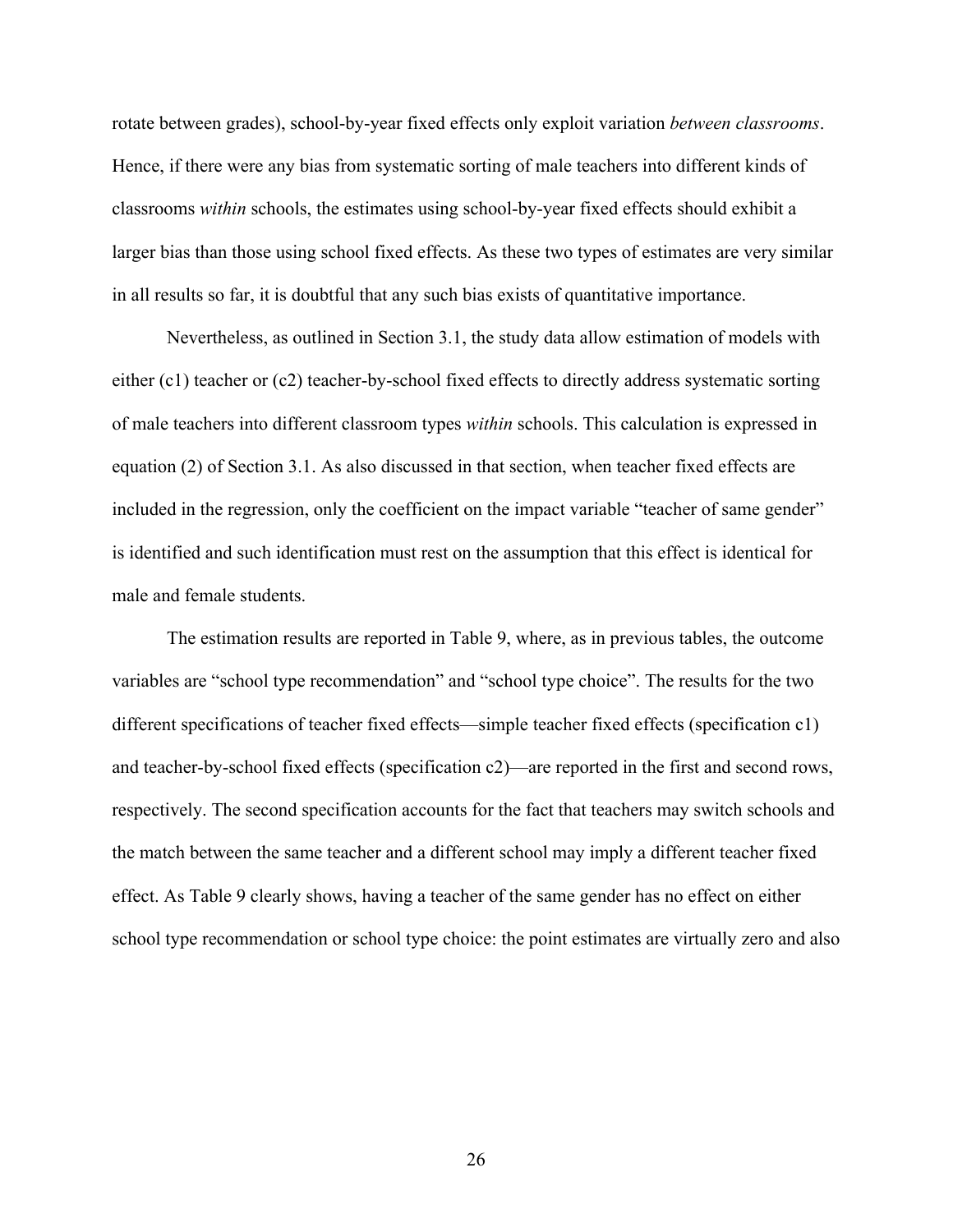statistically insignificant. This finding holds for both kinds of fixed effect specifications: teacher fixed effects and teacher-by-school fixed effects.<sup>12,13</sup>

## **3.4 Teacher Gender Effects on Tracking Deferral, Grade Repetition and Track Change in Middle School**

Even though virtually no effects of teacher gender on school type recommendation and school type choice are detectable, there still remains the possibility that teacher gender might affect other outcomes such as "grade repetition" in the last year of elementary school or "tracking deferral" by two school years to attend a so-called support stage school (Mühlenweg, 2008). Table 10 reports the effects on these two outcomes of having a male teacher. None of the fixed effects models exhibit any statistically significant coefficients, and all the point estimates in these models are very close to zero.

Nevertheless, in theory, it is possible that male and female teachers do have different effects on the study progress of male and female students but that these effects are neutralized by teachers' grading habits and subsequent school type recommendation (Ouazad and Page, 2013). Hence, to obtain a more objective outcome that is outside the elementary teachers' control, Table 11 reports outcomes determined in middle school and thus by different teachers. Because of their panel nature, the data allow follow-up of students over time to identify the grade (e.g., 6th or 7th) three years after the school type choice, which amounts to a cumulative measure of grade repetition. They also allow generation of an indicator for school type change (re-tracking) two

 $12$  In Table 9, because students may have different teachers in different subjects, the data are collapsed on the course and not the student level, which explains the larger number of observations.

 $13$  It should be kept in mind, however, that the identification of the "teacher of opposite gender" effect is only possible in the teacher fixed effects models under the assumption that this effect is identical for male and female students. The previous estimates based on school and school-by-year fixed effects suggest that such is not the case, at least not when "school type recommendation" is the outcome variable.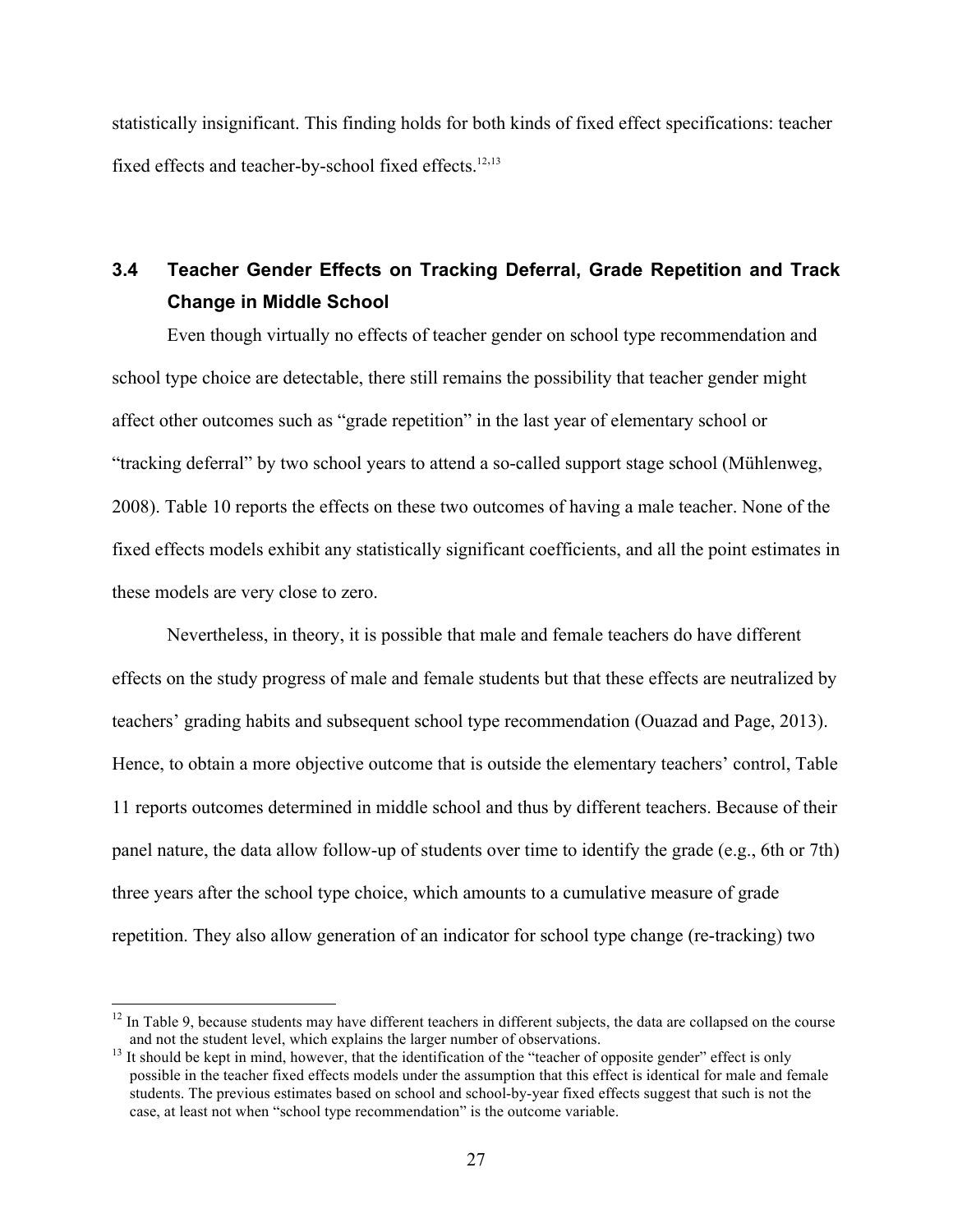years after the initial tracking decision, denoted by *-1* for a downgrade, *0* for no change, and *1* for an upgrade. Because the data set includes 5 school years of observations, however, looking ahead from grade 4 to (assumedly) grade 7 reduces the number of analyzable cohorts to just two and shrinks the population/sample size accordingly. Nevertheless, the standard errors of the estimates using these outcome variables are not very large (a little more than half a percentage point) and no estimates are statistically significant (see Table 11). Therefore, teacher gender has virtually no effect on the student outcomes considered in this study.

## **3.5 Other Teacher and Classroom Characteristics' Effects on School Type Recommendation and School Type Choice**

Even though the effects of teacher gender on school type recommendation or school type choice seem minimal, it is worth investigating whether these outcomes can be explained by any of the other control variables not yet discussed. Table 12 and Table 13 display the full regression results for the school fixed effect regressions reported in Table 5. The  $R^2$  at the bottom of the tables indicate that the regressors explain about 20 percent of the variation in the (binary) outcome school type recommendation and about 16 percent of the (binary) outcome school type choice. About half of the explained variation is due to school fixed effects and the other half to the regressors, whose coefficients are given in the tables. One particularly interesting result is that virtually none of the other teacher characteristics—neither teacher age, pay level, qualifications, citizenship, nor work hours—has any effect on school type recommendation or school type choice. The few teacher characteristics that are significant usually have very small point estimates, around 2 or 3 percentage points, so no systematic pattern is derivable.

The explanatory power of these models, however, derives not only from the school fixed effects but also from the individual student and the enrollment/classroom characteristics. In both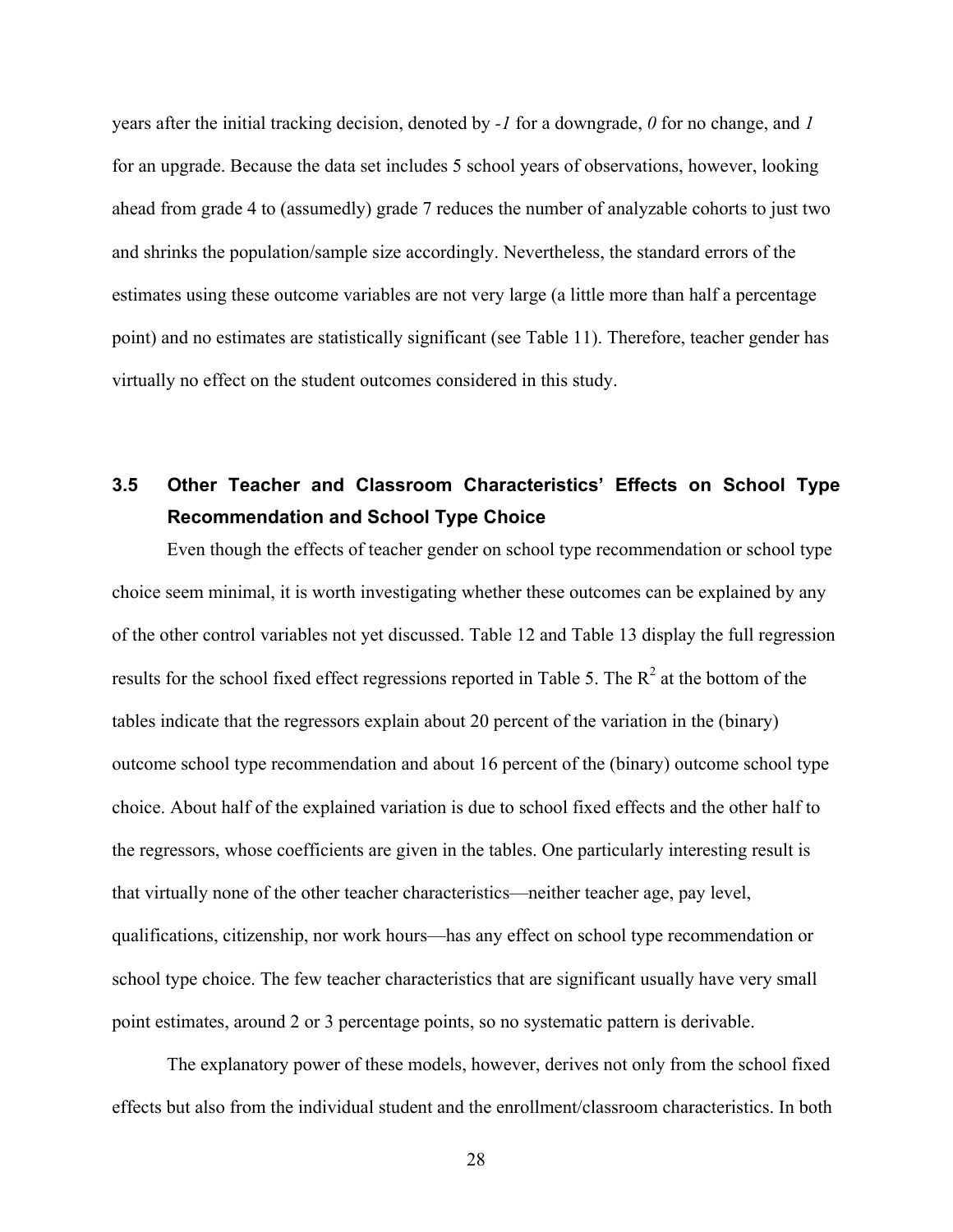Table 12 and Table 13, student gender, age, and citizenship are highly significant, with large point estimates for age and student citizenship. As to age, older students are less likely to be recommended to the higher school type or to choose that school type because it is the less proficient students who usually enter school later (Mühlenweg and Puhani, 2010). Likewise, students with foreign citizenship, whether male or female, are significantly less likely to attend or be recommended to the higher school type. Nevertheless, the estimates for student age and citizenship are also driven by variation between individual students within classrooms and thus not derived from quasi-experimental variation in these characteristics and unlikely to carry a causal interpretation.

Another interesting finding, one that echoes Lavy and Schlosser (2011), is that a higher share of female students in the classroom benefits male students. This finding holds true regardless of whether the outcome variable is school type recommendation (Table 12) or school type choice (Table 13). The effect, however, is not very large: the share would need to rise from 0 to (almost) 100 percent in order to generate a 6 percentage point increase in the probability that a male student be recommended to or attend the higher school type. No such effect is found for female students. It is also noteworthy that the share of non-European students in the classroom is not significant in these regressions, with point estimates close to zero.

#### **4 Conclusions**

The scarcity of male teachers in elementary school is leading to debate on whether young boys require more male role models in school and whether boys might be discriminated against by female teachers. This present analysis takes advantage of administrative data on the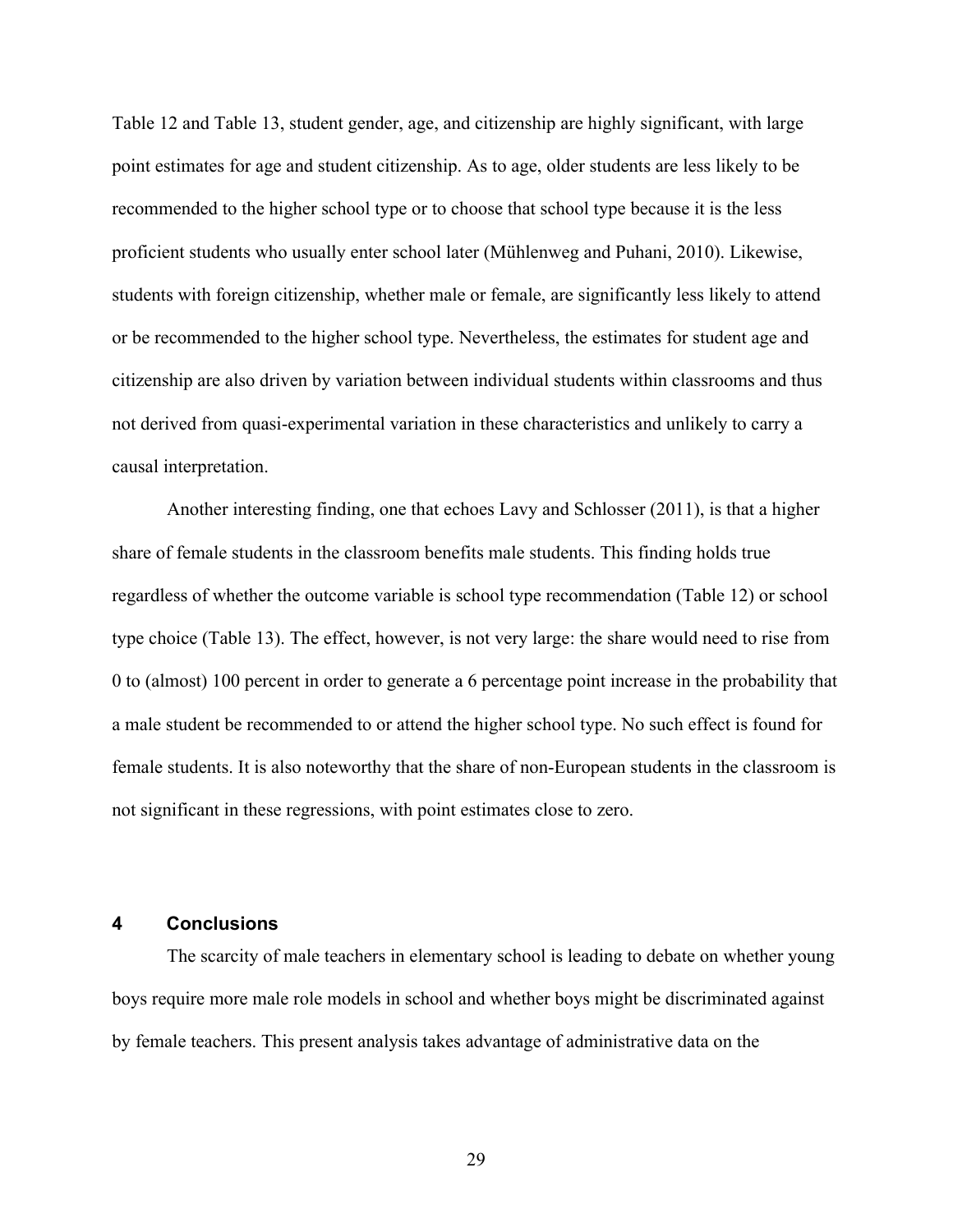population of students and teachers in the German state of Hesse to estimate teacher gender effects on elementary school outcomes.

The evaluation of within school variation, however, which controls for school fixed effects, identifies virtually no effects of teacher gender at the end of elementary school (grade 4, age 10) on either the teachers' recommendations for middle school type choice or the actual school type choice (in Germany's early tracking system). The one exception is that boys might benefit slightly in terms of a higher school type recommendation when taught by a male teacher, although there is no such effect on actual school type choice, probably because parents have the final word on this latter. Nor do the teacher fixed effects models reveal any effects of being taught by a teacher of the same gender on either outcome variable. The findings in this paper, therefore, should allay the concerns expressed in the global press that the increasing feminization of elementary school education might harm boys.

#### **References**

- Angrist, J.D. and V. Lavy, 1999. Using Maimonides' Rule to Estimate the Effect of Class Size on Scholastic Achievement, *Quarterly Journal of Economics* 114, 533-575.
- Antecol, H., Eren, O. and S. Ozbeklik, 2015. The Effect of Teacher Gender on Student Achievement in Primary School, *Journal of Labor Economics* 33, 63-89.
- Bettinger, E.P. and B.T. Long, 2005. Do Faculty Serve as Role Models? The Impact of Instructor Gender on Female Students, *American Economic Review Papers and Proceedings* 95, 152-157.
- Black, S.E. and S. Machin, 2011. Housing Valuations of School Performance, in: Hanushek, E.A., S. Machin, and L. Wößmann (eds.): *Handbook of the Economics of Education, Vol. 3*, San Diego, CA and Amsterdam: North-Holland, 485-519.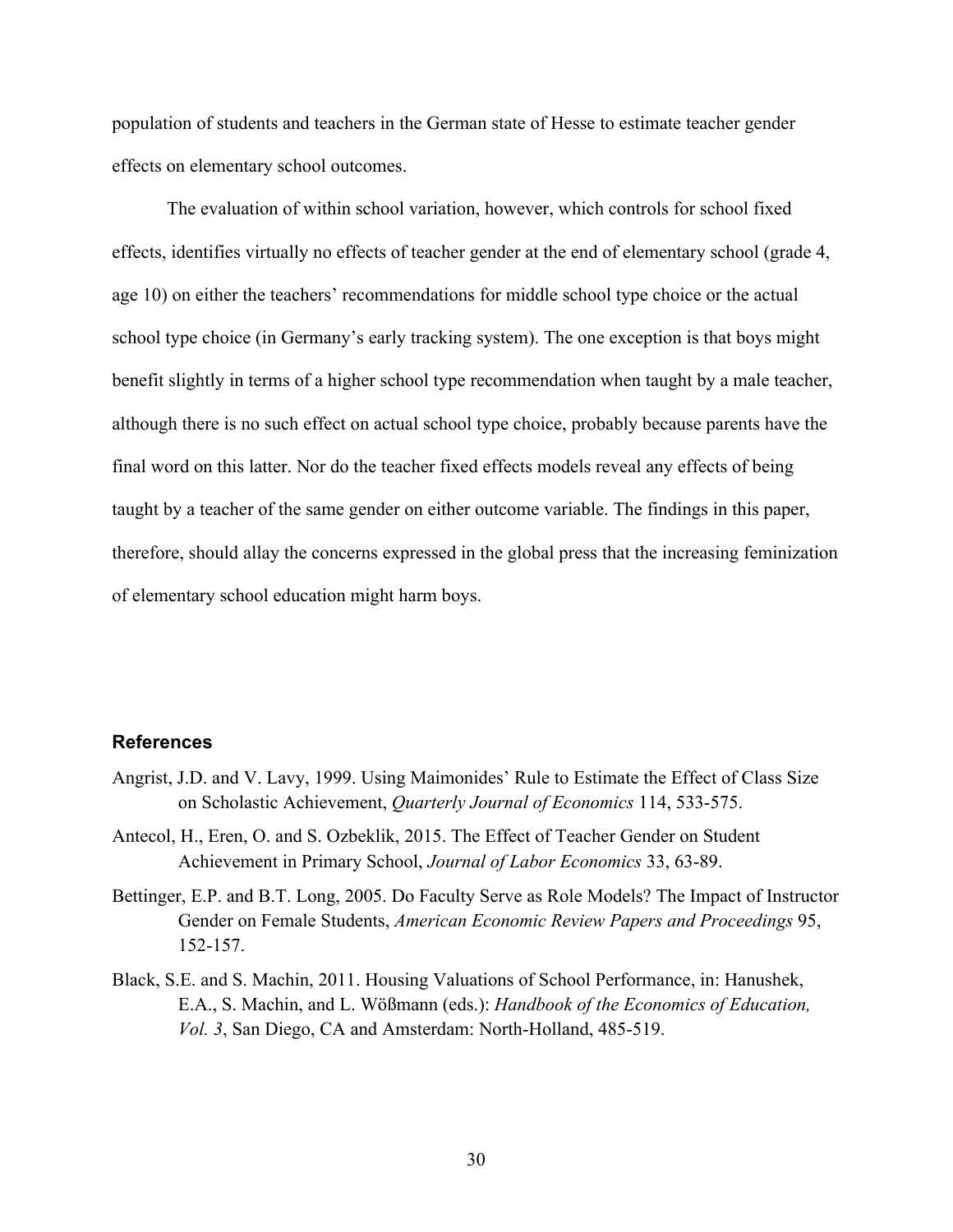- Canes, B.J., H.S. Rosen, 1995. Following in Her Footsteps? Faculty Gender Composition and Women's Choices of College Majors, *Industrial and Labor Relations Review* 48, 486- 504.
- Cho, I., 2012. The Effect of Teacher-Student Gender Matching: Evidence from OECD Countries, *Economics of Education Review* 31, 54-67.
- Dee, Th. S., 2005. A Teacher Like Me: Does Race, Ethnicity, or Gender Matter?, *American Economic Review Papers and Proceedings* 95, 158-165.
- Dee, Th. S., 2007. Teachers and the Gender Gaps in Student Achievement, *Journal of Human Resources* 42, 528-554.
- Ehrenberg, R.D., D.D. Goldhaber and D.J. Brewer, 1995. Do Teachers' Race, Gender, and Ethnicity Matter? Evidence from the National Educational Longitudinal Study of 1988, *Industrial and Labor Relations Review* 48, 547-561.
- Heckman, J.J., 2008. Schools, Skills, and Synapses, *Economic Inquiry* 46, 289-324.
- Hoffmann, F. and Ph. Oreopoulos, 2009. A Professor Like Me, The Influence of Instructor Gender on College Achievement, *Journal of Human Resources* 44, 479-494.
- Holmlund, H. and K. Sund, 2008. Is the Gender Gap in School Performance Affected By the Sex of the Teacher?, *Labour Economics* 15, 37-53.
- Lavy, V. and A. Schlosser, 2011. Mechanisms and Impacts of Gender Peer Effects at School, *American Economic Journal: Applied Economics* 3, 1-33.
- Machin, S. and S. McNally, 2005. Gender and Student Achievement in English Schools, *Oxford Review of Economic Policy* 21, 357-372.
- Machin, S. and T. Pekkarinen, 2008. Global Sex Differences in Test Score Variability, *Science* 322, 1331-1332.
- Machin, S., 2011. Houses and Schools: Valuation of School Quality Through the Housing Market, *Labour Economics* 18, 723-729.
- Mühlenweg, A.M., 2008. Educational Effects of Alternative Secondary School Tracking Regimes in Germany, *Schmollers Jahrbuch – Journal of Applied Social Science Studies* 128, 351-279.
- Mühlenweg, A.M. and P.A. Puhani, 2010. The Evolution of the School Entry Age Effect in a School Tracking System, *Journal of Human Resources* 45, 407-438.
- Neumark, D. and R. Gardecki, 1998. Women Helping Women? Role Model and Mentoring Effects on Female Ph.D. Students in Economics, *Journal of Human Resources* 33, 220- 246.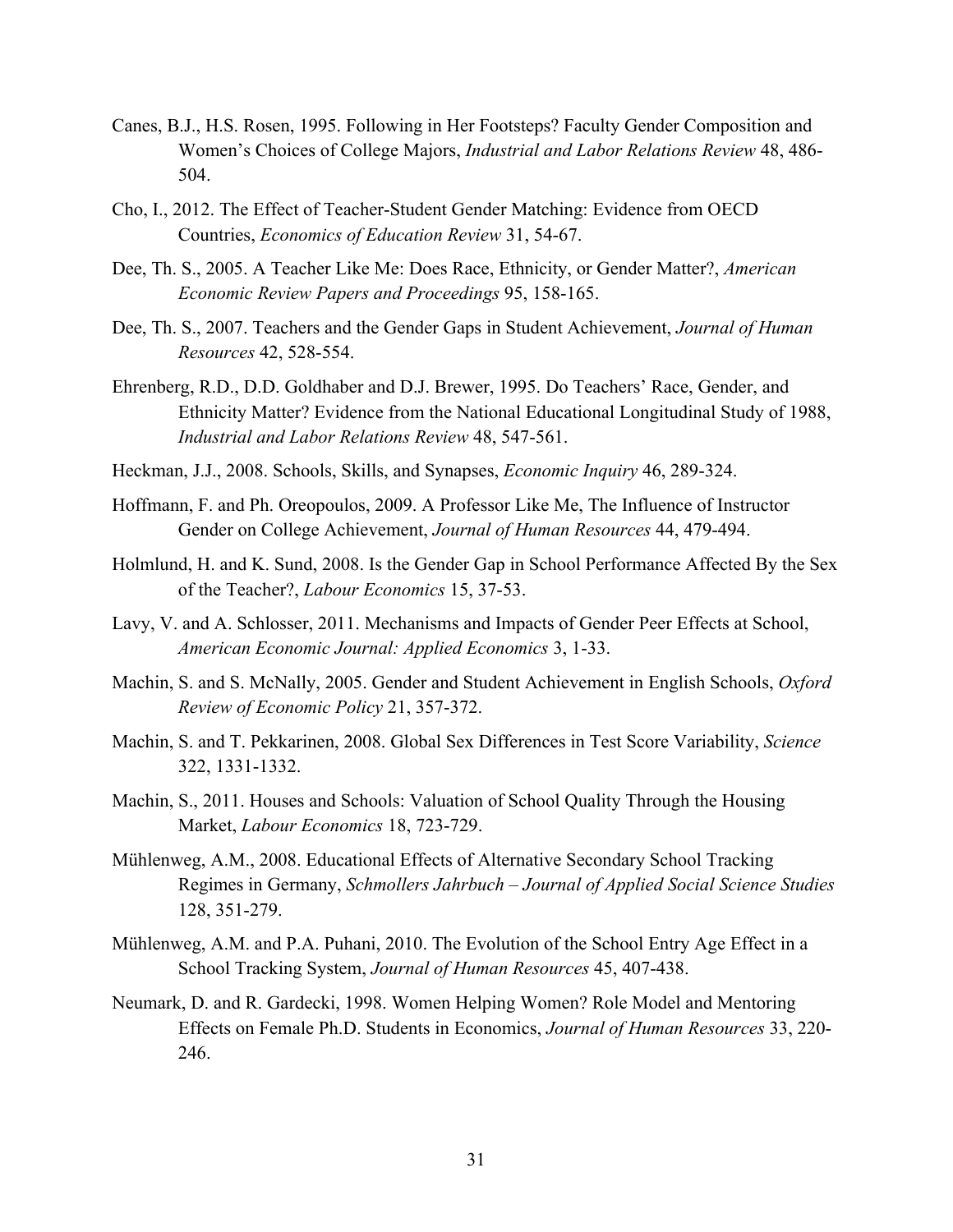- Nixon, L.A. and M.D. Robinson, 1999. The Educational Attainment of Young Women: Role Model Effects of Female High School Faculty, *Demography* 36, 185-194.
- Ouazad, A. and L. Page, 2013. Students' Perceptions of Teacher Biases: Experimental Economics in Schools, *Journal of Public Economics* 105, 116-130.
- Paredes, V., 2014. A Teacher Like Me or a Student Like Me? Role Model Versus Teacher Bias Effect, *Economics of Education Review* 39, 38-49.
- Robst, J., J. Keil, D. Russo, 1998. The Effect of Gender Composition of Faculty on Student Retention, *Economics of Education Review* 17, 429-439.
- Rothstein, D., 1995. Do Female Faculty Influence Female Students' Educational and Labor Market Attainment? *Industrial and Labor Relations Review* 48, 515-530.
- Winters, M.A., R.C. Haight, Th.T. Swaim, K.A. Pickering 2013. The Effect of Same-Gender Teacher Assignment on Student Achievement in the Elementary and Secondary Grade: Evidence from Panel Data, *Economics of Education Review* 17, 429-439.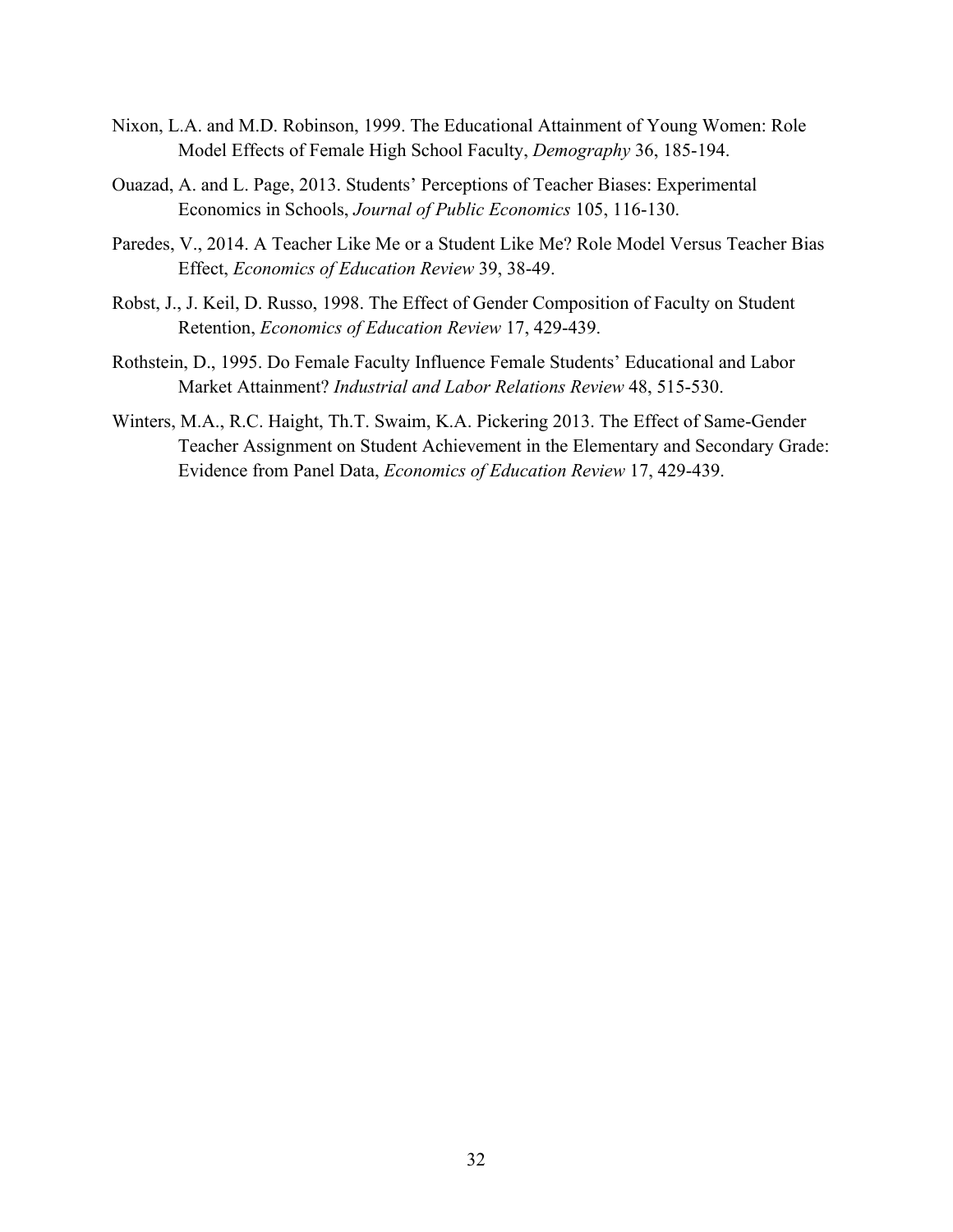### **Tables and Figures**

| <b>Grade/School Type</b>                 | 5      | 6              | 7                | 8        | 9        |
|------------------------------------------|--------|----------------|------------------|----------|----------|
| <b>Boys</b>                              |        |                |                  |          |          |
| <b>Non Higher School Types of which:</b> | 57     | 60             | 61               | 62       | 65       |
| Lower School Type                        | 4      | 6              | 15               | 18       | 19       |
| <b>Support Stage</b>                     | 18     | 20             | $\boldsymbol{0}$ | $\theta$ | $\theta$ |
| Comprehensive School                     | 18     | 18             | 17               | 16       | 16       |
| Medium School Type                       | 17     | 16             | 28               | 29       | 30       |
| <b>Higher School Type</b>                | 43     | 40             | 39               | 38       | 35       |
| Number of Students                       | 30,372 | 29,518         | 29,236           | 30,634   | 30,642   |
| <b>Girls</b>                             |        |                |                  |          |          |
| Non Higher School Types of which:        | 55     | 56             | 56               | 57       | 61       |
| Lower School Type                        | 3      | $\overline{4}$ | 12               | 14       | 15       |
| <b>Support Stage</b>                     | 17     | 18             | $\theta$         | $\Omega$ | $\theta$ |
| Comprehensive School                     | 18     | 17             | 16               | 15       | 16       |
| Medium School Type                       | 17     | 16             | 28               | 28       | 30       |
| <b>Higher School Type</b>                | 45     | 44             | 44               | 43       | 39       |
| Number of Students                       | 28,892 | 27,741         | 27,704           | 29,025   | 29,928   |

**Table 1: School Type Attendance Middle School in Percent (Grades 5 Through 9)**

*Source*: Administrative Teacher and Student Data Set for the State of Hesse 2007/08-2011/12 (*Lehrer- und Schülerdatenbank, LUSD*); own calculations.

#### **Table 2: Overlap Between School Type Recommendation and School Type Choice**

|                | School Type Choice |        |  |  |  |
|----------------|--------------------|--------|--|--|--|
| School Type    |                    |        |  |  |  |
| Recommendation | Not Higher         | Higher |  |  |  |
| Not Higher     | 42 7               | 53     |  |  |  |
| Higher         | 34                 | 48 5   |  |  |  |

*Note:* The figures represent percentages.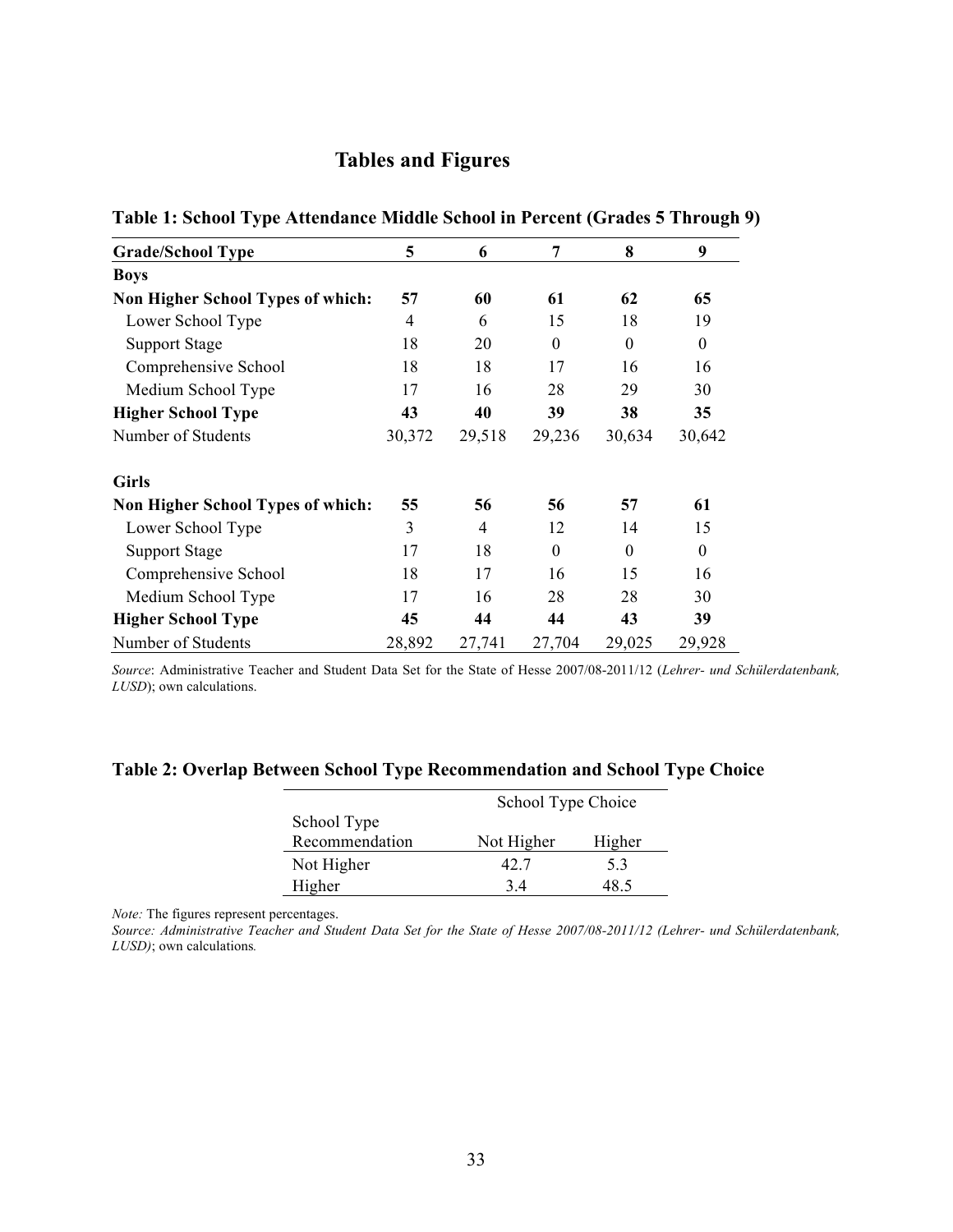|                                                                  | <b>Total Sample</b> | Teacher is Male | Teacher is Female |
|------------------------------------------------------------------|---------------------|-----------------|-------------------|
| <b>Outcome Variables</b>                                         |                     |                 |                   |
| Teachers' Recommendation                                         | 0.51                | 0.50            | 0.52              |
| Higher School Type Attendance                                    | 0.44                | 0.42            | 0.45              |
| Grade 4 Elementary School Repetition                             | 0.01                | 0.02            | 0.01              |
| Tracking Deferral (Support Stage Attendance)                     | 0.16                | 0.18            | 0.16              |
| <b>Teacher Characteristics</b>                                   |                     |                 |                   |
| Teacher is Male                                                  | 0.10                | 1.00            | 0.00              |
| Teacher Age Group                                                |                     |                 |                   |
| $20 - 30$                                                        | 0.10                | 0.05            | 0.12              |
| 30-40                                                            | 0.26                | 0.24            | 0.25              |
| $40 - 50$                                                        | 0.22                | 0.25            | 0.22              |
| 50-60                                                            | 0.34                | 0.36            | 0.34              |
| 60-70                                                            | 0.08                | 0.10            | 0.08              |
| Teacher Pay Level                                                |                     |                 |                   |
| Public Employee (BAT III)                                        | 0.07                | 0.03            | 0.05              |
| Civil Servant (A12)                                              | 0.75                | 0.66            | 0.77              |
| Civil Servant (A13)                                              | 0.09                | 0.19            | 0.08              |
| Other                                                            | 0.08                | 0.12            | 0.09              |
| Teacher Qualification Level                                      |                     |                 |                   |
| <b>Below Elementary</b>                                          | 0.10                | 0.13            | 0.11              |
| Elementary                                                       | 0.77                | 0.72            | 0.79              |
| Above Elementary                                                 | 0.09                | 0.09            | 0.07              |
| Other                                                            | 0.04                | 0.06            | 0.03              |
| <b>Teacher Working Hours</b>                                     |                     |                 |                   |
| $0 - 20$                                                         | 0.14                | 0.03            | 0.15              |
| $20 - 26$                                                        | 0.22                | 0.07            | 0.24              |
| $26 - 50$                                                        | 0.64                | 0.90            | 0.61              |
| Teacher Not a German Citizen                                     | 0.004               | 0.005           | 0.004             |
| <b>Course Characteristics</b> (not used in the main regressions) |                     |                 |                   |
| Subject Taught                                                   |                     |                 |                   |
| German                                                           | 0.37                | 0.32            | 0.37              |
| Mathematics                                                      | 0.32                | 0.38            | 0.32              |
| <b>General Studies</b>                                           | 0.31                | 0.30            | 0.31              |
| <b>Enrollment/Classroom Characteristics</b>                      |                     |                 |                   |
| <b>Share Female</b>                                              | 0.51                | 0.51            | 0.51              |
| Share Non-European                                               | 0.08                | 0.08            | 0.07              |
| <b>Enrollment Size</b>                                           | 58.5                | 57.9            | 58.3              |
| Class Size (not used in the regressions)                         | 20.2                | 20.0            | 20.2              |
| <b>Student Characteristics</b>                                   |                     |                 |                   |
| Student is Male                                                  | 0.51                | 0.51            | 0.51              |
| Student's Age                                                    | 9.86                | 9.88            | 9.86              |

## **Table 3: Sample Means by Teacher Gender**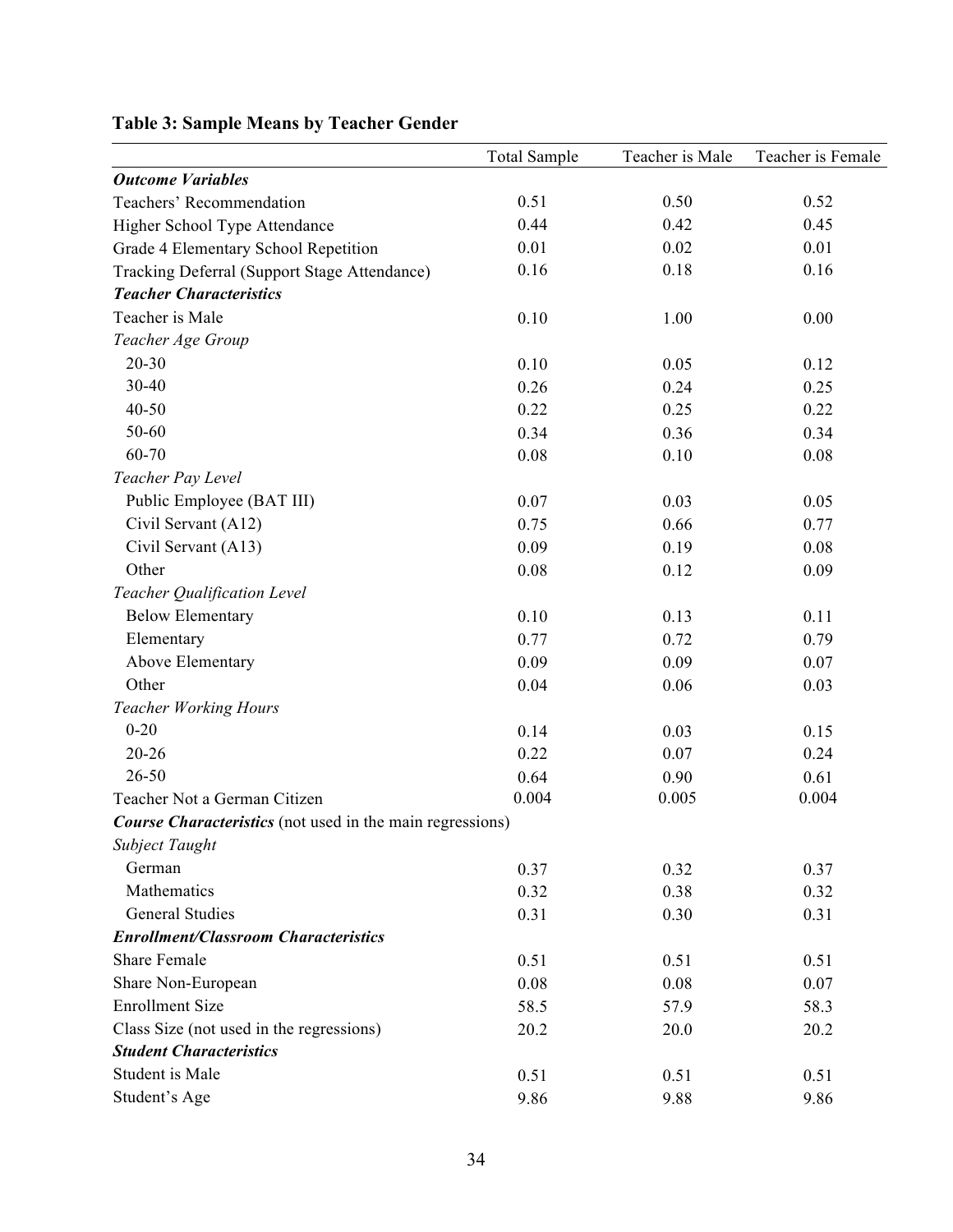| Student Citizenship                        |         |        |         |
|--------------------------------------------|---------|--------|---------|
| German                                     | 0.87    | 0.88   | 0.88    |
| Turkish                                    | 0.05    | 0.05   | 0.04    |
| European, North American, Aus./NZ          | 0.05    | 0.05   | 0.05    |
| Other                                      | 0.03    | 0.03   | 0.03    |
| # Schools Years                            | 4       | 4      | 4       |
| $#$ Schools                                | 1,145   | 717    | 1,142   |
| # Classrooms                               | 10,247  | 2,100  | 9,900   |
| # Teachers                                 | 11,901  | 1,193  | 10,708  |
| # Courses                                  | 34,276  | 3,926  | 31,088  |
| $#$ Students                               | 198,155 | 37,904 | 190,733 |
| # Observations                             | 694,429 | 72,512 | 621,917 |
| # Obs. with Valid Teachers' Recommendation | 449,867 | 46,107 | 403,760 |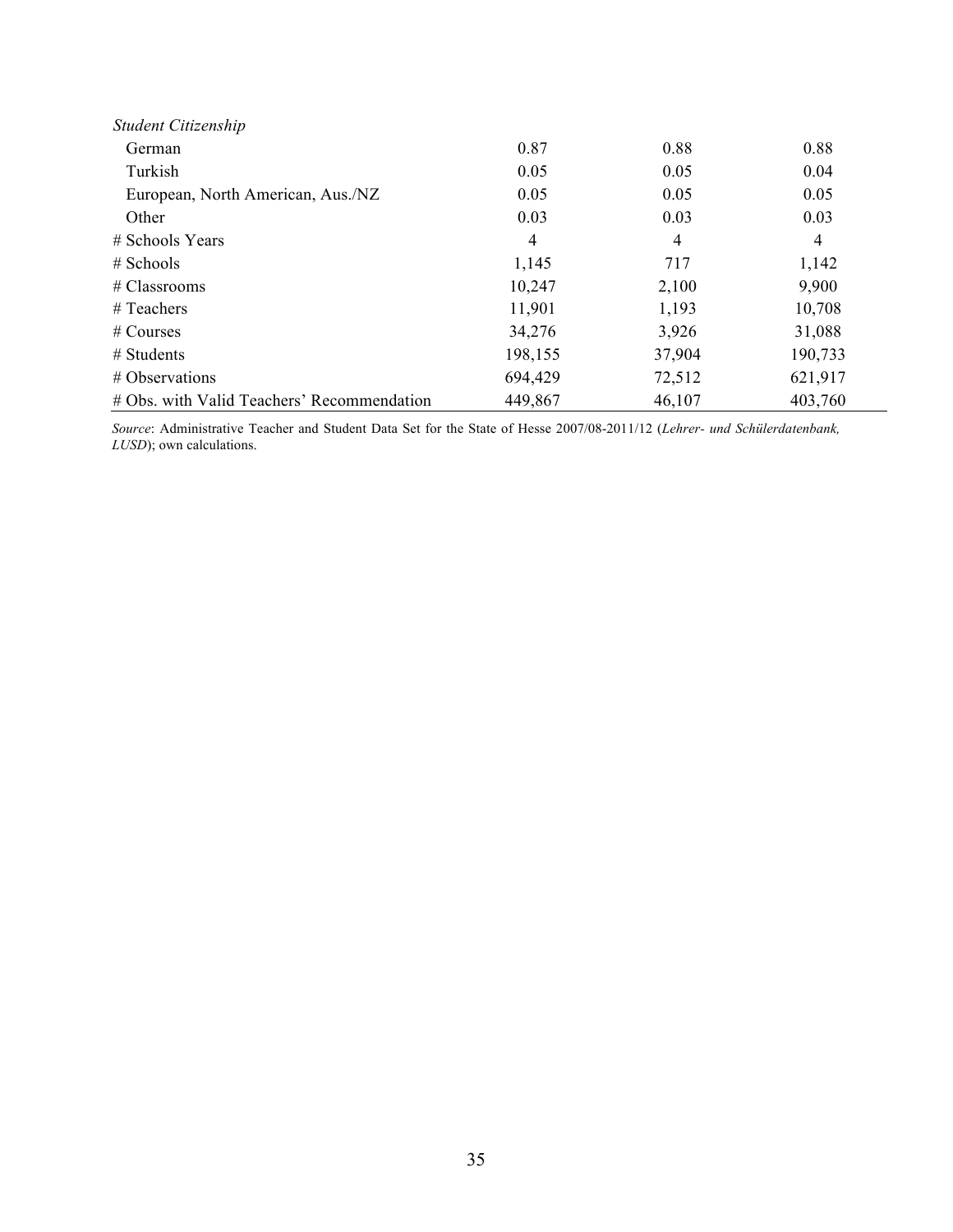|                                                 |       |           |               | Within School |
|-------------------------------------------------|-------|-----------|---------------|---------------|
|                                                 | Mean  | Std. Dev. | Within School | By Year Std.  |
|                                                 |       |           | Std. Dev.     | Dev.          |
| <b>Outcome Variables</b>                        |       |           |               |               |
| Teachers' Recommendation                        | 0.52  | 0.50      | 0.45          | 0.44          |
| Higher School Type Attendance                   | 0.45  | 0.50      | 0.46          | 0.45          |
| Tracking Deferral (Support Stage Attendance)    | 0.16  | 0.37      | 0.30          | 0.29          |
| Grade Repetition (Elementary School Attendance) | 0.01  | 0.12      | 0.11          | 0.11          |
| <b>Teacher Characteristics</b>                  |       |           |               |               |
| Teacher is Male                                 | 0.10  | 0.24      | 0.21          | 0.17          |
| Teacher Age Group                               |       |           |               |               |
| $20 - 30$                                       | 0.10  | 0.24      | 0.17          | 0.14          |
| 30-40                                           | 0.25  | 0.36      | 0.26          | 0.21          |
| $40 - 50$                                       | 0.22  | 0.35      | 0.26          | 0.21          |
| 50-60                                           | 0.35  | 0.40      | 0.28          | 0.22          |
| 60-70                                           | 0.08  | 0.23      | 0.17          | 0.14          |
| Teacher Pay Level                               |       |           |               |               |
| Public Employee (BAT III)                       | 0.07  | 0.21      | 0.18          | 0.14          |
| Civil Servant (A12)                             | 0.77  | 0.33      | 0.18          | 0.14          |
| Civil Servant (A13)                             | 0.09  | 0.21      | 0.18          | 0.14          |
| Other                                           | 0.07  | 0.19      | 0.15          | 0.12          |
| Teacher Qualification Level                     |       |           |               |               |
| <b>Below Elementary</b>                         | 0.09  | 0.20      | 0.16          | 0.13          |
| Elementary                                      | 0.78  | 0.33      | 0.20          | 0.16          |
| Above Elementary                                | 0.10  | 0.25      | 0.20          | 0.16          |
| Other                                           | 0.03  | 0.14      | 0.12          | 0.10          |
| <b>Teacher Working Hours</b>                    |       |           |               |               |
| $0 - 20$                                        | 0.14  | 0.29      | 0.23          | 0.18          |
| $20 - 26$                                       | 0.22  | 0.36      | 0.31          | 0.24          |
| $26 - 50$                                       | 0.64  | 0.40      | 0.31          | 0.24          |
| Teacher Not a German Citizen                    | 0.004 | 0.05      | 0.04          | 0.04          |
| <b>Enrollment/Classroom Characteristics</b>     |       |           |               |               |
| <b>Share Female</b>                             | 0.51  | 0.11      | 0.10          | 0.07          |
| Share Non-European                              | 0.08  | 0.11      | 0.06          | 0.05          |
| Enrollment/10 in Grade 4                        | 5.9   | 2.6       | 0.25          | 0.00          |
| <b>Student Characteristics</b>                  |       |           |               |               |
| Student is Male                                 | 0.51  | 0.50      | 0.49          | 0.49          |
| Student's Age                                   | 9.85  | 0.50      | 0.48          | 0.47          |
| Student Citizenship                             |       |           |               |               |
| German                                          | 0.87  | 0.33      | 0.20          | 0.20          |
| Turkish                                         | 0.05  | 0.22      | 0.20          | 0.20          |
| European, North American, Aus./NZ               | 0.05  | 0.21      | 0.21          | 0.20          |
| Other                                           | 0.03  | 0.16      | 0.16          | 0.15          |

#### **Table 4: Within Variation in the Data for Different Types of Fixed Effects**

*Note*: Because the data are collapsed at the student level, the teacher dummy variables are not binary any more in this format, because a typical student has more than one teacher in the three main subjects Mathematics, German, and General Studies. Sample/population size: 198,155.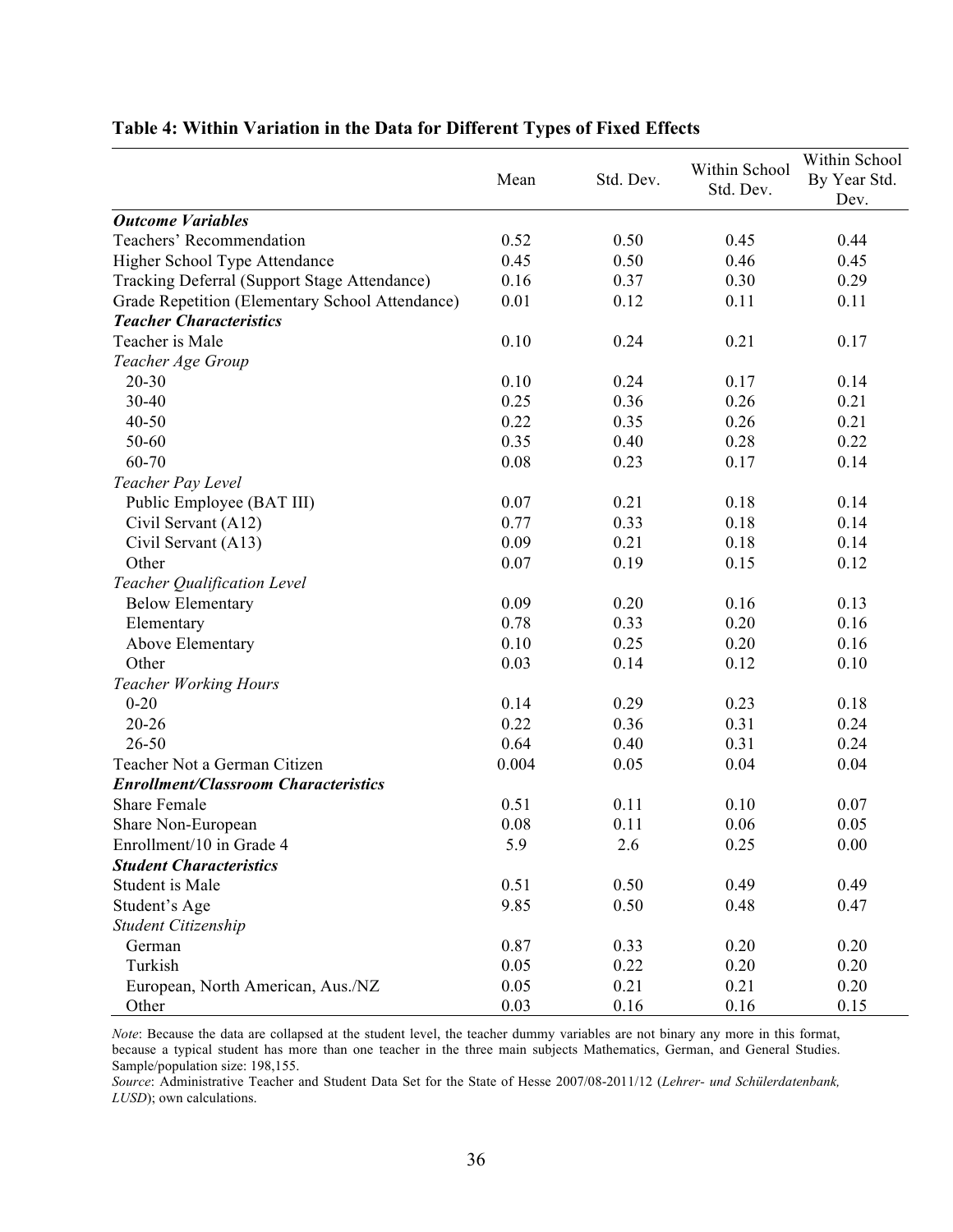|                             | All Students   |                |                | Male Students  |                | <b>Female Students</b> |  |
|-----------------------------|----------------|----------------|----------------|----------------|----------------|------------------------|--|
|                             |                | School         |                | School         |                | School                 |  |
|                             | School Type    | Type           | School Type    | Type           | School Type    | Type                   |  |
|                             | Recommendation | Choice         | Recommendation | Choice         | Recommendation | Choice                 |  |
| No Controls                 | $-0.023*$      | $-0.043**$     | $-0.020$       | $-0.044***$    | $-0.024*$      | $-0.041***$            |  |
|                             | (.012)         | (.009)         | (.013)         | (.010)         | (.014)         | (.011)                 |  |
| (s.e.)                      |                |                |                |                |                |                        |  |
| # obs                       | 129,326        | 198,155        | 65,183         | 100,550        | 64,143         | 97,605                 |  |
| Other Teacher Vars.         | $-0.017$       | $-0.032***$    | 0.012          | $-0.031***$    | $-0.019$       | $-0.031***$            |  |
| (s.e.)                      | (.012)         | (.009)         | (.01)          | (.01)          | (.014)         | (.011)                 |  |
| # obs                       | 129,326        | 198,155        | 65,183         | 100,550        | 64,143         | 97,605                 |  |
| <b>School Fixed Effects</b> | $0.013*$       | $-0.005$       | 0.014          | 0.000          | 0.012          | $-0.010$               |  |
| (s.e.)                      | (.008)         | (.005)         | (.01)          | (.007)         | (.011)         | (.008)                 |  |
| # obs                       | 129,326        | 198,155        | 65,183         | 100,550        | 64,143         | 97,605                 |  |
| School-By-Year FE           | 0.014          | $-0.002$       | 0.012          | 0.007          | 0.016          | $-0.010$               |  |
| (s.e.)                      | (.009)         | (.007)         | (.011)         | (.009)         | (.013)         | (.01)                  |  |
| # obs                       | 129,326        | 198,155        | 65,183         | 100,550        | 64,143         | 97,605                 |  |
| # School Years              | $\overline{4}$ | $\overline{4}$ | $\overline{4}$ | $\overline{4}$ | $\overline{4}$ | $\overline{4}$         |  |
| # Schools                   | 1,105          | 1,145          | 1,088          | 1,145          | 1,086          | 1,145                  |  |
| # Classrooms                | 8,187          | 10,247         | 8,005          | 10,230         | 8,000          | 10,206                 |  |
| # Students                  | 129,326        | 198,155        | 65,183         | 100,550        | 64,143         | 97,605                 |  |

## **Table 5: Regression Results: Coefficient of Male Teacher**

*Note: \*Significant at the 10 percent level. \*\*Significant at the 5 percent level. \*\*\*Significant at the 1 percent level. Source*: Administrative Teacher and Student Data Set for the State of Hesse 2007/08-2011/12 (*Lehrer- und Schülerdatenbank, LUSD*); own calculations.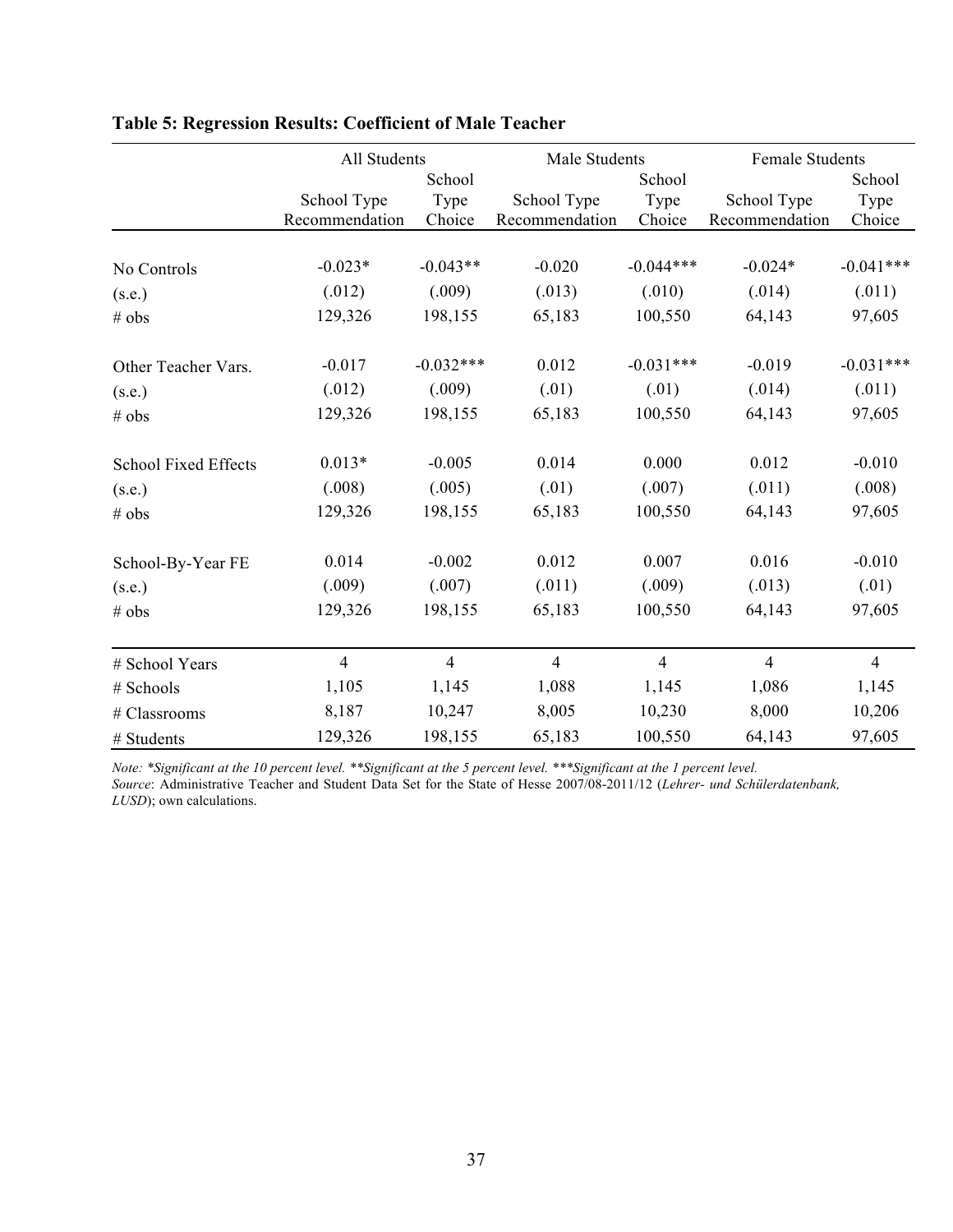|                             | All Students                                 |                          | Male Students                                |                          | <b>Female Students</b>                       |                          |
|-----------------------------|----------------------------------------------|--------------------------|----------------------------------------------|--------------------------|----------------------------------------------|--------------------------|
|                             | School Type<br>Choice                        | School<br>Type<br>Choice | School Type<br>Choice                        | School<br>Type<br>Choice | School Type<br>Choice                        | School<br>Type<br>Choice |
|                             | Sample with<br>Recommendation<br>Not Missing | Population               | Sample with<br>Recommendation<br>Not Missing | Population               | Sample with<br>Recommendation<br>Not Missing | Population               |
| No Controls                 | $-0.028**$                                   | $-0.043***$              | $-0.029**$                                   | $-0.044***$              | $-0.026*$                                    | $-0.041***$              |
| (s.e.)                      | (.013)                                       | (.009)                   | (.014)                                       | (.010)                   | (.014)                                       | (.011)                   |
| # obs                       | 129,326                                      | 198,155                  | 65,183                                       | 100,550                  | 64,143                                       | 97,605                   |
| Other Teacher Vars.         | $-0.022*$                                    | $-0.032***$              | $-0.024$                                     | $-0.031***$              | $-0.021$                                     | $-0.031***$              |
| (s.e.)                      | (.013)                                       | (.009)                   | (.015)                                       | (.01)                    | (.014)                                       | (.011)                   |
| # obs                       | 129,326                                      | 198,155                  | 65,183                                       | 100,550                  | 64,143                                       | 97,605                   |
| <b>School Fixed Effects</b> | 0.005                                        | $-0.005$                 | 0.005                                        | 0.000                    | 0.005                                        | $-0.010$                 |
| (s.e.)                      | (.008)                                       | (.005)                   | (.01)                                        | (.007)                   | (.01)                                        | (.008)                   |
| # obs                       | 129,326                                      | 198,155                  | 65,183                                       | 100,550                  | 64,143                                       | 97,605                   |
| School-By-Year FE           | 0.004                                        | $-0.002$                 | 0.007                                        | 0.007                    | 0.003                                        | $-0.010$                 |
| (s.e.)                      | (.008)                                       | (.007)                   | (.012)                                       | (.009)                   | (.012)                                       | (.01)                    |
| # obs                       | 129,326                                      | 198,155                  | 65,183                                       | 100,550                  | 64,143                                       | 97,605                   |
| # School Years              | $\overline{4}$                               | $\overline{4}$           | $\overline{4}$                               | $\overline{4}$           | $\overline{4}$                               | $\overline{4}$           |
| # Schools                   | 1,105                                        | 1,145                    | 1,088                                        | 1,145                    | 1,086                                        | 1,145                    |
| # Classrooms                | 8,187                                        | 10,247                   | 8,005                                        | 10,230                   | 8,000                                        | 10,206                   |
| # Students                  | 129,326                                      | 198,155                  | 65,183                                       | 100,550                  | 64,143                                       | 97,605                   |

#### **Table 6: Robustness of Regression Results with Respect to Missing Observations for School Type Recommendation: Coefficient of Male Teacher**

*Note: \*Significant at the 10 percent level. \*\*Significant at the 5 percent level. \*\*\*Significant at the 1 percent level. Source*: Administrative Teacher and Student Data Set for the State of Hesse 2007/08-2011/12 (*Lehrer- und Schülerdatenbank, LUSD*); own calculations.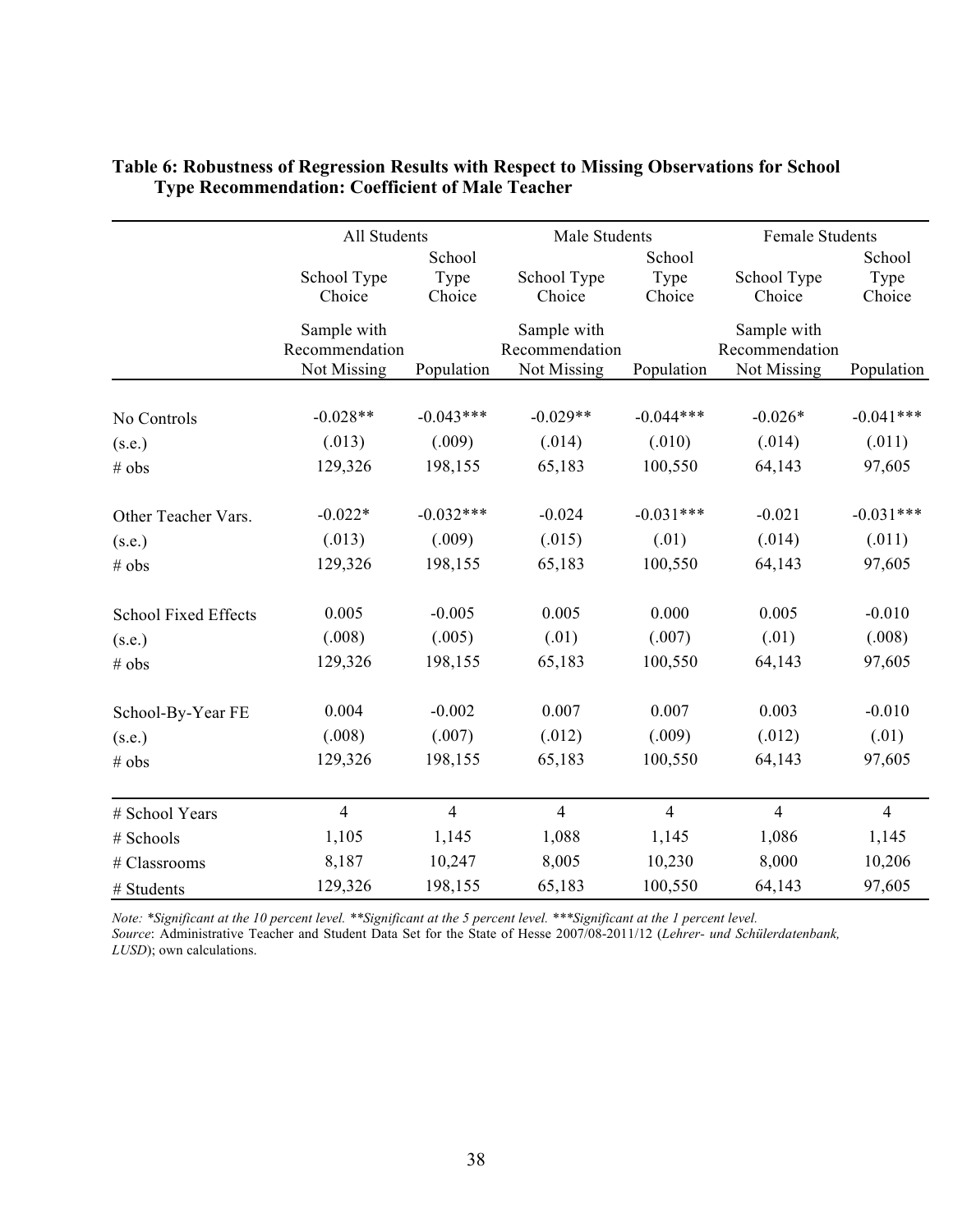|                             | All Students                  |                          |                               | Male Students            |                               | <b>Female Students</b>   |  |
|-----------------------------|-------------------------------|--------------------------|-------------------------------|--------------------------|-------------------------------|--------------------------|--|
|                             | School Type<br>Recommendation | School<br>Type<br>Choice | School Type<br>Recommendation | School<br>Type<br>Choice | School Type<br>Recommendation | School<br>Type<br>Choice |  |
|                             |                               |                          |                               |                          |                               |                          |  |
| No Controls                 | 0.002                         | $-0.025**$               | 0.009                         | $-0.017$                 | $-0.004$                      | $-0.033**$               |  |
| (s.e.)                      | (.014)                        | (.011)                   | (.015)                        | (.012)                   | (.016)                        | (.013)                   |  |
| # obs                       | 109,478                       | 167,673                  | 55,174                        | 85,020                   | 54,304                        | 82,653                   |  |
| Other Teacher Vars.         | 0.005                         | $-0.002$                 | 0.012                         | 0.003                    | 0.015                         | $-0.011$                 |  |
| (s.e.)                      | (.014)                        | (.007)                   | (.016)                        | (.009)                   | (.015)                        | (.01)                    |  |
| # obs                       | 109,478                       | 167,673                  | 55,174                        | 85,020                   | 54,304                        | 82,653                   |  |
| <b>School Fixed Effects</b> | $0.021**$                     | $-0.002$                 | 0.019                         | 0.004                    | 0.019                         | $-0.008$                 |  |
| (s.e.)                      | (.01)                         | (.007)                   | (.012)                        | (.009)                   | (.014)                        | (.011)                   |  |
| # obs                       | 109,478                       | 167,673                  | 55,174                        | 85,020                   | 54,304                        | 82,653                   |  |
| School-By-Year FE           | $0.024*$                      | 0.003                    | 0.014                         | 0.014                    | $0.036*$                      | $-0.007$                 |  |
| (s.e.)                      | (.013)                        | (.009)                   | (.015)                        | (.012)                   | (.019)                        | (.014)                   |  |
| # obs                       | 109,478                       | 167,673                  | 55,174                        | 85,020                   | 54,304                        | 82,653                   |  |
| # School Years              | $\overline{4}$                | $\overline{4}$           | $\overline{4}$                | $\overline{4}$           | $\overline{4}$                | $\overline{4}$           |  |
| # Schools                   | 1,076                         | 1,134                    | 1,059                         | 1,134                    | 1,060                         | 1,133                    |  |
| # Classrooms                | 6,927                         | 8,703                    | 7,682                         | 8,683                    | 6,768                         | 8,661                    |  |
| # Students                  | 109,478                       | 167,673                  | 55,174                        | 85,020                   | 54,304                        | 82,653                   |  |

#### **Table 7: Robustness of Regression Results Considering Only Students with Teachers of Same Gender in Core Subjects: Coefficient of Male Teacher**

*Note: \*Significant at the 10 percent level. \*\*Significant at the 5 percent level. \*\*\*Significant at the 1 percent level.*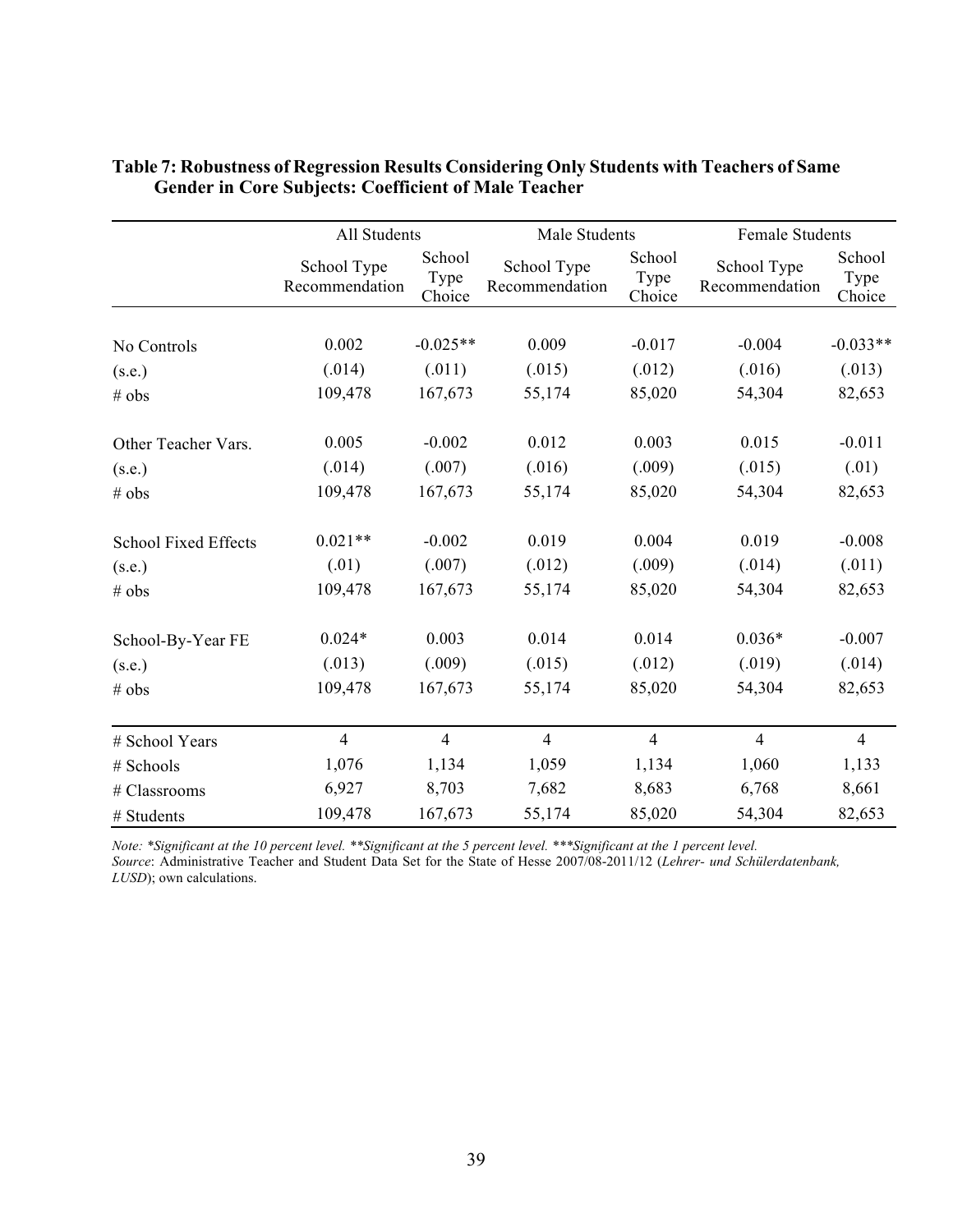|                             | All Students                  |                          | Male Students                 |                          | <b>Female Students</b>        |                          |
|-----------------------------|-------------------------------|--------------------------|-------------------------------|--------------------------|-------------------------------|--------------------------|
|                             | School Type<br>Recommendation | School<br>Type<br>Choice | School Type<br>Recommendation | School<br>Type<br>Choice | School Type<br>Recommendation | School<br>Type<br>Choice |
|                             |                               |                          |                               |                          |                               |                          |
| No Controls                 | $-0.048**$                    | $-0.074***$              | $-0.039*$                     | $-0.073***$              | $-0.057***$                   | $-0.073***$              |
| (s.e.)                      | (.02)                         | (.016)                   | (.022)                        | (.017)                   | (.021)                        | (.017)                   |
| # obs                       | 129,326                       | 198,155                  | 65,183                        | 100,550                  | 64,143                        | 97,605                   |
| Other Teacher Vars.         | $-0.036*$                     | $-0.005$                 | $-0.026$                      | 0.009                    | $-0.046**$                    | $-0.019$                 |
| (s.e.)                      | (.02)                         | (.008)                   | (.022)                        | (.011)                   | (.021)                        | (.011)                   |
| # obs                       | 129,326                       | 198,155                  | 65,183                        | 100,550                  | 64,143                        | 97,605                   |
| <b>School Fixed Effects</b> | 0.014                         | $-0.006$                 | $0.027*$                      | 0.007                    | 0.000                         | $-0.018$                 |
| (s.e.)                      | (.012)                        | (.008)                   | (.014)                        | (.011)                   | (.016)                        | (.012)                   |
| # obs                       | 129,326                       | 198,155                  | 65,183                        | 100,550                  | 64,143                        | 97,605                   |
| School-By-Year FE           | 0.021                         | $-0.006$                 | $0.034**$                     | 0.010                    | 0.007                         | $-0.020$                 |
| (s.e.)                      | (.013)                        | (.01)                    | (.017)                        | (.014)                   | (.019)                        | (.015)                   |
| # obs                       | 129,326                       | 198,155                  | 65,183                        | 100,550                  | 64,143                        | 97,605                   |
| # School Years              | $\overline{4}$                | $\overline{4}$           | $\overline{4}$                | $\overline{4}$           | $\overline{4}$                | $\overline{4}$           |
| # Schools                   | 1,105                         | 1,145                    | 1,088                         | 1,145                    | 1,086                         | 1,145                    |
| # Classrooms                | 8,187                         | 10,247                   | 8,005                         | 10,230                   | 8,000                         | 10,206                   |
| # Students                  | 129,326                       | 198,155                  | 65,183                        | 100,550                  | 64,143                        | 97,605                   |

#### **Table 8: Robustness of Regression Results Considering Teachers of All Subjects Taught: Coefficient of Male Teacher**

*Note: \*Significant at the 10 percent level. \*\*Significant at the 5 percent level. \*\*\*Significant at the 1 percent level.*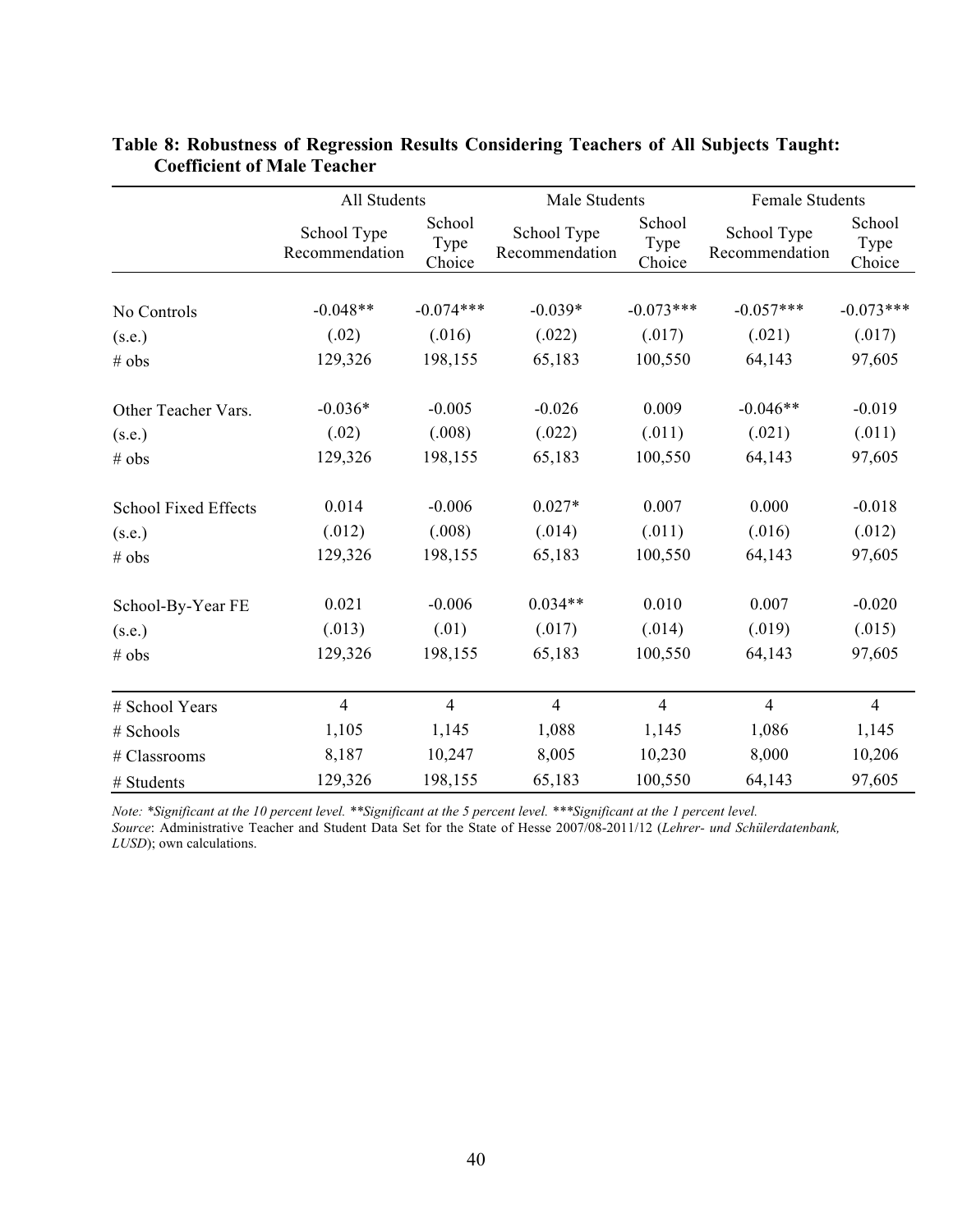|                              | All Students                  |                       |
|------------------------------|-------------------------------|-----------------------|
|                              | School Type<br>Recommendation | School Type<br>Choice |
|                              |                               |                       |
| <b>Teacher Fixed Effects</b> | 0.001                         | $-0.001$              |
| (s.e.)                       | (0.004)                       | (0.003)               |
| $#$ obs                      | 449,867                       | 694,429               |
| Teacher-By-School FE         | 0.001                         | $-0.001$              |
| (s.e.)                       | (0.004)                       | (0.003)               |
| # obs                        | 449,867                       | 694,429               |
| # School Years               | 4                             | 4                     |
| $#$ Schools                  | 1,105                         | 1,145                 |
| # Classrooms                 | 8,187                         | 10,247                |
| # Teachers                   | 9,933                         | 11,901                |
| # Students                   | 129,326                       | 198,155               |

**Table 9: Regression Results with Teacher Fixed Effects: Coefficient of Teacher of Same Gender**

*Note: \*Significant at the 10 percent level. \*\*Significant at the 5 percent level. \*\*\*Significant at the 1 percent level. Source*: Administrative Teacher and Student Data Set for the State of Hesse 2007/08-2011/12 (*Lehrer- und Schülerdatenbank, LUSD*); own calculations.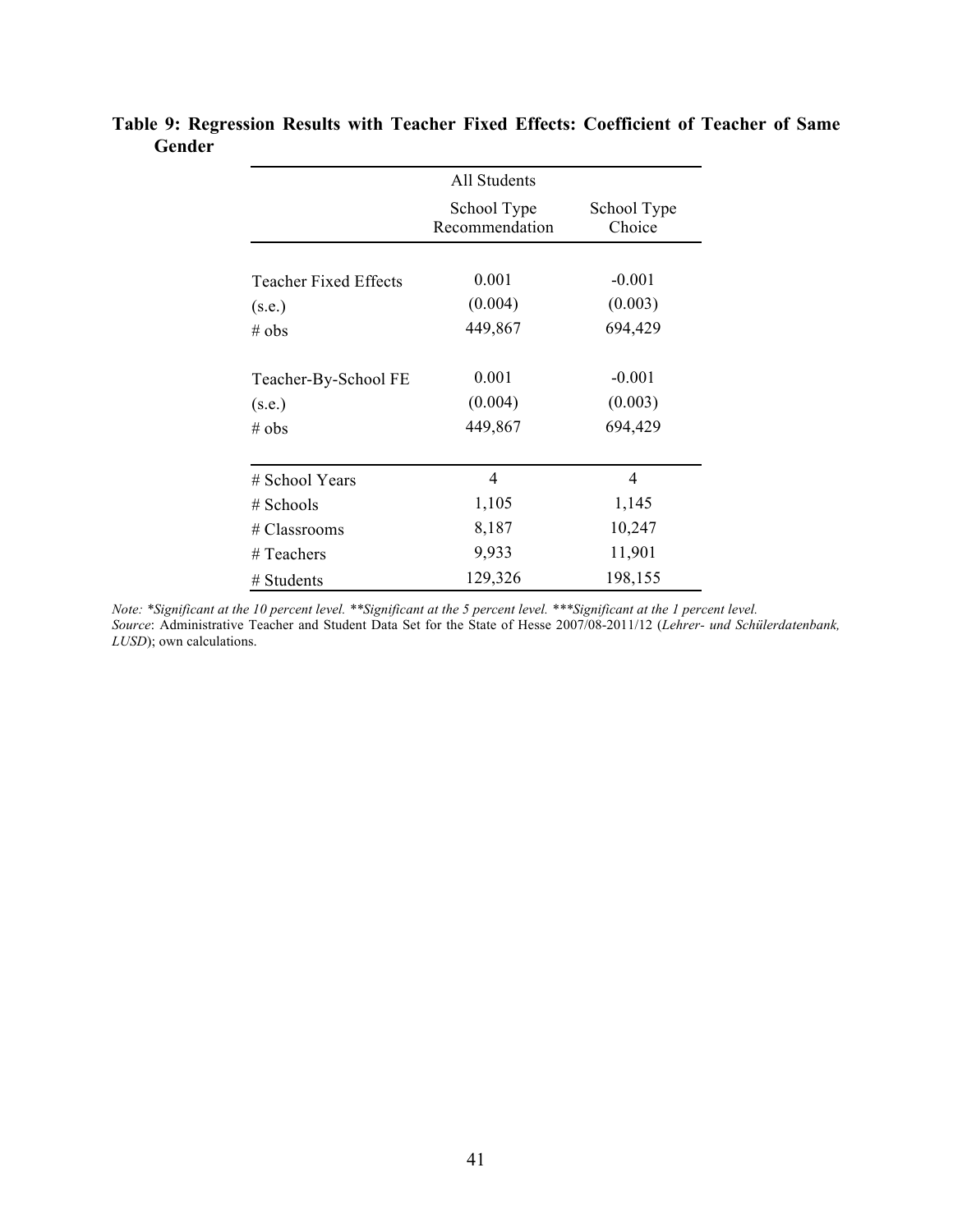|                             | All Students        |                      | Male Students       |                      | <b>Female Students</b> |                      |  |
|-----------------------------|---------------------|----------------------|---------------------|----------------------|------------------------|----------------------|--|
|                             | Grade<br>Repetition | Tracking<br>Deferral | Grade<br>Repetition | Tracking<br>Deferral | Grade<br>Repetition    | Tracking<br>Deferral |  |
|                             |                     |                      |                     |                      |                        |                      |  |
| No Controls                 | $0.003**$           | $0.037***$           | $0.004**$           | $0.036***$           | 0.002                  | $0.038***$           |  |
| (s.e.)                      | (.001)              | (.013)               | (.002)              | (.014)               | (.002)                 | (.013)               |  |
| # obs                       | 198,155             | 198,155              | 100,550             | 100,550              | 97,605                 | 97,605               |  |
| Other Teacher Vars.         | $0.003*$            | $0.029**$            | $0.003*$            | $0.027*$             | 0.002                  | $0.031**$            |  |
| (s.e.)                      | (.001)              | (.013)               | (.002)              | (.014)               | (.002)                 | (.013)               |  |
| # obs                       | 198,155             | 198,155              | 100,550             | 100,550              |                        | 97,605               |  |
| <b>School Fixed Effects</b> | 0.002               | $-0.004$             | 0.002               | $-0.008$             | 0.003                  | 0.002                |  |
| (s.e.)                      | (.001)              | (.004)               | (.002)              | (.006)               | (.002)                 | (.006)               |  |
| # obs                       | 198,155             | 198,155              | 100,550<br>100,550  |                      | 97,605                 | 97,605               |  |
| School-By-Year FE           | 0.003               | $-0.004$             | 0.003               | $-0.007$             | 0.002                  | $-0.001$             |  |
| (s.e.)                      | (.002)              | (.005)               | (.003)              | (.006)               | (.003)                 | (.007)               |  |
| # obs                       | 198,155             | 198,155              | 100,550             | 100,550              | 97,605                 | 97,605               |  |
| # School Years              | $\overline{4}$      | $\overline{4}$       | $\overline{4}$      | $\overline{4}$       | $\overline{4}$         | $\overline{4}$       |  |
| # Schools                   | 1,145               | 1,145                | 1,145               | 1,145                | 1,145                  | 1,145                |  |
| # Classrooms                | 10,247              | 10,247               | 10,230              | 10,230               | 10,206                 | 10,206               |  |
| # Students                  | 198,155             | 198,155              | 100,550             | 100,550              | 97,605                 | 97,605               |  |

**Table 10: Teacher Gender's Effect on Other Outcomes: Grade Repetition and Tracking Deferral** 

*Note: \*Significant at the 10 percent level. \*\*Significant at the 5 percent level. \*\*\*Significant at the 1 percent level.*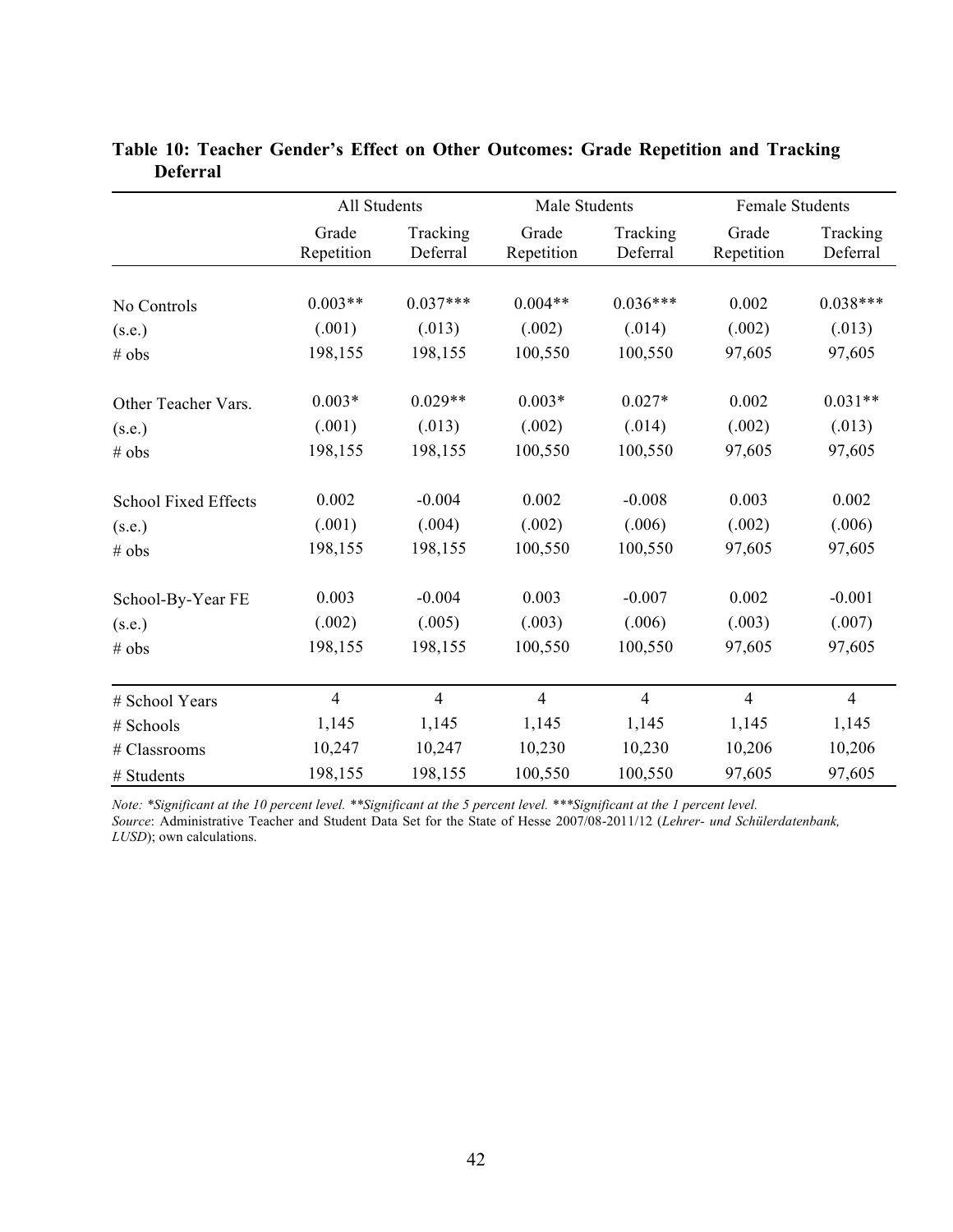|                             | All Students           |                          | Male Students          |                          | <b>Female Students</b> |                          |  |
|-----------------------------|------------------------|--------------------------|------------------------|--------------------------|------------------------|--------------------------|--|
|                             | Grade 3 Years<br>After | School<br>Type<br>Change | Grade 3 Years<br>After | School<br>Type<br>Change | Grade 3 Years<br>After | School<br>Type<br>Change |  |
|                             |                        |                          |                        |                          |                        |                          |  |
| No Controls                 | $-0.005$               | 0.003                    | $-0.004$               | 0.009                    | $-0.005$               | $-0.002$                 |  |
| (s.e.)                      | (.004)                 | (.007)                   | (.005)                 | (.007)                   | (.004)                 | (.008)                   |  |
| # obs                       | 99,727                 | 99,727                   | 50,410                 | 50,410                   | 49,317                 | 49,317                   |  |
| Other Teacher Vars.         | $-0.003$               | 0.001                    | $-0.002$               | 0.008                    | $-0.004$               | $-0.005$                 |  |
| (s.e.)                      | (.004)                 | (.007)                   | (.005)                 | (.007)                   | (.005)                 | (.008)                   |  |
| # obs                       | 99,727                 | 99,727                   | 50,410                 | 50,410                   | 49,317                 | 49,317                   |  |
| <b>School Fixed Effects</b> | $-0.004$               | $-0.005$                 | $-0.004$               | $-0.001$                 | $-0.005$               | $-0.008$                 |  |
| (s.e.)                      | (.004)                 | (.004)                   | (.006)                 | (.007)                   | (.005)                 | (.005)                   |  |
| # obs                       | 99,727                 | 99,727                   | 50,410                 | 50,410                   | 49,317                 | 49,317                   |  |
| School-By-Year FE           | $-0.002$               | $-0.002$                 | 0.002                  | 0.001                    | $-0.003$               | $-0.006$                 |  |
| (s.e.)                      | (.005)                 | (.005)                   | (.007)                 | (.007)                   | (.006)                 | (.006)                   |  |
| # obs                       | 99,727                 | 99,727                   | 50,410                 | 50,410                   | 49,317                 | 49,317                   |  |
| # School Years              | $\overline{2}$         | $\overline{2}$           | $\overline{2}$         | $\overline{2}$           | $\overline{2}$         | $\overline{2}$           |  |
| # Schools                   | 1,130                  | 1,130                    | 1,130                  | 1,130                    | 1,130                  | 1,130                    |  |
| # Classrooms                | 5,147                  | 5,147                    | 5,137                  | 5,137                    | 5,124                  | 5,124                    |  |
| # Students                  | 99,727                 | 99,727                   | 50,410                 | 50,410                   | 49,317                 | 49,317                   |  |

### **Table 11: Teacher Gender's Effect on Other Outcomes: Middle School Grade Retention and School Type Change**

*Note: \*Significant at the 10 percent level. \*\*Significant at the 5 percent level. \*\*\*Significant at the 1 percent level.*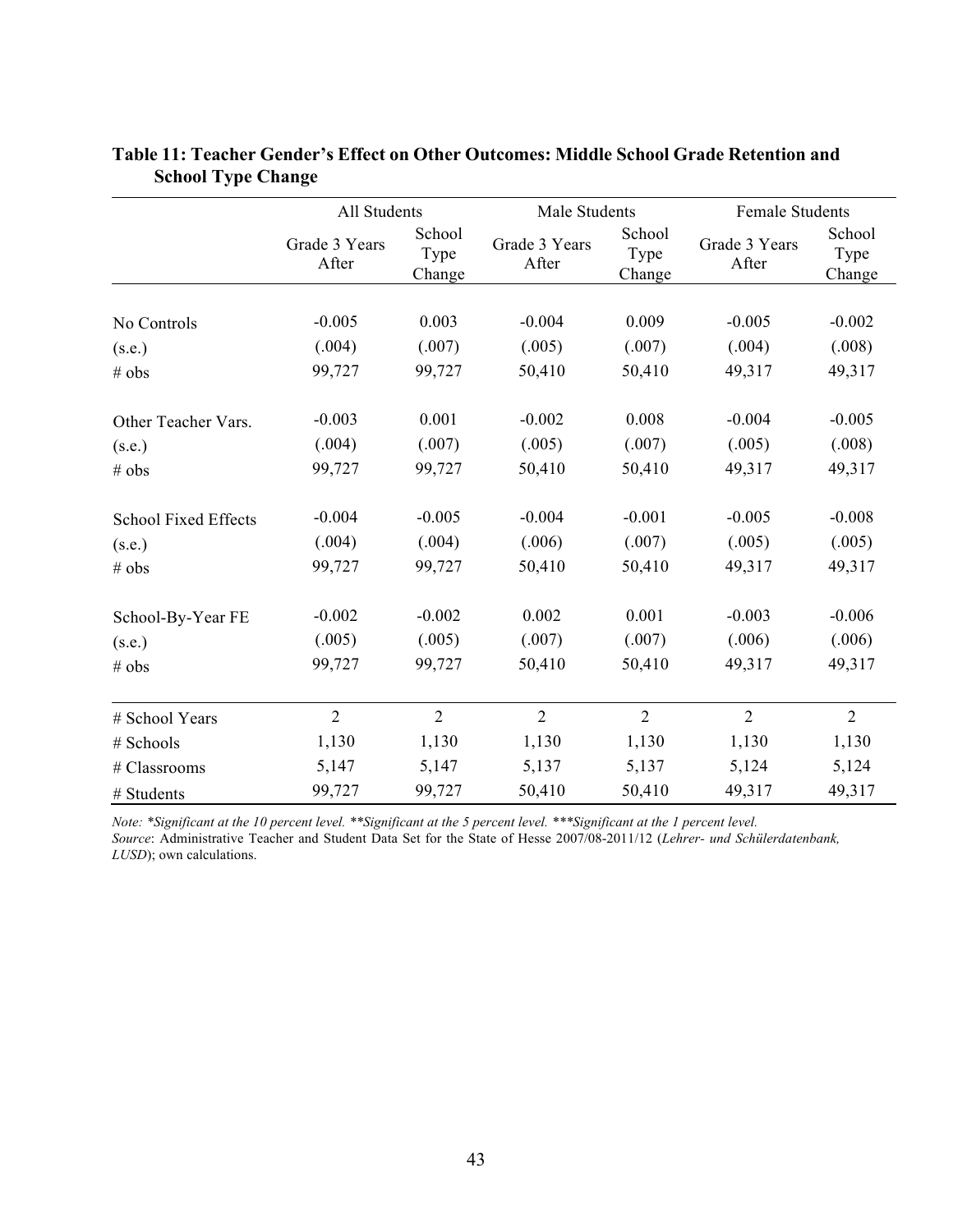|                                          | All Students<br>School Type<br>Recommendation |        | Males                    |        | Females<br>School Type<br>Recommendation |        |  |
|------------------------------------------|-----------------------------------------------|--------|--------------------------|--------|------------------------------------------|--------|--|
|                                          |                                               |        | School Type              |        |                                          |        |  |
|                                          |                                               |        | Recommendation           |        |                                          |        |  |
|                                          | Coeff.                                        | (s.e.) | Coeff.                   | (s.e.) | Coeff.                                   | (s.e.) |  |
| Teacher is Male                          | $0.01*$                                       | (.008) | 0.01                     | (.010) | 0.01                                     | (.011) |  |
| Teacher Age Group (40-50)                |                                               |        |                          |        |                                          |        |  |
| $20 - 30$                                | $-0.02**$                                     | (.009) | $-0.02$                  | (.011) | $-0.02$                                  | (.012) |  |
| 30-40                                    | $-0.01*$                                      | (.006) | $-0.01$                  | (.008) | $-0.01$                                  | (.008) |  |
| 50-60                                    | $-0.01$                                       | (.006) | $0.00\,$                 | (.007) | $-0.01$                                  | (.008) |  |
| 60-70                                    | 0.00                                          | (.010) | 0.01                     | (.013) | $-0.02$                                  | (.013) |  |
| Teacher Pay Level (Civil Servant A12)    |                                               |        |                          |        |                                          |        |  |
| Public Employee (BAT                     | 0.01                                          | (.009) | 0.01                     | (.012) | $0.01\,$                                 | (.012) |  |
| Civil Servant (A13)                      | $-0.01$                                       | (.009) | 0.01                     | (.012) | 0.00                                     | (.011) |  |
| Other                                    | $0.02**$                                      | (.010) | 0.02                     | (.014) | 0.02                                     | (.013) |  |
| Teacher Qualification Level (Elementary) |                                               |        |                          |        |                                          |        |  |
| <b>Below Elementary</b>                  | 0.00                                          | (.010) | 0.01                     | (.014) | 0.00                                     | (.013) |  |
| Above Elementary                         | $0.00\,$                                      | (.009) | 0.00                     | (.011) | $-0.01$                                  | (.012) |  |
| Other                                    | $-0.02$                                       | (.013) | $-0.03**$                | (.017) | $-0.01*$                                 | (.019) |  |
| Teacher Not German                       | 0.00                                          | (.038) | 0.00                     | (.040) | $-0.01$                                  | (.053) |  |
| Teacher Working Hours (26-50)            |                                               |        |                          |        |                                          |        |  |
| $0 - 20$                                 | 0.00                                          | (.007) | 0.00                     | (.009) | 0.01                                     | (.010) |  |
| $20 - 26$                                | $-0.01$                                       | (.005) | 0.01                     | (.007) | 0.01                                     | (.007) |  |
| Share Female in Classroom                | 0.02                                          | (.016) | $0.06***$                | (.021) | $-0.01$                                  | (.022) |  |
| Share Non-Europ. in Classr.              | 0.01                                          | (.030) | 0.03                     | (.039) | $-0.01$                                  | (.037) |  |
| Enrollment/10                            | $-0.01$                                       | (.007) | $-0.01$                  | (.009) | 0.00                                     | (.009) |  |
| Enrollment Squared/1000                  | 0.01                                          | (.005) | 0.01                     | (.006) | 0.01                                     | (.006) |  |
| <b>Student Male</b>                      | $-0.02***$                                    | (.003) | $\overline{\phantom{0}}$ |        | $\qquad \qquad \blacksquare$             | -      |  |
| <b>Student Age</b>                       | $-0.22***$                                    | (.003) | $-0.23***$               | (.004) | $-0.21*$                                 | (.004) |  |
| Student Citizenship                      |                                               |        |                          |        |                                          |        |  |
| Turkish                                  | $-0.25***$                                    | (.007) | $-0.23***$               | (.009) | $-0.26***$                               | (.010) |  |
| Europ., North Am.,                       | $-0.16***$                                    | (.007) | $-0.16***$               | (.010) | $-0.15***$                               | (.010) |  |
| Other                                    | $-0.18***$                                    | (.010) | $-0.17***$               | (.013) | $-0.19***$                               | (.013) |  |
| School Year (2008/09)                    |                                               |        |                          |        |                                          |        |  |
| 2007/08                                  | $-0.01*$                                      | (.005) | $-0.01$                  | (.006) | $-0.01$                                  | (.007) |  |
| 2009/10                                  | 0.01                                          | (.005) | 0.00                     | (.006) | 0.01                                     | (.007) |  |
| 2010/11                                  | 0.01                                          | (.006) | 0.01                     | (.008) | 0.00                                     | (.007) |  |
| Constant                                 | $2.72***$                                     | (.039) | $2.75***$                | (.050) | 2.66***                                  | (.052) |  |
| $R^2$                                    | 0.21                                          |        | 0.21                     |        | 0.19                                     |        |  |
| # School Years                           | $\overline{4}$                                |        | $\overline{4}$           |        | $\overline{4}$                           |        |  |
| # Schools                                | 1,105                                         |        | 1,088                    |        | 1,086                                    |        |  |
| # Classrooms                             | 8,187                                         |        | 8,005                    |        | 8,000                                    |        |  |
| # Students                               | 129,326                                       |        | 65,183                   |        | 64,143                                   |        |  |

**Table 12: Full Regression Results for School Type Recommendation as the Outcome and School Fixed Effects (cf. Table 5)**

*Note: \*Significant at the 10 percent level. \*\*Significant at the 5 percent level. \*\*\*Significant at the 1 percent level.*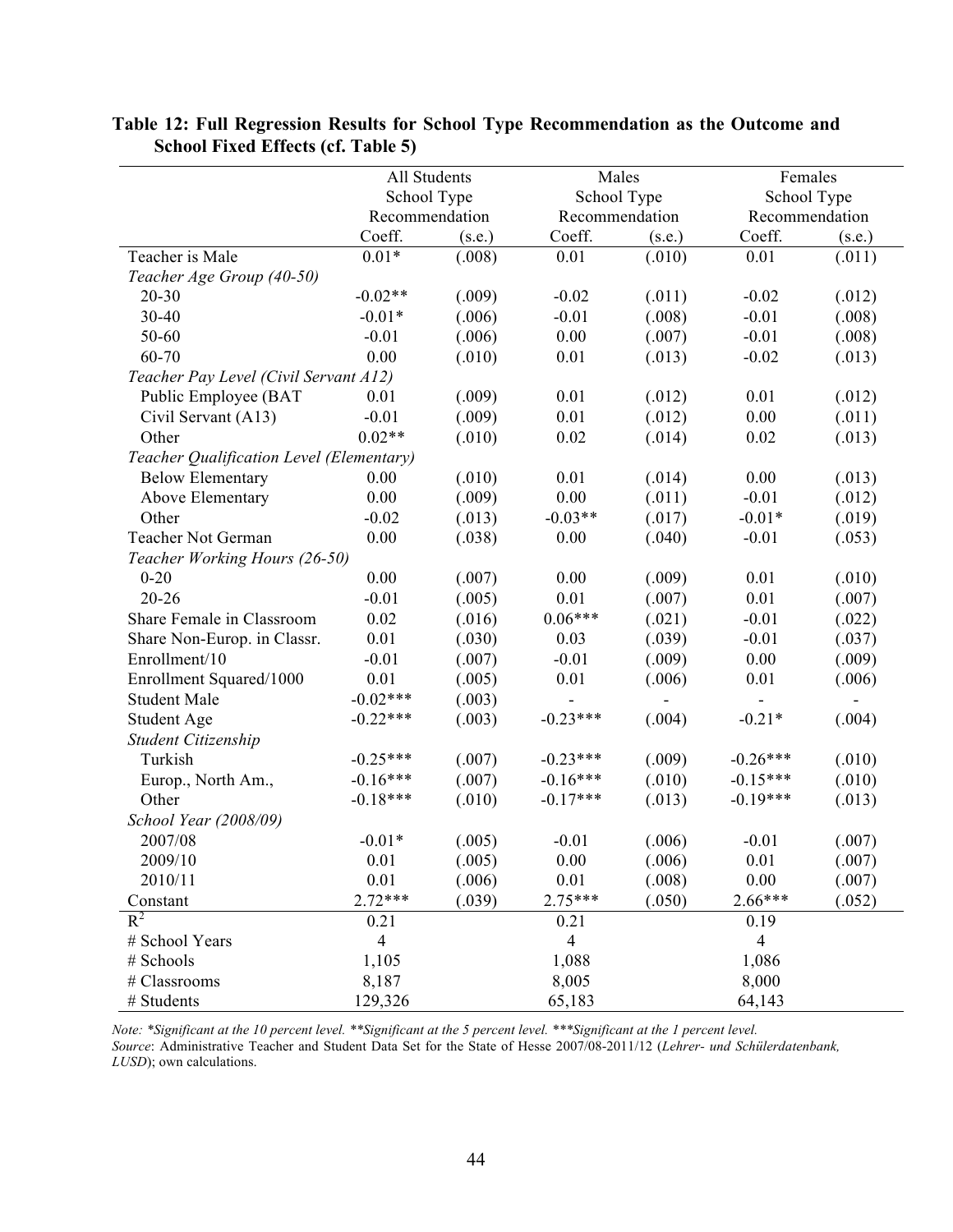|                                          | All students       |        | Males              |        | Females            |        |
|------------------------------------------|--------------------|--------|--------------------|--------|--------------------|--------|
|                                          | School Type Choice |        | School Type Choice |        | School Type Choice |        |
|                                          | Coeff.             | (s.e.) | Coeff.             | (s.e.) | Coeff.             | (s.e.) |
| Teacher is Male                          | 0.00               | (.005) | 0.000              | (.007) | $-0.01$            | (.008) |
| Teacher Age Group (40-50)                |                    |        |                    |        |                    |        |
| $20 - 30$                                | 0.00               | (.006) | 0.013              | (.009) | $-0.01$            | (.009) |
| 30-40                                    | 0.00               | (.005) | 0.005              | (.006) | $-0.01$            | (.007) |
| 50-60                                    | 0.00               | (.004) | 0.001              | (.006) | $-0.01$            | (.006) |
| 60-70                                    | 0.00               | (.007) | 0.013              | (.009) | $-0.01$            | (.010) |
| Teacher Pay Level (Civil Servant A12)    |                    |        |                    |        |                    |        |
| Public Employee (BAT                     | 0.00               | (.007) | 0.005              | (.009) | 0.00               | (.009) |
| $III$ )                                  |                    |        |                    |        |                    |        |
| Civil Servant (A13)                      | 0.00               | (.006) | $-0.009$           | (.009) | 0.00               | (.009) |
| Other                                    | 0.01               | (.008) | 0.007              | (.010) | 0.02               | (.010) |
| Teacher Qualification Level (Elementary) |                    |        |                    |        |                    |        |
| <b>Below Elementary</b>                  | $-0.01$            | (.007) | $-0.003$           | (.010) | $-0.01$            | (.010) |
| Above Elementary                         | 0.00               | (.006) | 0.004              | (.008) | 0.00               | (.008) |
| Other                                    | 0.00               | (.009) | $-0.011$           | (.013) | 0.00               | (.014) |
| Teacher Not German                       | $-0.04$            | (.026) | $-0.017$           | (.035) | $-0.07*$           | (.038) |
| Teacher Working Hours (26-50)            |                    |        |                    |        |                    |        |
| $0 - 20$                                 | 0.00               | (.005) | $-0.006$           | (.007) | 0.01               | (.007) |
| $20 - 26$                                | 0.00               | (.004) | 0.001              | (.005) | 0.01               | (.005) |
| Share Female in Classroom                | 0.02               | (.012) | $0.06***$          | (.017) | $-0.02$            | (.017) |
| Share Non-Europ. in Classr.              | $-0.01$            | (.021) | 0.01               | (.029) | $-0.03$            | (.028) |
| Enrollment/10                            | $-0.01$            | (.005) | $-0.01*$           | (.007) | 0.00               | (.007) |
| Enrollment Squared/1000                  | 0.00               | (.004) | 0.01               | (.005) | 0.00               | (.005) |
| <b>Student Male</b>                      | $-0.01***$         | (.002) |                    |        |                    |        |
| <b>Student Age</b>                       | $-0.23***$         | (.003) | $-0.23***$         | (.003) | $-0.22***$         | (.003) |
| Student Citizenship                      |                    |        |                    |        |                    |        |
| (German)                                 |                    |        |                    |        |                    |        |
| Turkish                                  | $-0.15***$         | (.006) | $-0.14***$         | (.007) | $-0.15***$         | (.008) |
| Europ., North Am.,                       | $-0.11***$         | (.006) | $-0.11***$         | (.008) | $-0.10***$         |        |
| Aus./NZ                                  |                    |        |                    |        |                    | (.008) |
| Other                                    | $-0.09***$         | (.008) | $-0.09***$         | (.010) | $-0.10***$         | (.011) |
| School Year (2008/09)                    |                    |        |                    |        |                    |        |
| 2007/08                                  | $-0.01***$         | (.003) | $-0.01***$         | (.004) | 0.00               | (.005) |
| 2009/10                                  | 0.00               | (.003) | $-0.00$            | (.005) | 0.00               | (.005) |
| 2010/11                                  | 0.00               | (.004) | $0.00\,$           | (.005) | 0.00               | (.005) |
| Constant                                 | $2.71***$          | (.034) | 2.75***            | (.042) | 2.66***            | (.042) |
| $R^2$                                    | 0.16               |        | 0.17               |        | 0.16               |        |
| # School Years                           | $\overline{4}$     |        | $\overline{4}$     |        | $\overline{4}$     |        |
| # Schools                                | 1,145              |        | 1,145              |        | 1,145              |        |
| # Classrooms                             | 10,247             |        | 10,230             |        | 10,206             |        |
| # Students                               | 198,155            |        | 100,550            |        | 97,605             |        |

**Table 13: Full Regression Results for School Type Choice as the Outcome and School Fixed Effects (cf. Table 5)**

*Note: \*Significant at the 10 percent level. \*\*Significant at the 5 percent level. \*\*\*Significant at the 1 percent level.*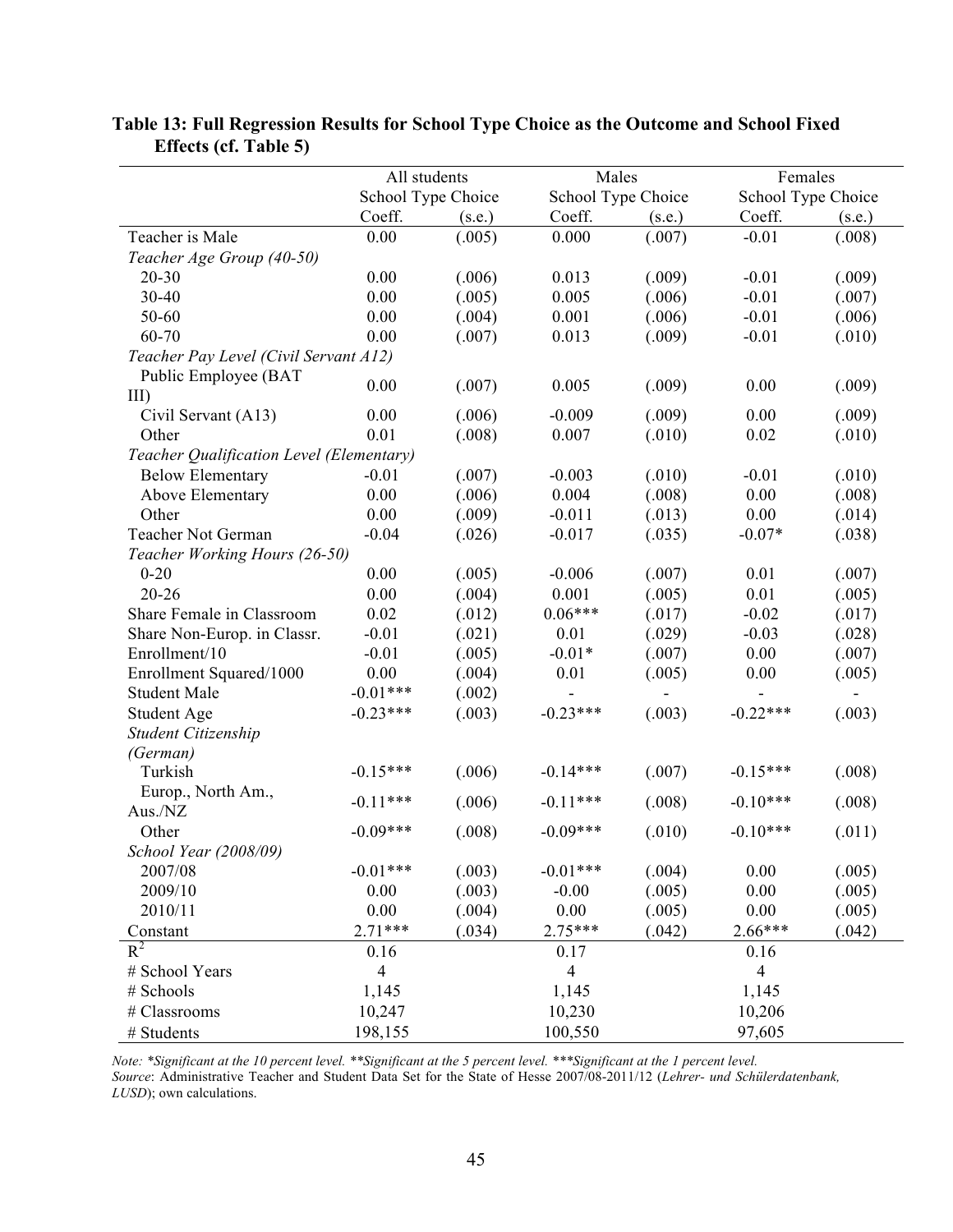

### **Figure 1: School Choice After Final Year (Grade 4) of Elementary School**

*Source*: Ministry of Culture and Education (*Kultusministerium*) of the state of Hesse; own illustration.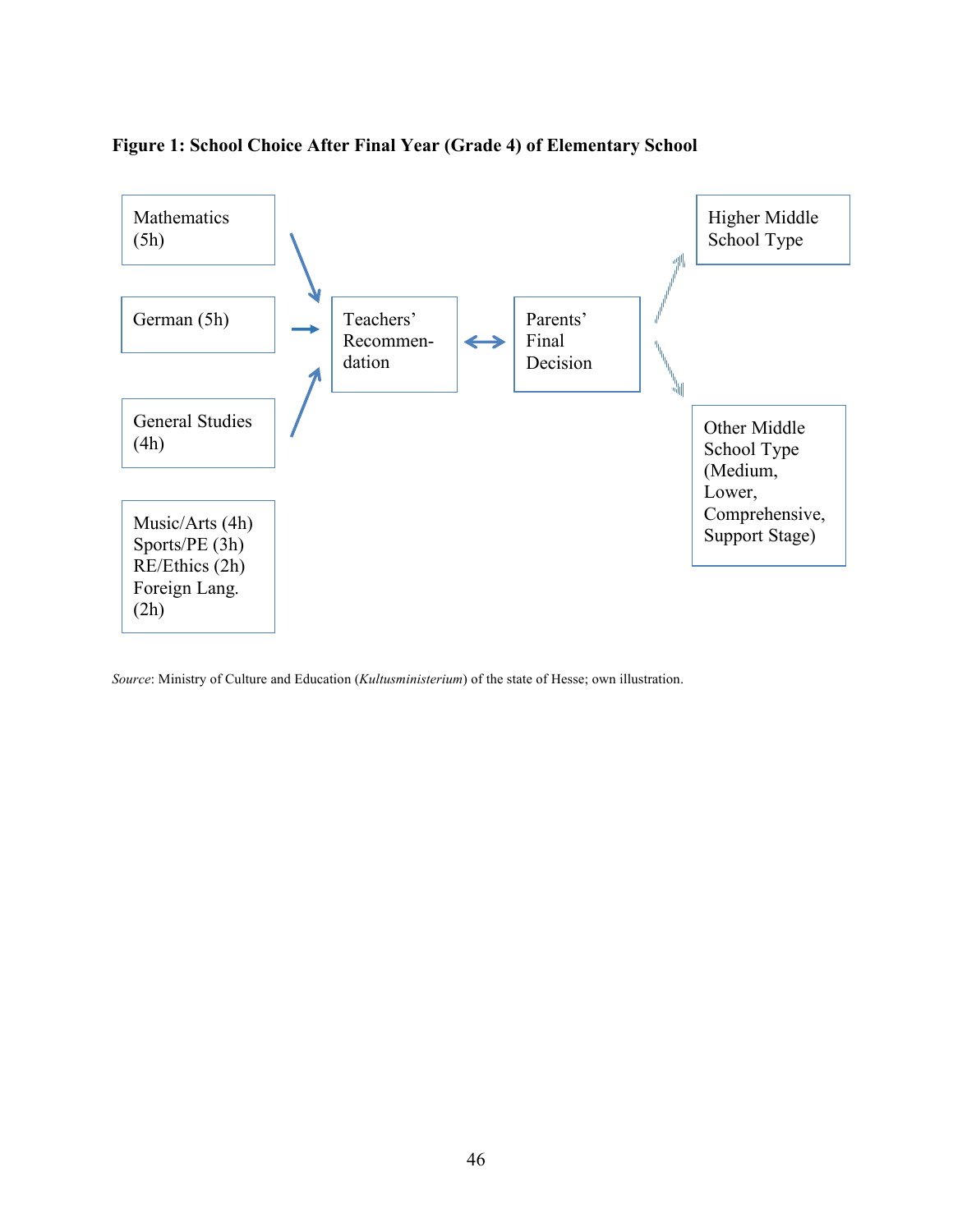## **Appendix**

### **Table A1: Sample Sizes**

| School Year     | $#$ Students in<br>4th Grade | $#$ Students<br>Present in | $#$ Students<br>After Merging | $#$ Students<br>After Merging | # Students by<br>Courses in |
|-----------------|------------------------------|----------------------------|-------------------------------|-------------------------------|-----------------------------|
|                 | Elementary                   | Hesse in the               | <b>Student Data</b>           | with Course                   | Math, German,               |
|                 | School                       | Following                  | with School                   | and Teacher                   | and General                 |
|                 |                              | School Year                | Data                          | Data                          | <b>Studies</b>              |
| 2007/08-2008/09 | 58,473                       | 54,523                     | 53,019                        | 50,070                        | 175,419                     |
| 2008/09-2009/10 | 57,562                       | 53,916                     | 52,495                        | 49,657                        | 177,374                     |
| 2009/10-2010/11 | 55,976                       | 53,921                     | 52,409                        | 50,341                        | 160,380                     |
| 2010/11-2011/12 | 54,136                       | 51,170                     | 49,520                        | 48,087                        | 168,788                     |
| Total           | 226,147                      | 213,530                    | 207,443                       | 198,155                       | 694,429                     |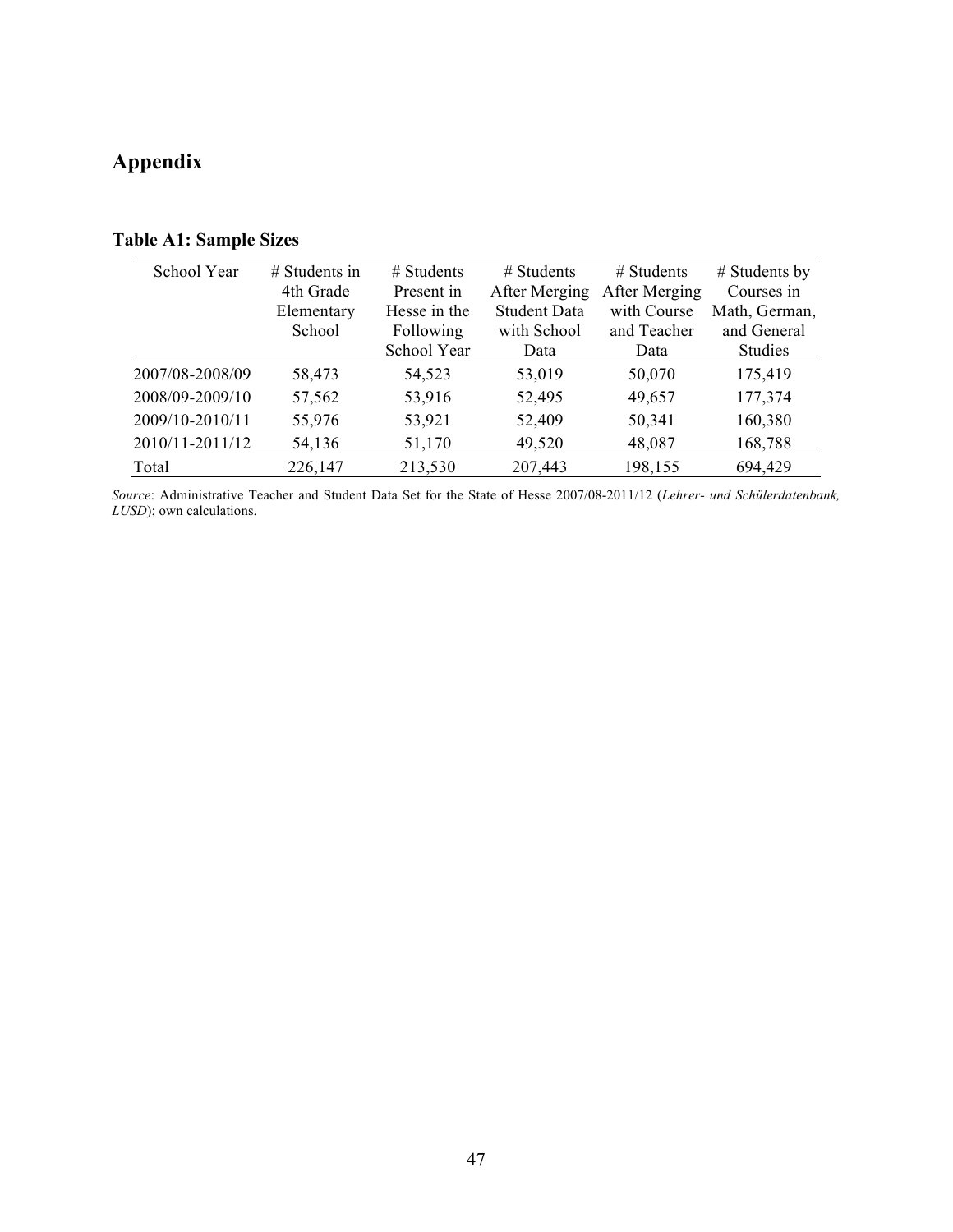|                      | Teacher Gender in Grades 3 and 4  |                 |                                   |                 | Teacher Gender in Grades 2, 3 and 4 |                 |                                   |                 |
|----------------------|-----------------------------------|-----------------|-----------------------------------|-----------------|-------------------------------------|-----------------|-----------------------------------|-----------------|
|                      | Male Students                     |                 | <b>Female Students</b>            |                 | Male Students                       |                 | <b>Female Students</b>            |                 |
|                      | Track<br>Re-<br>commen-<br>dation | Track<br>Choice | Track<br>Re-<br>commen-<br>dation | Track<br>Choice | Track<br>Re-<br>commen-<br>dation   | Track<br>Choice | Track<br>Re-<br>commen-<br>dation | Track<br>Choice |
|                      |                                   |                 |                                   |                 |                                     |                 |                                   |                 |
| No Controls          | 1.75                              | $8.65**$        | 2.13                              | $7.51***$       | 2.06                                | 5.05***         | 1.13                              | $4.61***$       |
| $(p$ -value)         | (.17)                             | (.00)           | (.12)                             | (.00)           | (.10)                               | (.00)           | (.34)                             | (.00)           |
| # obs                | 44,659                            | 70,082          | 44,032                            | 68,337          | 27,416                              | 43,294          | 26,845                            | 42,006          |
| Other Teacher Vars   | 0.61                              | $3.29**$        | 1.77                              | $4.29**$        | 0.76                                | $2.34*$         | 1.40                              | 4.66***         |
| $(p$ -value)         | (.54)                             | (.04)           | (.17)                             | (.01)           | (.51)                               | (.07)           | (.24)                             | (.00)           |
| # obs                | 44,659                            | 70,082          | 44,032                            | 68,337          | 27,416                              | 43,294          | 26,845                            | 42,006          |
| School Fixed Effects | 0.18                              | $2.38*$         | 0.32                              | 0.86            | 0.12                                | $2.54*$         | 0.44                              | 0.94            |
| $(p$ -value)         | (.84)                             | (.09)           | (.73)                             | (.42)           | (.95)                               | (.06)           | (.72)                             | (.42)           |
| # obs                | 44,659                            | 70,082          | 44,032                            | 68,337          | 27,416                              | 43,294          | 26,845                            | 42,006          |
|                      |                                   |                 |                                   |                 |                                     |                 |                                   |                 |
| School By Year FE    | 0.69                              | $3.48**$        | 0.46                              | 0.44            | 0.07                                | 1.39            | 0.34                              | 1.58            |
| $(p$ -value)         | (.50)                             | (.03)           | (.63)                             | (.64)           | (.98)                               | (.24)           | (.80)                             | (.19)           |
| # obs                | 44,659                            | 70,082          | 44,032                            | 68,337          | 27,416                              | 43,294          | 26,845                            | 42,006          |
| Corr. (TG2, TG4)     |                                   |                 |                                   |                 | 0.6087                              | 0.6137          | 0.6069                            | 0.6079          |
| Corr. (TG3, TG4)     | 0.7762                            | 0.7802          | 0.7793                            | 0.7816          | 0.7743                              | 0.7823          | 0.7799                            | 0.7844          |
| # School Years       | $\overline{3}$                    | $\overline{3}$  | $\overline{3}$                    | $\overline{3}$  | $\overline{2}$                      | $\overline{2}$  | $\overline{2}$                    | $\overline{2}$  |
| # Schools            | 1,052                             | 1,196           | 1,030                             | 1,165           | 939                                 | 1,130           | 928                               | 1,124           |
| # Classrooms         | 5,639                             | 7,432           | 5,635                             | 7,411           | 3,613                               | 4,822           | 3,616                             | 4,825           |
| # Teachers           | 6,802                             | 9,350           | 6,687                             | 9,117           | 4,299                               | 5,936           | 4,250                             | 5,822           |
| # Students           | 44,659                            | 70,082          | 44,032                            | 68,337          | 27,416                              | 43,294          | 26,845                            | 42,006          |

**Table A2:** *F***-Statistics and** *P***-Values on Joint Effects of the Male Teacher Variables in School Grades 2, 3, and 4**

*Note: \*Significant at the 10 percent level. \*\*Significant at the 5 percent level. \*\*\*Significant at the 1 percent level.* Corr. (TG2, TG4) is the correlation of the male teacher variables relating to grades 2 and 4. Corr. (TG3, TG4) is the correlation of the male teacher variables relating to grades 3 and 4.